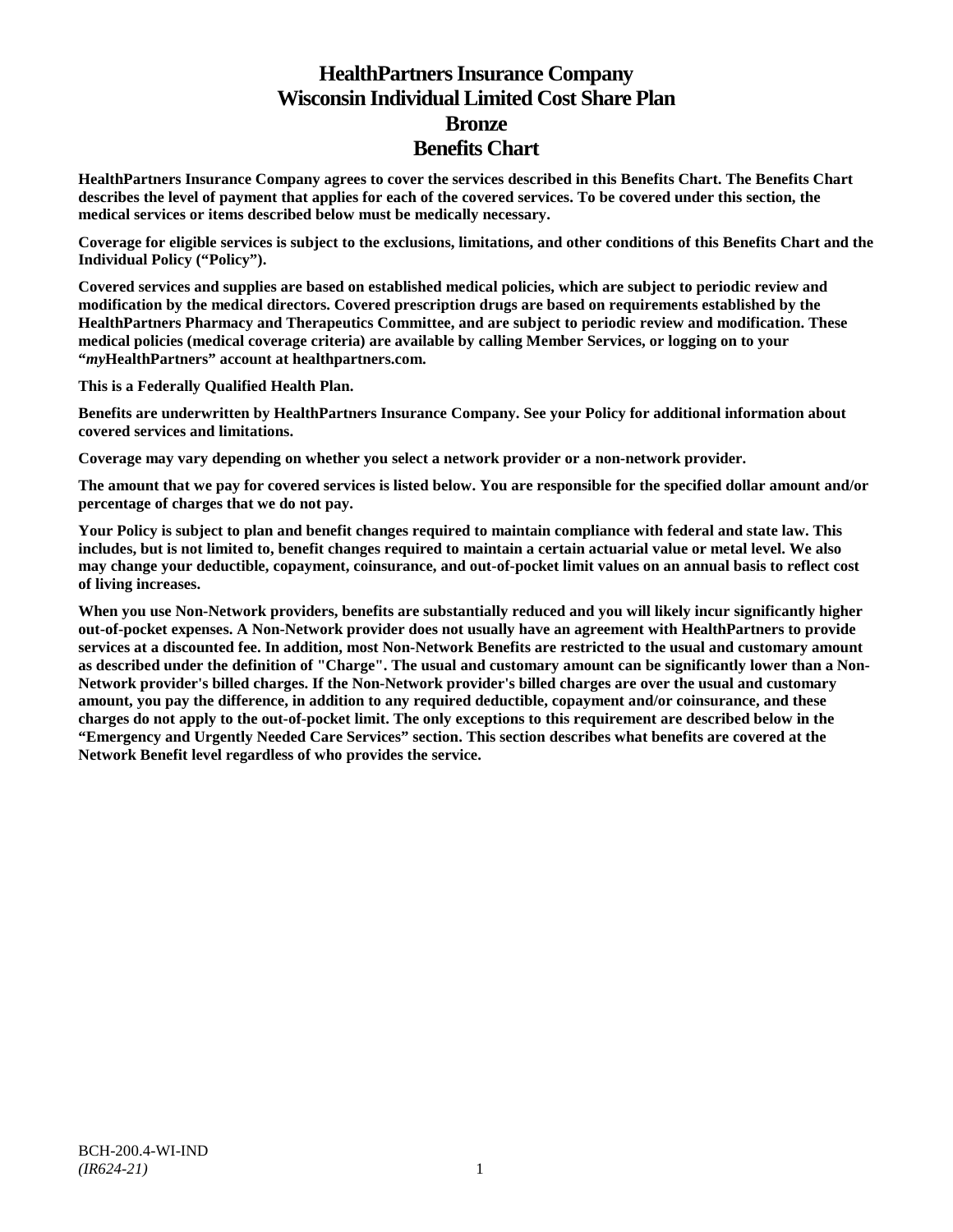# **These definitions apply to the Benefits Chart. They also apply to your Policy.**

| <b>Biosimilar Drug:</b> | A prescription drug, approved by the Food and Drug Administration (FDA), that the FDA has<br>determined is biosimilar to and interchangeable with a biological brand name drug. Biosimilar                                                                                                                                                                                                                                                                                                                                                                                                                                                                                                                                 |
|-------------------------|----------------------------------------------------------------------------------------------------------------------------------------------------------------------------------------------------------------------------------------------------------------------------------------------------------------------------------------------------------------------------------------------------------------------------------------------------------------------------------------------------------------------------------------------------------------------------------------------------------------------------------------------------------------------------------------------------------------------------|
| <b>Brand Name Drug:</b> | drugs are not considered generic drugs and are not covered under the generic drug benefit.<br>A prescription drug, approved by the Food and Drug Administration (FDA), that is manufactured,<br>sold or licensed for sale under a trademark by the pharmaceutical company that originally<br>researched and developed the drug. Brand name drugs have the same active-ingredient formula as<br>the generic version of the drug. However, generic drugs are manufactured and sold by other drug<br>manufacturers and are generally not available until after the patent on the brand name drug has<br>expired. A few brand name drugs may be covered at the generic benefit level if this is indicated on<br>the formulary. |
| <b>Calendar Year:</b>   | This is the 12-month period beginning 12:01 A.M. Central Time, on January 1, and ending 12:00<br>A.M. Central Time of the next following December 31.                                                                                                                                                                                                                                                                                                                                                                                                                                                                                                                                                                      |
| Charge:                 | For covered services delivered by a network provider, this is the provider's discounted fee for a<br>given medical/surgical service, procedure or item.                                                                                                                                                                                                                                                                                                                                                                                                                                                                                                                                                                    |
|                         | For covered services delivered by non-network providers, a contracted rate may apply if such<br>arrangement is available to HealthPartners.                                                                                                                                                                                                                                                                                                                                                                                                                                                                                                                                                                                |
|                         | For the Usual and Customary Charge for covered services delivered by non-network providers,<br>our payment is calculated using one of the following options to be determined at HealthPartners'<br>discretion: 1) a percentage of the Medicare fee schedule; 2) a comparable schedule if the service is<br>not on the Medicare fee schedule; or 3) a commercially reasonable rate for such service.                                                                                                                                                                                                                                                                                                                        |
|                         | The Usual and Customary Charge is the maximum amount allowed that we consider in the<br>calculation of the payment of charges incurred for certain covered services. You must pay for any<br>charges above the usual and customary charge, and they do not apply to the out-of-pocket limit.                                                                                                                                                                                                                                                                                                                                                                                                                               |
|                         | A charge is incurred for covered ambulatory medical and surgical services, on the date the service<br>or item is provided. A charge is incurred for covered inpatient services, on the date of admission to<br>a hospital. To be covered, a charge must be incurred on or after your effective date and on or<br>before the termination date.                                                                                                                                                                                                                                                                                                                                                                              |
| Copayment/Coinsurance:  | The specified dollar amount, or percentage, of charges incurred for covered services, which we do<br>not pay, but which you must pay, each time you receive certain medical services, procedures or<br>items. Our payment for those covered services or items begins after the copayment or coinsurance<br>is satisfied. Covered services or items requiring a copayment or coinsurance are specified in this<br>Benefits Chart.                                                                                                                                                                                                                                                                                           |
|                         | For services provided by a network provider:                                                                                                                                                                                                                                                                                                                                                                                                                                                                                                                                                                                                                                                                               |
|                         | An amount which is listed as a flat dollar copayment is applied to a network provider's discounted<br>charges for a given service. However, if the network provider's discounted charges for a service or<br>item is less than the flat dollar copayment, you will pay the network provider's discounted charge.<br>An amount which is listed as a percentage of charges or coinsurance is based on the network<br>provider's discounted charges, calculated at the time the claim is processed, which may include an<br>agreed upon fee schedule rate for case rate or withhold arrangements.                                                                                                                             |
|                         | For services provided by a Non-Network provider:                                                                                                                                                                                                                                                                                                                                                                                                                                                                                                                                                                                                                                                                           |
|                         | Any copayment or coinsurance is applied to the lesser of the provider's charges or the usual and<br>customary charge for a service.                                                                                                                                                                                                                                                                                                                                                                                                                                                                                                                                                                                        |
|                         | A copayment or coinsurance is due at the time a service is provided, or when billed by the<br>provider. The copayment or coinsurance applicable for a scheduled visit with a network provider<br>will be collected for each visit, late cancellation and failed appointment.                                                                                                                                                                                                                                                                                                                                                                                                                                               |
|                         |                                                                                                                                                                                                                                                                                                                                                                                                                                                                                                                                                                                                                                                                                                                            |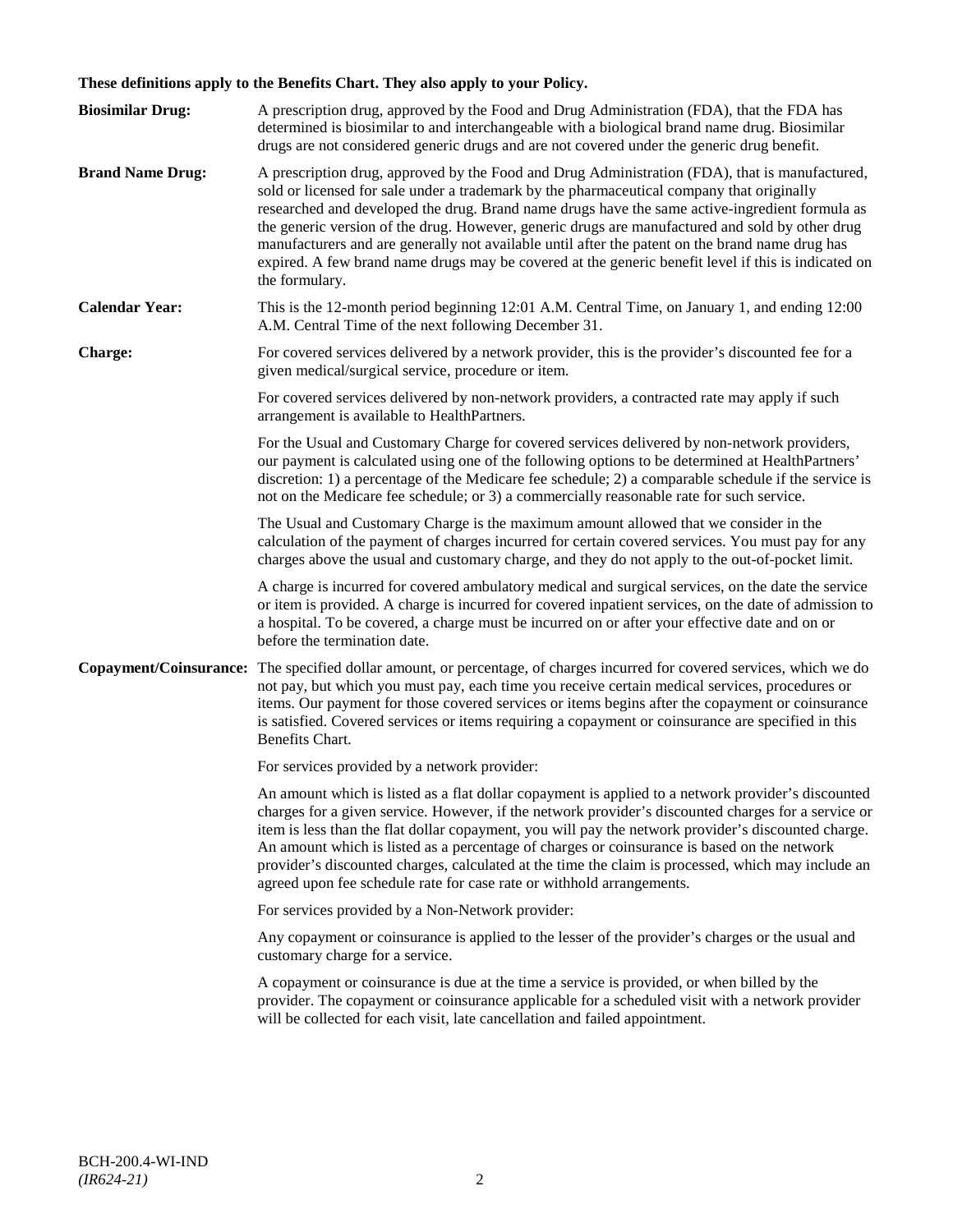| Deductible:                     | The specified dollar amount of charges incurred for covered services, which we do not pay, but an<br>enrollee or a family has to pay first in a calendar year. Our payment for those services or items<br>begins after the deductible is satisfied. For network providers, the amount of the charges that apply<br>to the deductible are based on the network provider's discounted charges, calculated at the time<br>the claim is processed, which may include an agreed upon fee schedule rate for case rate or<br>withhold arrangements. For non-network providers, the amount of charges that apply to the<br>deductible are the lesser of the provider's charges or the usual and customary charge for a service. |
|---------------------------------|-------------------------------------------------------------------------------------------------------------------------------------------------------------------------------------------------------------------------------------------------------------------------------------------------------------------------------------------------------------------------------------------------------------------------------------------------------------------------------------------------------------------------------------------------------------------------------------------------------------------------------------------------------------------------------------------------------------------------|
|                                 | Any amounts paid or reimbursed by a third party, including, but not limited to: point of service<br>rebates, manufacturer coupons, manufacturer debit cards or other forms of direct reimbursement to<br>an Insured for a product or service, will not apply toward your deductible, to the extent permitted<br>under state and federal law.                                                                                                                                                                                                                                                                                                                                                                            |
|                                 | Your plan has an embedded deductible. This means once a member meets the individual<br>deductible, the plan begins paying benefits for that person. If two or more members of the family<br>meet the family deductible, the plan begins paying benefits for all members of the family,<br>regardless of whether each member has met the individual deductible. However, a member may<br>not contribute more than the individual deductible toward the family deductible.                                                                                                                                                                                                                                                |
|                                 | All services are subject to the deductible unless otherwise indicated below in this Benefits Chart.                                                                                                                                                                                                                                                                                                                                                                                                                                                                                                                                                                                                                     |
| Formulary:                      | This is a current list, which may be revised from time to time, of prescription drugs, medications,<br>equipment and supplies covered by us as indicated in this Benefits Chart which are covered at the<br>highest benefit level. Some drugs on the formulary may require prior authorization to be covered<br>as formulary drugs. The formulary, and information on drugs that require prior authorization, are<br>available by calling Member Services, or logging on to your "myHealthPartners" account at<br>healthpartners.com.                                                                                                                                                                                   |
| <b>Generic Drug:</b>            | A prescription drug, approved by the Food and Drug Administration (FDA), that the FDA has<br>determined is comparable to a brand name drug product in dosage form, strength, route of<br>administration, quality, intended use and documented bioequivalence. Generally, generic drugs<br>cost less than brand name drugs. Some brand name drugs may be covered at the generic drug<br>benefit level if this is indicated on the formulary.                                                                                                                                                                                                                                                                             |
| <b>Indian Health Providers:</b> | These are health care centers operated by Indian Health Service, an Indian Tribe, tribal<br>organization, or an urban Indian organization or through referral under contract health services.                                                                                                                                                                                                                                                                                                                                                                                                                                                                                                                           |
| <b>Non-Formulary Drug:</b>      | This is a prescription drug, approved by the Food and Drug Administration (FDA), that is not on<br>the formulary, is medically necessary and is not investigative or experimental or otherwise<br>excluded under your Policy.                                                                                                                                                                                                                                                                                                                                                                                                                                                                                           |
| <b>Out-of-Pocket Expenses:</b>  | You pay the specified copayments/coinsurance and deductibles applicable for particular services,<br>subject to the out-of-pocket limit described below. These amounts are in addition to the monthly<br>premium payments.                                                                                                                                                                                                                                                                                                                                                                                                                                                                                               |
| <b>Out-of-Pocket Limit:</b>     | You pay the copayments/coinsurance and deductibles for covered services, to the individual or<br>family out-of-pocket limit. Thereafter we cover 100% of charges incurred for all other covered<br>services, for the rest of the calendar year. You pay amounts greater than the out-of-pocket limit if<br>you exceed any lifetime maximum benefit or any visit or day limits.                                                                                                                                                                                                                                                                                                                                          |
|                                 | Non-Network Benefits above the usual and customary charge (see definition of charge above) do<br>not apply to the out-of-pocket limit.                                                                                                                                                                                                                                                                                                                                                                                                                                                                                                                                                                                  |
|                                 | Any amounts paid or reimbursed by a third party, including, but not limited to: point of service<br>rebates, manufacturer coupons, debit cards or other forms of direct reimbursement to an Insured<br>for a product or service, will not apply as an out-of-pocket expense, to the extent permitted under<br>state and federal law.                                                                                                                                                                                                                                                                                                                                                                                    |
|                                 | You are responsible to keep track of the out-of-pocket expenses. Contact our Member Services<br>Department for assistance in determining the amount paid by the enrollee for specific eligible<br>services received. Claims for reimbursement under the Out-of-Pocket Limit provisions are subject<br>to the same time limits and provisions described under the "Claims Provisions" section of your<br>Policy.                                                                                                                                                                                                                                                                                                         |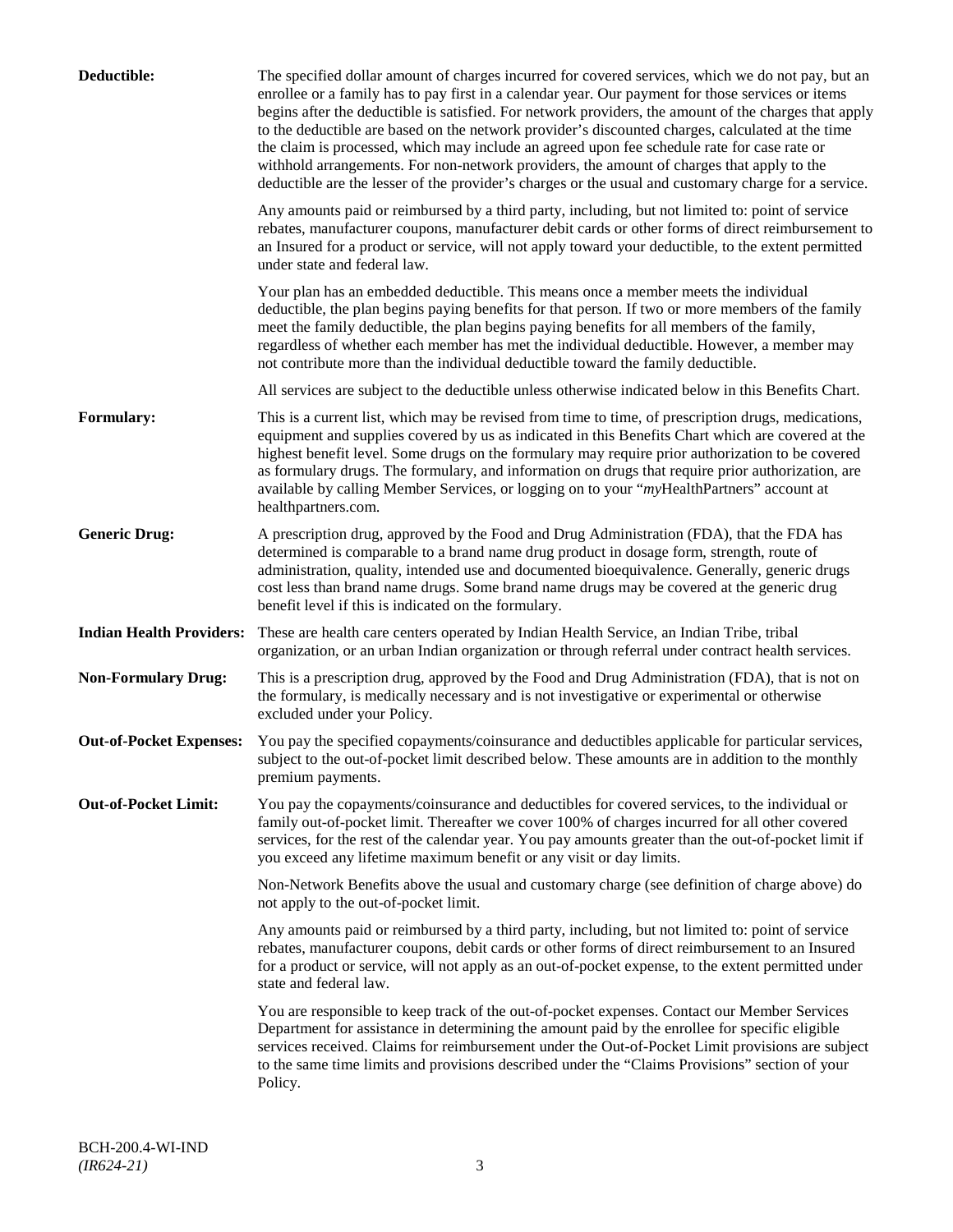**Specialty Drug List:** This is a current list, which may be revised from time to time, of prescription drugs, medications, equipment and supplies, which are typically bio-pharmaceuticals. The purpose of a specialty drug list is to facilitate enhanced monitoring of complex therapies used to treat specific conditions. Specialty drugs are covered by us as indicated in this Benefits Chart. The specialty drug list is available by calling Member Services, or logging on to your "*my*HealthPartners" account at [healthpartners.com.](http://www.healthpartners.com/) **virtuwell:** This is an online service that you may use to receive a diagnosis and treatment for certain routine conditions, such as a cold and flu, ear pain and sinus infections. You may access the virtuwell web

site a[t virtuwell.com.](http://www.virtuwell.com/)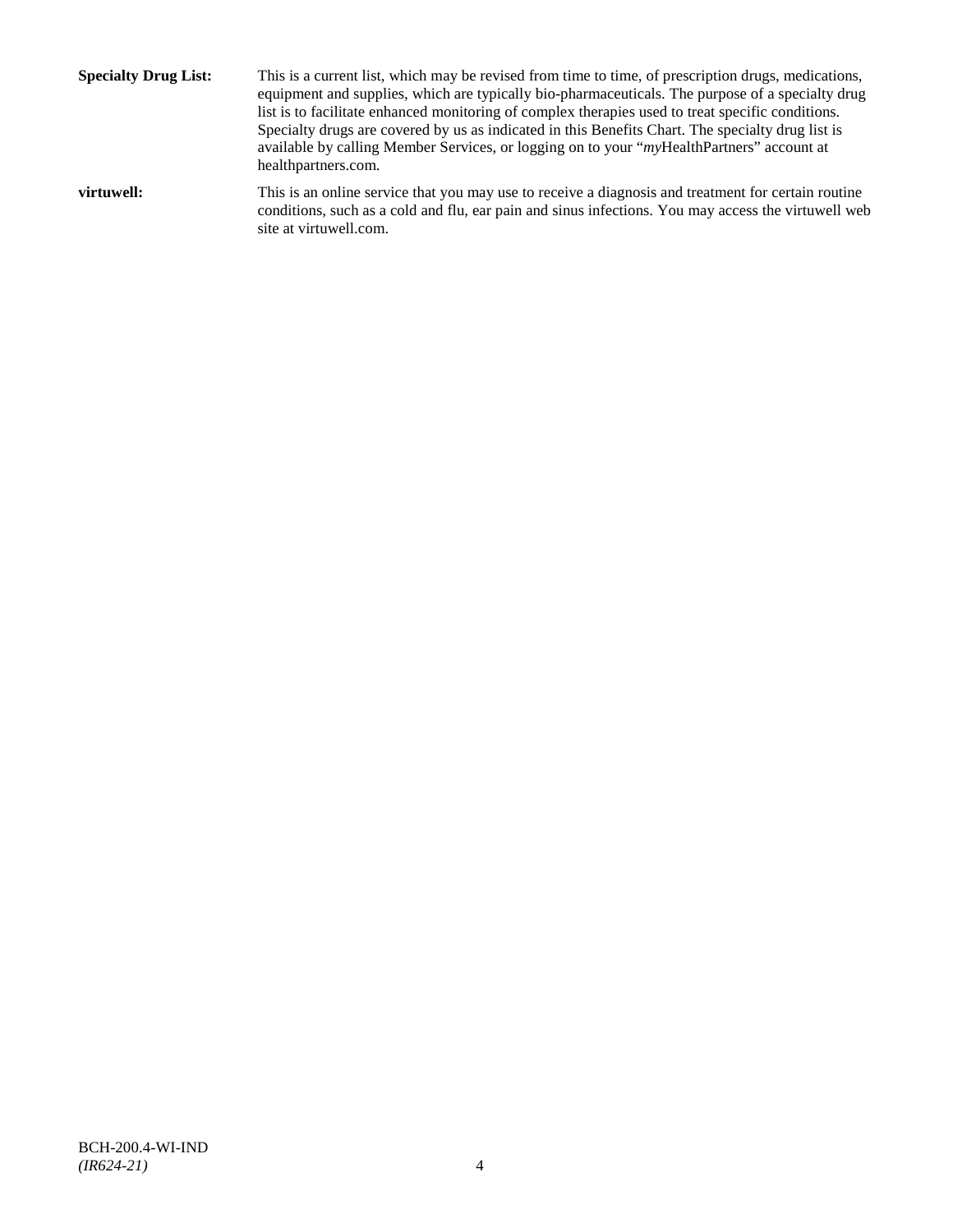# **DEDUCTIBLES AND OUT-OF-POCKET LIMITS**

#### **Individual Calendar Year Deductible**

| <b>Network Benefits</b> | <b>Non-Network Benefits</b> |
|-------------------------|-----------------------------|
| \$6,800                 | \$20,000                    |

# **Family Calendar Year Deductible**

| <b>Network Benefits</b> | <b>Non-Network Benefits</b> |
|-------------------------|-----------------------------|
| \$13,600                | \$40,000                    |

Your individual and family deductible amounts may be indexed to allow for changes under Federal rules.

Your plan has an embedded deductible. This means once a member meets the individual deductible, the plan begins paying benefits for that person. If two or more members of the family meet the family deductible, the plan begins paying benefits for all members of the family, regardless of whether each member has met the individual deductible. However, a member may not contribute more than the individual deductible toward the family deductible.

Separate deductibles must be satisfied under the Network Benefits and Non-Network Benefits.

Any amounts paid or reimbursed by a third party, including but not limited to: point of service rebates, manufacturer coupons, manufacturer debit cards or other forms of direct reimbursement to an Insured for a product or service, will not apply toward your deductible, to the extent permitted under state and federal law.

# **Individual Calendar Year Out-of-Pocket Limit**

| Network Benefits | <b>Non-Network Benefits</b> |
|------------------|-----------------------------|
| \$8,550          | None.                       |

#### **Family Calendar Year Out-of-Pocket Limit**

| <b>Network Benefits</b> | <b>Non-Network Benefits</b> |
|-------------------------|-----------------------------|
| \$17,100                | None.                       |

Your individual and family out-of-pocket amounts may be indexed to allow for changes under Federal rules.

Separate Out-of-Pocket Limits must be satisfied under Network Benefits and Non-Network Benefits.

Non-Network Benefits above the usual and customary charge will not apply to the individual or family Out-of-Pocket.

Any amounts paid or reimbursed by a third party, including but not limited to: point of service rebates, manufacturer coupons, manufacturer debit cards or other forms of direct reimbursement to an Insured for a product or service, will not apply as an outof-pocket expense, to the extent permitted under state and federal law.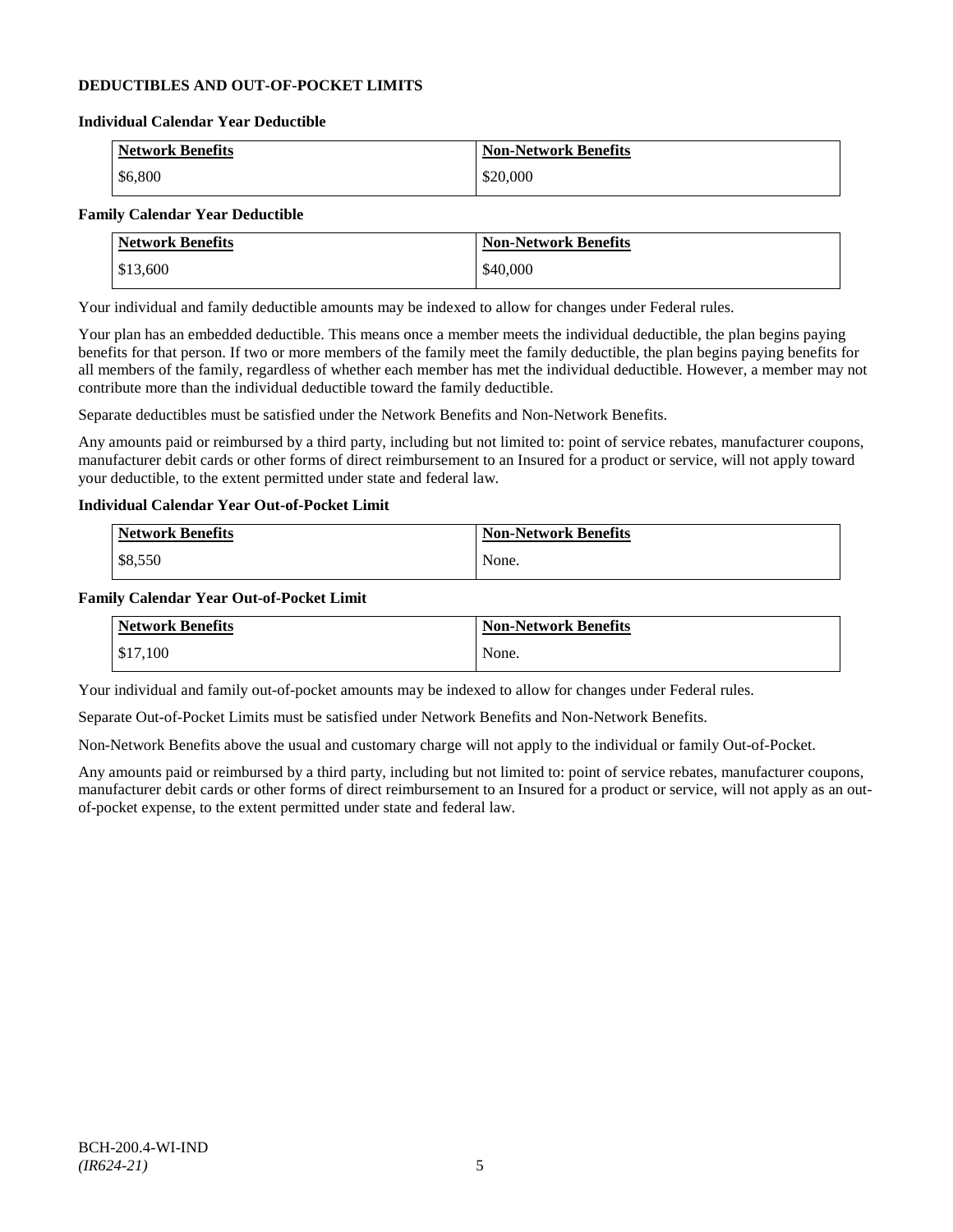# **AMBULANCE AND MEDICAL TRANSPORTATION**

# **Covered Services:**

We cover ambulance and medical transportation for medical emergencies and as shown below.

We also cover medically necessary, non-emergency transportation if it meets our medical coverage criteria.

Covered services are based on established medical policies, which are subject to periodic review and modification by the medical directors. These medical policies (medical coverage criteria) and applicable prior authorization requirements are available by calling Member Services, or logging on to your "*my*HealthPartners" account a[t healthpartners.com.](http://www.healthpartners.com/)

#### **Ambulance and Medical Transportation (other than non-emergency fixed wing air ambulance transportation)**

| <b>Network Benefits</b>                                                                                                          | <b>Non-Network Benefits</b> |
|----------------------------------------------------------------------------------------------------------------------------------|-----------------------------|
| 75% of the charges incurred.                                                                                                     | See Network Benefits.       |
| Services received from Indian Health Providers will be<br>covered at 100% of the charges incurred.<br>Deductible does not apply. |                             |

# **Non-Emergency Fixed Wing Air Ambulance Transportation**

| <b>Network Benefits</b>                                                                                                          | <b>Non-Network Benefits</b>                                                                                                      |
|----------------------------------------------------------------------------------------------------------------------------------|----------------------------------------------------------------------------------------------------------------------------------|
| 75% of the charges incurred.                                                                                                     | 50% of the charges incurred.                                                                                                     |
| Services received from Indian Health Providers will be<br>covered at 100% of the charges incurred.<br>Deductible does not apply. | Services received from Indian Health Providers will be<br>covered at 100% of the charges incurred.<br>Deductible does not apply. |

### **Not Covered:**

See "Services Not Covered" in your Policy.

# **AUTISM TREATMENT**

#### **Covered Services:**

Your network provider will coordinate the prior authorization process for any autism treatment services. You may call Member Services at 952-967-7540 or toll-free at 1-888-360-0622 if you have any questions or concerns regarding the authorization process.

Please call Member Services at 952-967-7540 or toll-free at 1-888-360-0622 to request authorization for autism treatment services from a Non-Network provider.

We cover prior authorized evidence-based intensive-level and non-intensive-level treatment of autism spectrum disorders (autism disorder, Asperger's syndrome or pervasive development disorder not otherwise specified).

Covered services are based on established medical policies, which are subject to periodic review and modification by the medical directors. These medical policies (medical coverage criteria) are available by calling Member Services, or logging on to your "*my*HealthPartners" account at [healthpartners.com.](http://www.healthpartners.com/)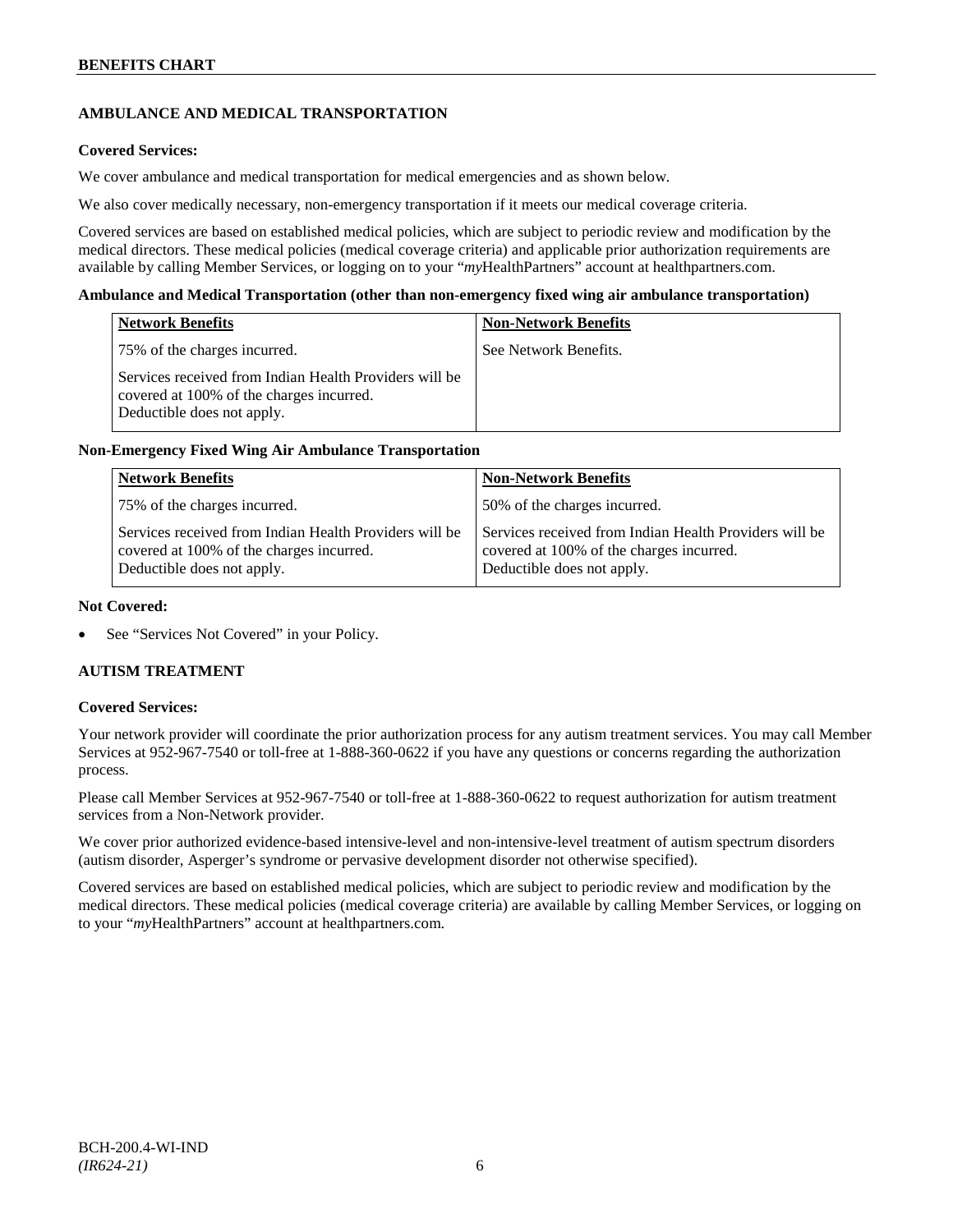**Intensive-Level Services for children diagnosed with autism spectrum disorders.** Intensive-level services must begin on or after two years of age and end before nine years of age. Intensive-level services, on average, are services provided for more than 20 hours of treatment per week. (The average number of hours a week is calculated over a 6-month period.)

| <b>Network Benefits</b>                                                                                                          | <b>Non-Network Benefits</b>                                                                                                      |
|----------------------------------------------------------------------------------------------------------------------------------|----------------------------------------------------------------------------------------------------------------------------------|
| 75% of the charges incurred.                                                                                                     | 50% of the charges incurred.                                                                                                     |
| Services received from Indian Health Providers will be<br>covered at 100% of the charges incurred.<br>Deductible does not apply. | Services received from Indian Health Providers will be<br>covered at 100% of the charges incurred.<br>Deductible does not apply. |
| Limited to 235 visits per calendar year.                                                                                         | Limited to 235 visits per calendar year.                                                                                         |

The maximum number of visits is combined for Network Benefits and Non-Network Benefits.

#### **Intensive-Level Services Lifetime Maximum Benefit**

| <b>Network Benefits</b>                                              | <b>Non-Network Benefits</b>                                          |
|----------------------------------------------------------------------|----------------------------------------------------------------------|
| 4 years of cumulative services under this plan or any<br>other plan. | 4 years of cumulative services under this plan or any<br>other plan. |

### **Non-intensive-Level Services for Insureds diagnosed with autism spectrum disorders**

| <b>Network Benefits</b>                                                                                                          | <b>Non-Network Benefits</b>                                                                                                      |
|----------------------------------------------------------------------------------------------------------------------------------|----------------------------------------------------------------------------------------------------------------------------------|
| 75% of the charges incurred.                                                                                                     | 50% of the charges incurred.                                                                                                     |
| Services received from Indian Health Providers will be<br>covered at 100% of the charges incurred.<br>Deductible does not apply. | Services received from Indian Health Providers will be<br>covered at 100% of the charges incurred.<br>Deductible does not apply. |
| Limited to 120 visits per calendar year.                                                                                         | Limited to 120 visits per calendar year.                                                                                         |

The maximum number of visits is combined for Network Benefits and Non-Network Benefits.

# **Not Covered:**

See "Services Not Covered" in your Policy.

# **BEHAVIORAL HEALTH SERVICES**

# **Covered Services:**

Covered services are based on established medical policies, which are subject to periodic review and modification by the medical directors. These medical policies (medical coverage criteria) are available by calling Member Services, or logging on to your "*my*HealthPartners" account at [healthpartners.com.](http://www.healthpartners.com/)

**Transitional Treatment Services.** These are services for the treatment of nervous or mental disorders, alcoholism or other drug abuse problems which are provided to an Insured in a less restrictive manner than are inpatient hospital services but in a more intensive manner than are outpatient services. Transitional treatment services are services offered by a provider, and certified by the Wisconsin Department of Health Services for each of the following (except the last bulleted item):

- Mental health services for covered adults in a day treatment program.
- Mental health services for covered children in a day hospital treatment program.
- Services for persons with chronic mental illness provided through a community support program.
- Residential treatment programs for alcohol and/or drug dependent covered persons.
- Alcohol and Other Drug Abuse (AODA) services in, a day treatment program.
- Services for persons who are experiencing a mental health crisis or who are in a situation likely to turn into a mental health crisis if support is not provided.
- Intensive outpatient programs for the treatment of psychoactive substance use disorders provided in accordance with the patient placement criteria of the American Society of Addiction Medicine.

BCH-200.4-WI-IND *(IR624-21)* 7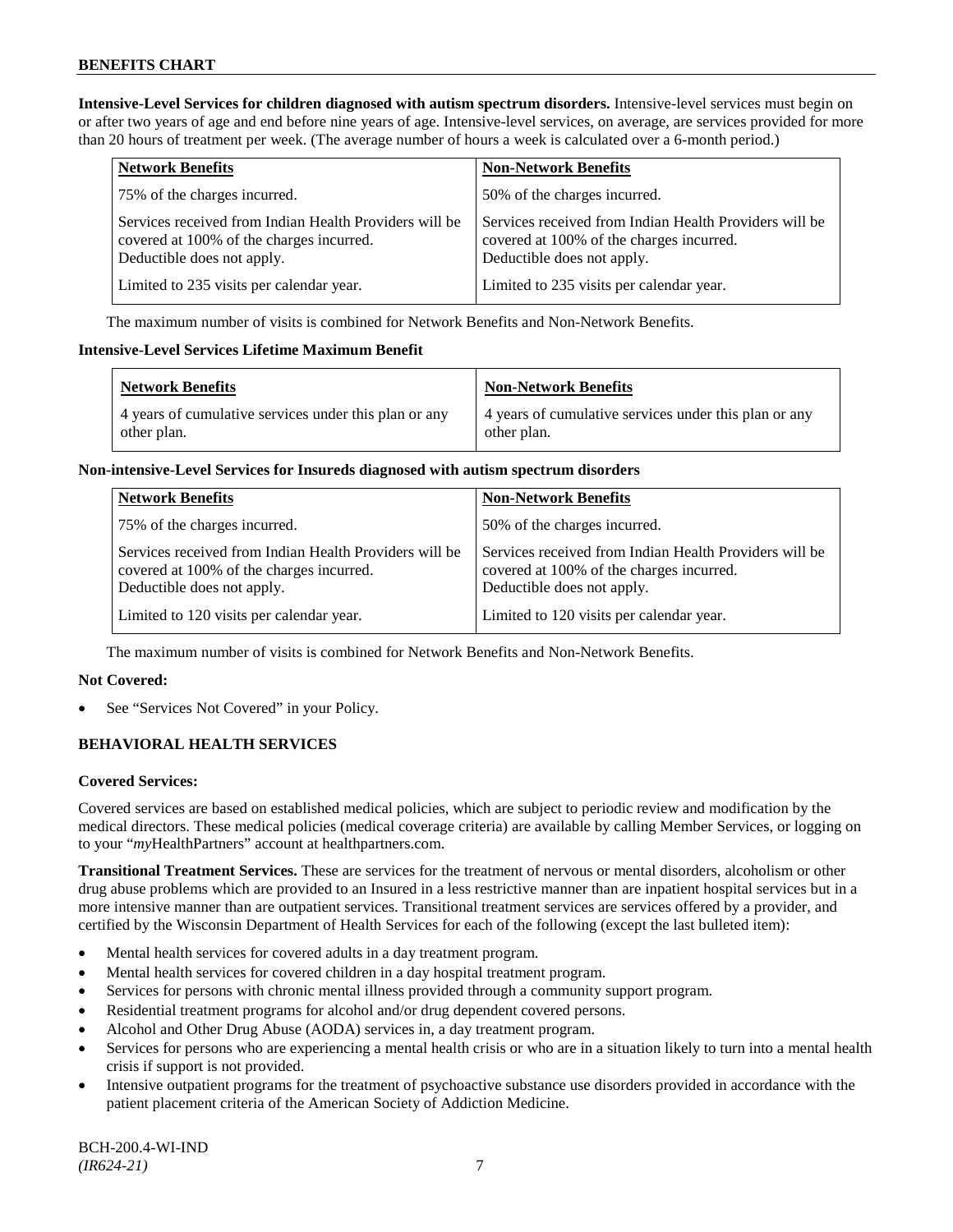# **Mental Health Services**

We cover services for mental health diagnoses as described in the Diagnostic and Statistical Manual of Mental Disorders – Fifth Edition (DSM 5) (most recent edition) that lead to significant disruption of function in your life.

We provide coverage for mental health treatment ordered by a Wisconsin court under a valid court order that is issued on the basis of a behavioral care evaluation performed by a licensed psychiatrist or doctoral level licensed psychologist, which includes a diagnosis and an individual treatment plan for care in the most appropriate, least restrictive environment. We must be given a copy of the court order and the behavioral care evaluation, and the service must be a covered benefit under your Policy, and the service must be provided by a network provider, or other provider as required by law.

**Outpatient Services:** We cover medically necessary outpatient professional mental health services for evaluation, crisis intervention, and treatment of mental health disorders.

A comprehensive diagnostic assessment will be made of each patient as the basis for a determination by a mental health professional, concerning the appropriate treatment and the extent of services required.

Outpatient services we cover for a diagnosed mental health condition include the following:

- Individual, group, family and multi-family therapy;
- Medication management provided by a physician, certified nurse practitioner, or physician's assistant;
- Psychological testing services for the purposes of determining the differential diagnoses and treatment planning for patients currently receiving behavioral health services;
- Partial hospitalization services in a licensed hospital or community mental health center;
- Psychotherapy and nursing services provided in the home if authorized by us; and
- Treatment for gender dysphoria that meets medical coverage criteria.

| <b>Network Benefits</b>                                                                                                          | <b>Non-Network Benefits</b>                                                                                                      |
|----------------------------------------------------------------------------------------------------------------------------------|----------------------------------------------------------------------------------------------------------------------------------|
| 75% of the charges incurred.                                                                                                     | 50% of the charges incurred.                                                                                                     |
| Services received from Indian Health Providers will be<br>covered at 100% of the charges incurred.<br>Deductible does not apply. | Services received from Indian Health Providers will be<br>covered at 100% of the charges incurred.<br>Deductible does not apply. |

#### **Group Therapy**

| <b>Network Benefits</b>                                                                                                          | <b>Non-Network Benefits</b>                                                                                                      |
|----------------------------------------------------------------------------------------------------------------------------------|----------------------------------------------------------------------------------------------------------------------------------|
| 75% of the charges incurred.                                                                                                     | 50% of the charges incurred.                                                                                                     |
| Services received from Indian Health Providers will be<br>covered at 100% of the charges incurred.<br>Deductible does not apply. | Services received from Indian Health Providers will be<br>covered at 100% of the charges incurred.<br>Deductible does not apply. |

**Inpatient Services:** We cover medically necessary inpatient services in a hospital or licensed residential treatment facility and professional services for treatment of mental health disorders. Medical stabilization is covered under inpatient hospital services in the "Hospital and Skilled Nursing Facility Services" section.

We cover residential care for the treatment of eating disorders in a licensed facility, as an alternative to inpatient care, when it is medically necessary and your physician obtains authorization from us.

| <b>Network Benefits</b>                                                                                                          | <b>Non-Network Benefits</b>                                                                                                      |
|----------------------------------------------------------------------------------------------------------------------------------|----------------------------------------------------------------------------------------------------------------------------------|
| 75% of the charges incurred.                                                                                                     | 50% of the charges incurred.                                                                                                     |
| Services received from Indian Health Providers will be<br>covered at 100% of the charges incurred.<br>Deductible does not apply. | Services received from Indian Health Providers will be<br>covered at 100% of the charges incurred.<br>Deductible does not apply. |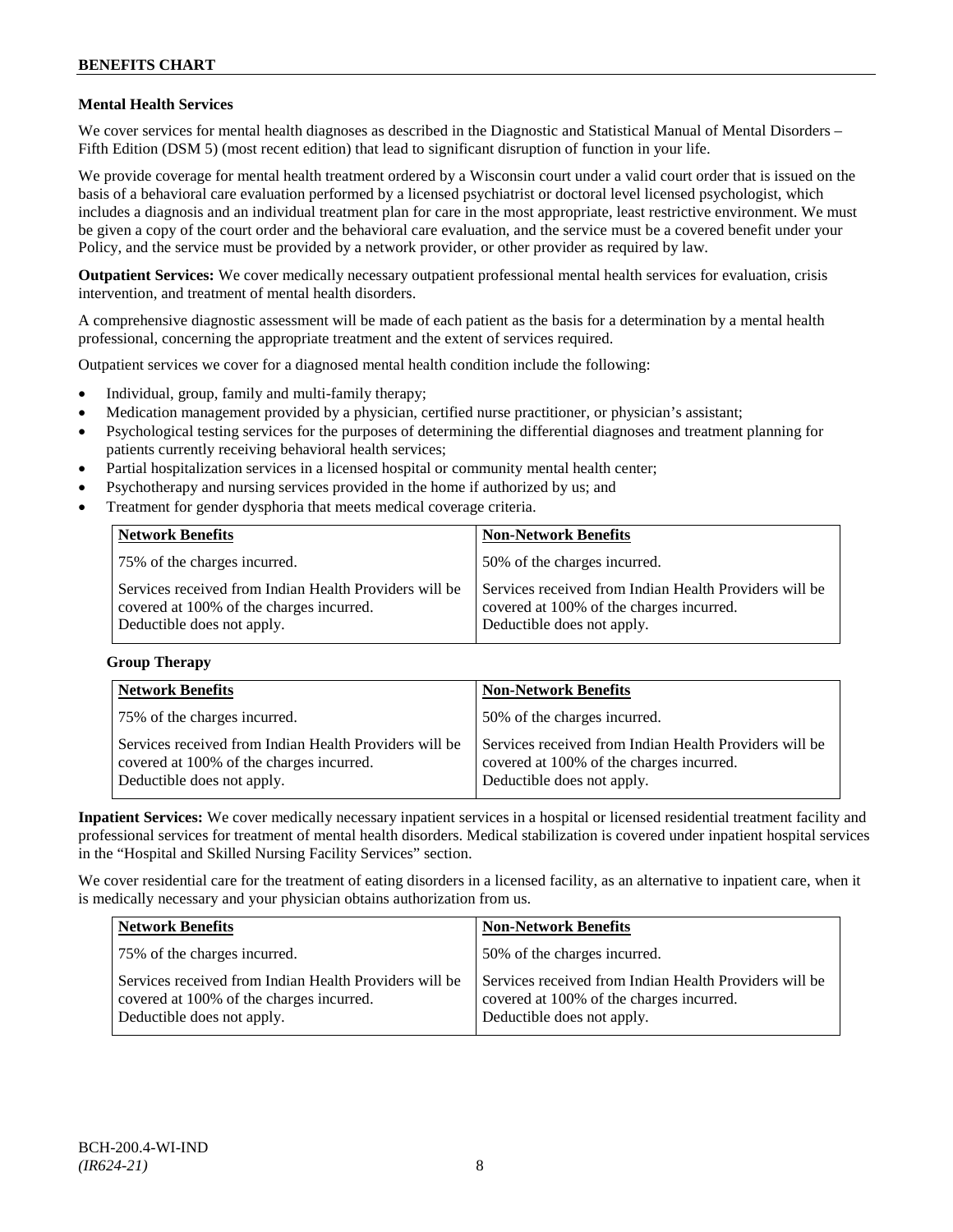**Transitional Treatment Services:** We cover transitional treatment services described above for treatment of mental and nervous disorders**.**

| <b>Network Benefits</b>                                                                                                          | <b>Non-Network Benefits</b>                                                                                                      |
|----------------------------------------------------------------------------------------------------------------------------------|----------------------------------------------------------------------------------------------------------------------------------|
| 75% of the charges incurred.                                                                                                     | 50% of the charges incurred.                                                                                                     |
| Services received from Indian Health Providers will be<br>covered at 100% of the charges incurred.<br>Deductible does not apply. | Services received from Indian Health Providers will be<br>covered at 100% of the charges incurred.<br>Deductible does not apply. |

# **Substance Abuse Treatment Services**

We cover medically necessary services for assessments by a licensed alcohol and drug counselor and treatment of Substance-Related Disorders as defined in the latest edition of the DSM 5.

**Outpatient Services:** We cover medically necessary outpatient professional services for diagnosis and treatment of alcoholism and other drug abuse problems. Chemical dependency treatment services must be provided by a program licensed by the local Department of Health Services.

Outpatient services we cover for a diagnosed substance abuse disorder include the following:

- Individual, group, family, and multi-family therapy provided in an office setting; and
- We cover opiate replacement therapy including methadone and buprenorphine treatment.

| <b>Network Benefits</b>                                                                                                          | <b>Non-Network Benefits</b>                                                                                                      |
|----------------------------------------------------------------------------------------------------------------------------------|----------------------------------------------------------------------------------------------------------------------------------|
| 75% of the charges incurred.                                                                                                     | 50% of the charges incurred.                                                                                                     |
| Services received from Indian Health Providers will be<br>covered at 100% of the charges incurred.<br>Deductible does not apply. | Services received from Indian Health Providers will be<br>covered at 100% of the charges incurred.<br>Deductible does not apply. |

**Inpatient Services:** We cover medically necessary inpatient services in a hospital or a licensed residential primary treatment center.

We cover services provided in a hospital that is licensed by the local state and accredited by Medicare.

Detoxification Services: We cover detoxification services in a hospital or community detoxification facility if it is licensed by the local Department of Health Services.

| <b>Network Benefits</b>                                                                                                          | <b>Non-Network Benefits</b>                                                                                                      |
|----------------------------------------------------------------------------------------------------------------------------------|----------------------------------------------------------------------------------------------------------------------------------|
| 75% of the charges incurred.                                                                                                     | 50% of the charges incurred.                                                                                                     |
| Services received from Indian Health Providers will be<br>covered at 100% of the charges incurred.<br>Deductible does not apply. | Services received from Indian Health Providers will be<br>covered at 100% of the charges incurred.<br>Deductible does not apply. |

**Transitional Treatment Services:** We cover transitional treatment services described above for treatment of alcoholism or other drug abuse problems.

| <b>Network Benefits</b>                                                                                                          | <b>Non-Network Benefits</b>                                                                                                      |
|----------------------------------------------------------------------------------------------------------------------------------|----------------------------------------------------------------------------------------------------------------------------------|
| 75% of the charges incurred.                                                                                                     | 50% of the charges incurred.                                                                                                     |
| Services received from Indian Health Providers will be<br>covered at 100% of the charges incurred.<br>Deductible does not apply. | Services received from Indian Health Providers will be<br>covered at 100% of the charges incurred.<br>Deductible does not apply. |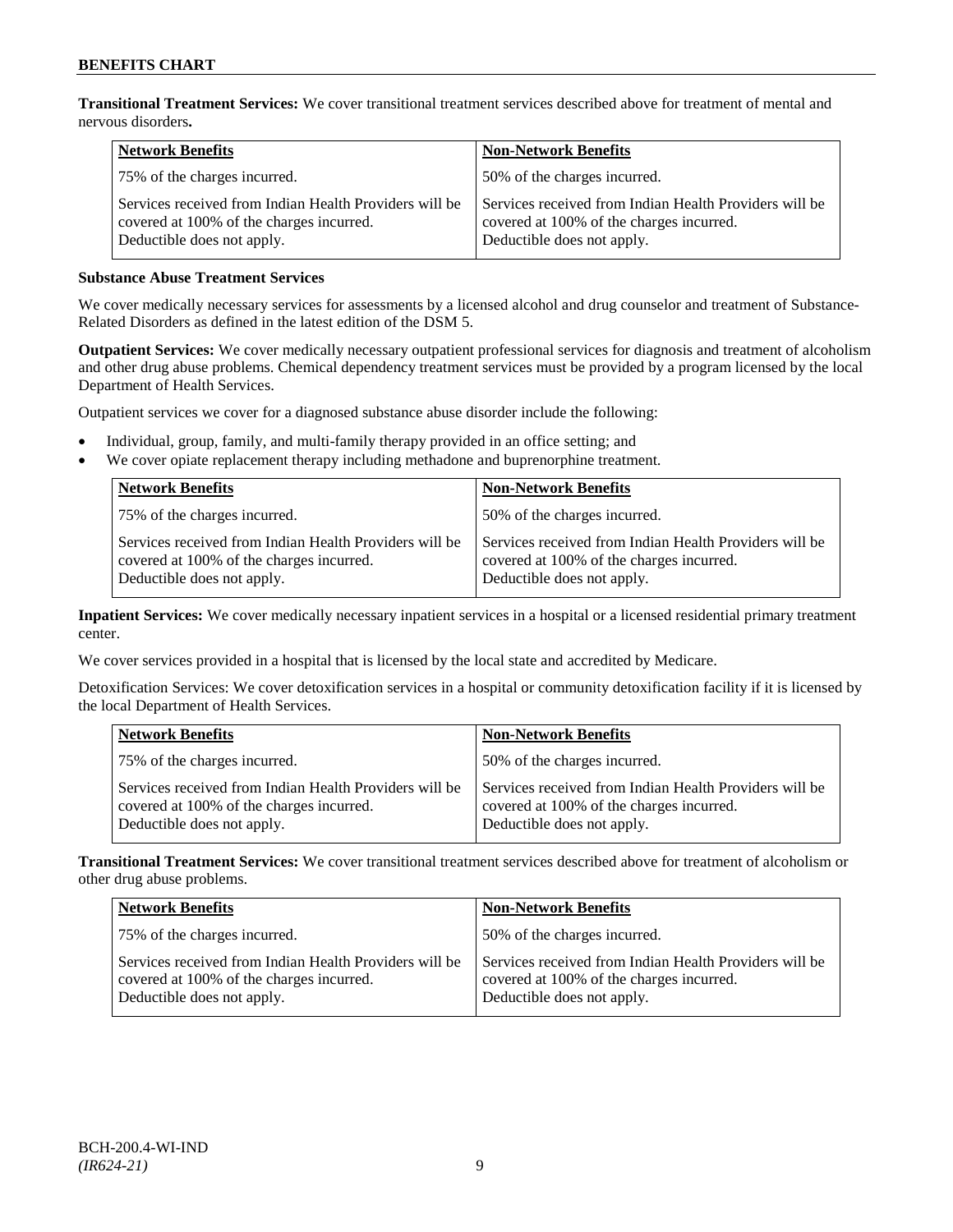# **Additional Mental Health and Substance Abuse Benefits for a Dependent Child Who is a Student**

If a dependent child is a student in a school that is located in Wisconsin, but outside of our service area, we cover services as required under Wisconsin Statute 609.655.

| <b>Network Benefits</b>                                                                                                          | <b>Non-Network Benefits</b>                                                                                                      |
|----------------------------------------------------------------------------------------------------------------------------------|----------------------------------------------------------------------------------------------------------------------------------|
| 75% of the charges incurred.                                                                                                     | 50% of the charges incurred.                                                                                                     |
| Services received from Indian Health Providers will be<br>covered at 100% of the charges incurred.<br>Deductible does not apply. | Services received from Indian Health Providers will be<br>covered at 100% of the charges incurred.<br>Deductible does not apply. |

# **Not Covered:**

See "Services Not Covered" in your Policy.

# **CHIROPRACTIC SERVICES**

# **Covered Services:**

We cover chiropractic services for rehabilitative care. Chiropractic services are adjustments to any abnormal articulations of the human body, especially those of the spinal column, for the purpose of giving freedom of action to impinged nerves that may cause pain or deranged function.

Massage therapy which is performed in conjunction with other treatment/modalities by a chiropractor, is part of a prescribed treatment plan and is not billed separately is covered.

| <b>Network Benefits</b>                                                                                                          | <b>Non-Network Benefits</b>                                                                                                      |
|----------------------------------------------------------------------------------------------------------------------------------|----------------------------------------------------------------------------------------------------------------------------------|
| 75% of the charges incurred.                                                                                                     | 50% of the charges incurred.                                                                                                     |
| Services received from Indian Health Providers will be<br>covered at 100% of the charges incurred.<br>Deductible does not apply. | Services received from Indian Health Providers will be<br>covered at 100% of the charges incurred.<br>Deductible does not apply. |

# **Not Covered:**

- Massage therapy for the purpose of comfort or convenience of the Insured.
- See "Services Not Covered" in your Policy.

# **CLINICAL TRIALS**

# **Covered Services:**

We cover certain routine services if you participate in a Phase I, Phase II, Phase III or Phase IV approved clinical trial that is conducted in relation to the prevention, detection, or treatment of cancer or other life-threatening disease or condition as defined in the Affordable Care Act. Approved clinical trials include (1) federally funded trials when the study or investigation is approved or funded by any of the federal agencies defined in the Public Health Services Act, section 2709 (d) (1) (A); (2) the study or investigation is conducted under an investigational new drug application reviewed by the Food and Drug Administration; and (3) the study or investigation is a drug trial that is exempt from having such an investigational new drug application. We cover routine patient costs for services that would be eligible under the Policy and this Benefits Chart if the service were provided outside of a clinical trial.

| <b>Network Benefits</b>                                                                                                                                          | <b>Non-Network Benefits</b>                                                                                                                                          |
|------------------------------------------------------------------------------------------------------------------------------------------------------------------|----------------------------------------------------------------------------------------------------------------------------------------------------------------------|
| Coverage level is same as corresponding Network<br>Benefits, depending on type of service provided, such<br>as Office Visits for Illness or Injury, Inpatient or | Coverage level is same as corresponding Non-Network<br>Benefits, depending on type of service provided, such<br>as Office Visits for Illness or Injury, Inpatient or |
| <b>Outpatient Hospital Services.</b>                                                                                                                             | Outpatient Hospital Services.                                                                                                                                        |

# **Not Covered:**

The investigative or experimental item, device or service itself.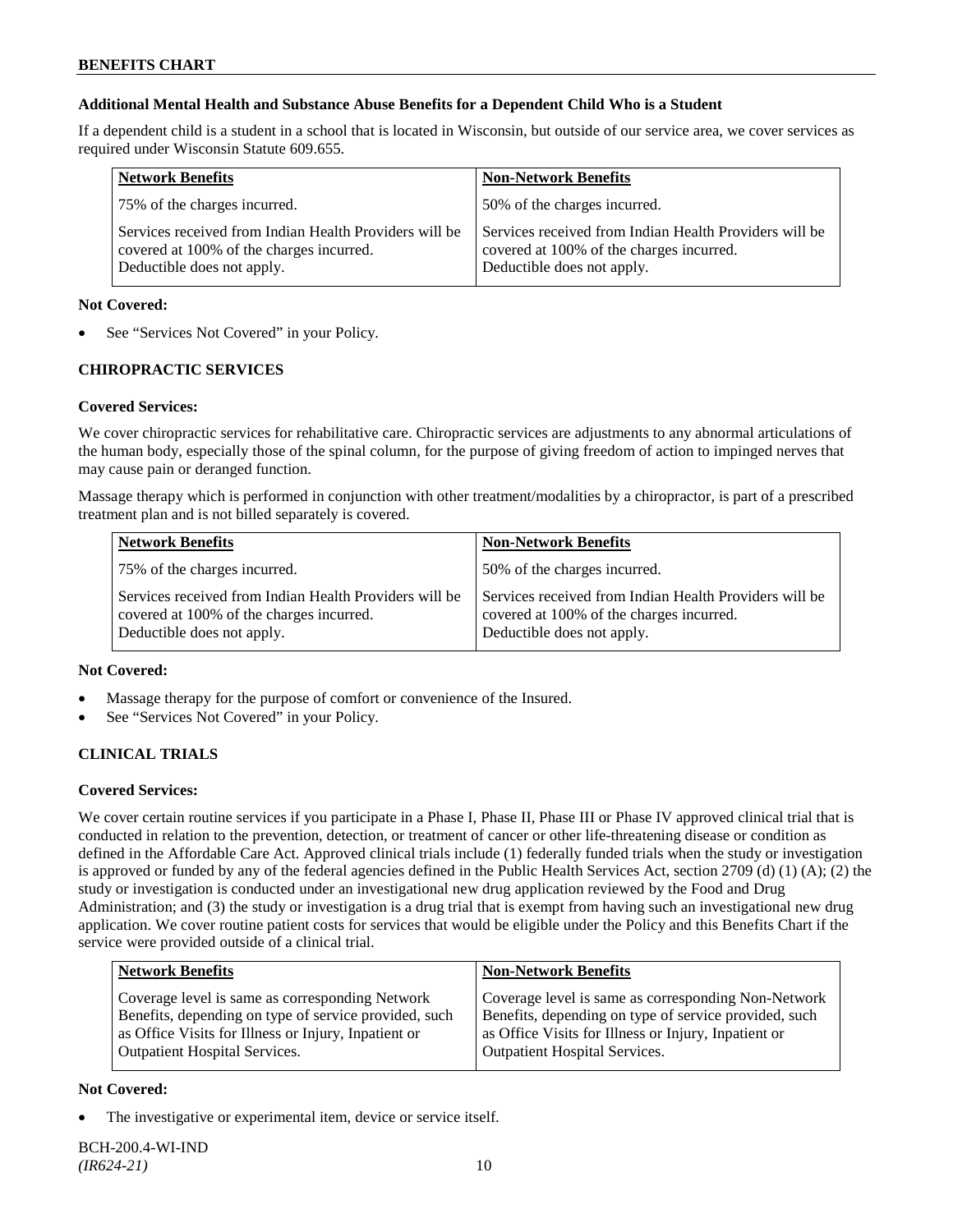- Items or services that are provided solely to satisfy data collection and analysis needs and that are not used in the direct clinical management of the patient.
- A service that is clearly inconsistent with widely accepted and established standards of care for a particular diagnosis.
- See "Services Not Covered" in your Policy.

# **DENTAL SERVICES**

#### **Covered Services:**

We cover services as described below.

**Accidental Dental Services:** We cover services dentally necessary to treat and restore damage done to sound, natural, unrestored teeth as a result of an accidental injury. Coverage is for damage caused by external trauma to face and mouth only, not for cracked or broken teeth, which result from biting or chewing. We cover restorations, root canals, crowns and replacement of teeth lost that are directly related to the accident in which the Insured was involved. We cover initial exams, xrays and palliative treatment including extractions, and other oral surgical procedures directly related to the accident. Subsequent treatment must be initiated within the Policy's time-frame and must be directly related to the accident. We do not cover restoration and replacement of teeth that are not "sound and natural" at the time of the accident.

Full mouth rehabilitation to correct occlusion (bite) and malocclusion (misaligned teeth not due to the accident) are not covered.

When an implant-supported dental prosthetic treatment is pursued, benefits are limited to the amount that would be paid toward the placement of a removable dental prosthetic appliance that could be used in the absence of implant treatment.

| <b>Network Benefits</b>                                                                                                          | <b>Non-Network Benefits</b> |
|----------------------------------------------------------------------------------------------------------------------------------|-----------------------------|
| 75% of the charges incurred.                                                                                                     | No coverage.                |
| Services received from Indian Health Providers will be<br>covered at 100% of the charges incurred.<br>Deductible does not apply. |                             |

For all accidental dental services, treatment and/or restoration must be initiated within six months of the date of the injury. Coverage is limited to the initial course of treatment and/or initial restoration. Services must be provided within twentyfour months of the date of injury to be covered.

# **Medical Referral Dental Services**

**Medically Necessary Outpatient Dental Services:** We cover medically necessary outpatient dental services. Coverage is limited to dental services required for treatment of an underlying medical condition, e.g., removal of teeth to complete radiation treatment for cancer of the jaw, cysts and lesions.

| <b>Network Benefits</b>                                                                                                          | <b>Non-Network Benefits</b>                                                                                                      |
|----------------------------------------------------------------------------------------------------------------------------------|----------------------------------------------------------------------------------------------------------------------------------|
| 75% of the charges incurred.                                                                                                     | 50% of the charges incurred.                                                                                                     |
| Services received from Indian Health Providers will be<br>covered at 100% of the charges incurred.<br>Deductible does not apply. | Services received from Indian Health Providers will be<br>covered at 100% of the charges incurred.<br>Deductible does not apply. |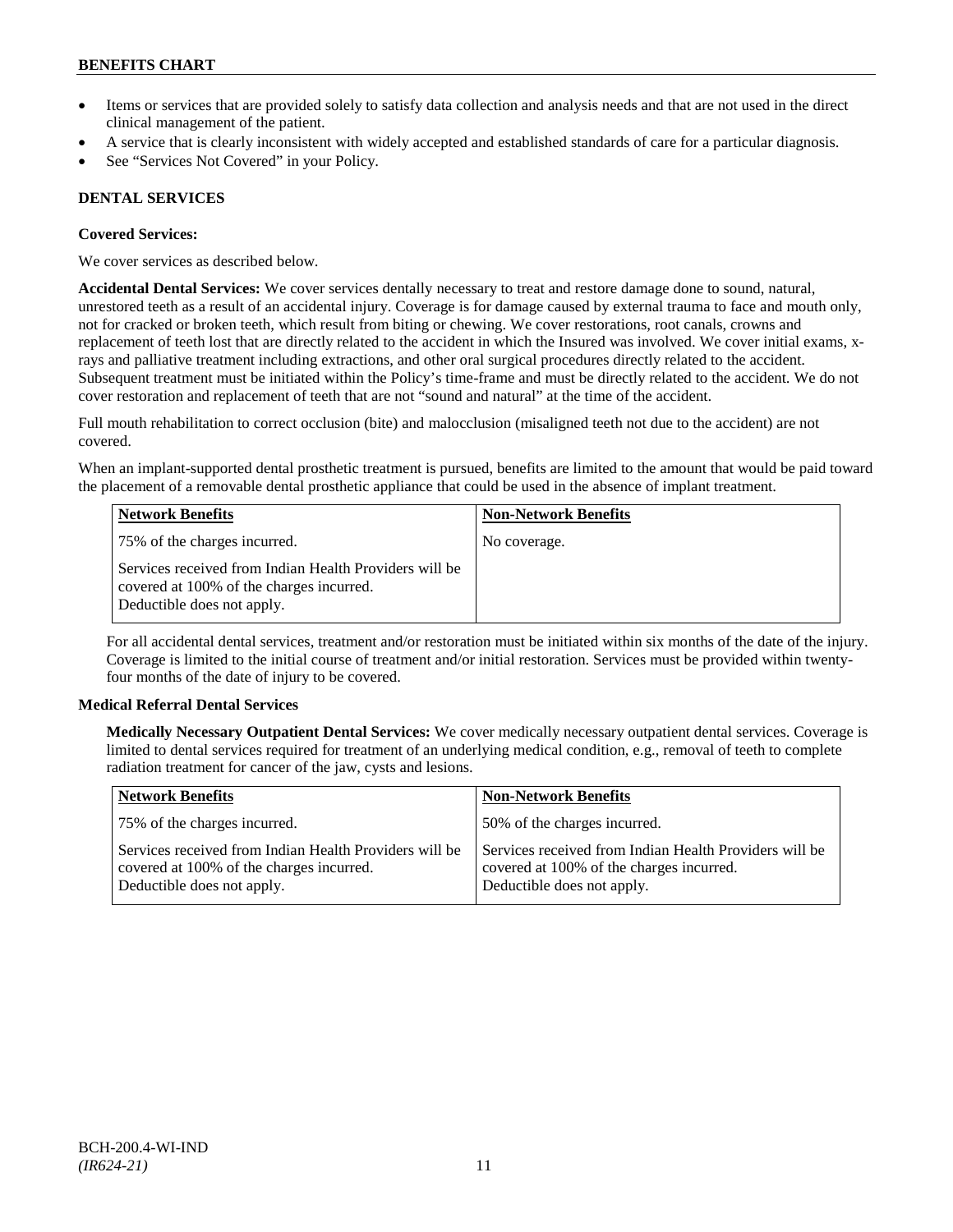**Medically Necessary Hospitalization and Anesthesia for Dental Care:** We cover medically necessary hospitalization and anesthesia for dental care. This is limited to charges incurred by an Insured who: (1) is a child under age  $5$ ; (2) is severely disabled; (3) has a medical condition, and requires hospitalization or general anesthesia for dental care treatment; or (4) is a child between ages 5 and 12 and care in dental offices has been attempted unsuccessfully and usual methods of behavior modification have not been successful, or when extensive amounts of restorative care, exceeding 4 appointments, are required.

Coverage is limited to facility and anesthesia charges. Oral surgeon/dentist professional fees are not covered. The following are examples, though not all-inclusive, of medical conditions which may require hospitalization for dental services: severe asthma, severe airway obstruction or hemophilia. Hospitalization required due to the behavior of the Insured or due to the extent of the dental procedure is not covered.

| <b>Network Benefits</b>                                                                                                          | <b>Non-Network Benefits</b>                                                                                                      |
|----------------------------------------------------------------------------------------------------------------------------------|----------------------------------------------------------------------------------------------------------------------------------|
| 75% of the charges incurred.                                                                                                     | 50% of the charges incurred.                                                                                                     |
| Services received from Indian Health Providers will be<br>covered at 100% of the charges incurred.<br>Deductible does not apply. | Services received from Indian Health Providers will be<br>covered at 100% of the charges incurred.<br>Deductible does not apply. |

**Medical Complications of Dental Care:** We cover medical complications of dental care. Treatment must be medically necessary care and related to medical complications of non-covered dental care, including complications of the head, neck, or substructures.

| <b>Network Benefits</b>                                                                                                          | <b>Non-Network Benefits</b>                                                                                                      |
|----------------------------------------------------------------------------------------------------------------------------------|----------------------------------------------------------------------------------------------------------------------------------|
| 75% of the charges incurred.                                                                                                     | 50% of the charges incurred.                                                                                                     |
| Services received from Indian Health Providers will be<br>covered at 100% of the charges incurred.<br>Deductible does not apply. | Services received from Indian Health Providers will be<br>covered at 100% of the charges incurred.<br>Deductible does not apply. |

**Oral Surgery:** We cover oral surgery. Coverage is limited to treatment of medical conditions requiring oral surgery, such as treatment of oral neoplasm, non-dental cysts, fracture of the jaw, trauma of the mouth and jaw, and any other oral surgery procedures provided as medically necessary dental services.

| <b>Network Benefits</b>                                                                                                          | <b>Non-Network Benefits</b>                                                                                                      |
|----------------------------------------------------------------------------------------------------------------------------------|----------------------------------------------------------------------------------------------------------------------------------|
| 75% of the charges incurred.                                                                                                     | 50% of the charges incurred.                                                                                                     |
| Services received from Indian Health Providers will be<br>covered at 100% of the charges incurred.<br>Deductible does not apply. | Services received from Indian Health Providers will be<br>covered at 100% of the charges incurred.<br>Deductible does not apply. |

**Treatment of Cleft Lip and Cleft Palate:** We cover treatment of cleft lip and cleft palate of a dependent child, including orthodontic treatment and oral surgery directly related to the cleft. Dental services which are not required for the treatment of cleft lip or cleft palate are not covered. If a dependent child covered under your Policy is also covered under a dental plan which includes orthodontic services, that dental plan shall be considered primary for the necessary orthodontic services. Oral appliances are subject to the same copayment, conditions and limitations as durable medical equipment.

| Network Benefits                                      | <b>Non-Network Benefits</b>                           |
|-------------------------------------------------------|-------------------------------------------------------|
| Coverage level is same as corresponding Network       | Coverage level is same as corresponding Non-Network   |
| Benefits, depending on type of service provided, such | Benefits, depending on type of service provided, such |
| as Office Visits for Illness or Injury, Inpatient or  | as Office Visits for Illness or Injury, Inpatient or  |
| Outpatient Hospital Services.                         | <b>Outpatient Hospital Services.</b>                  |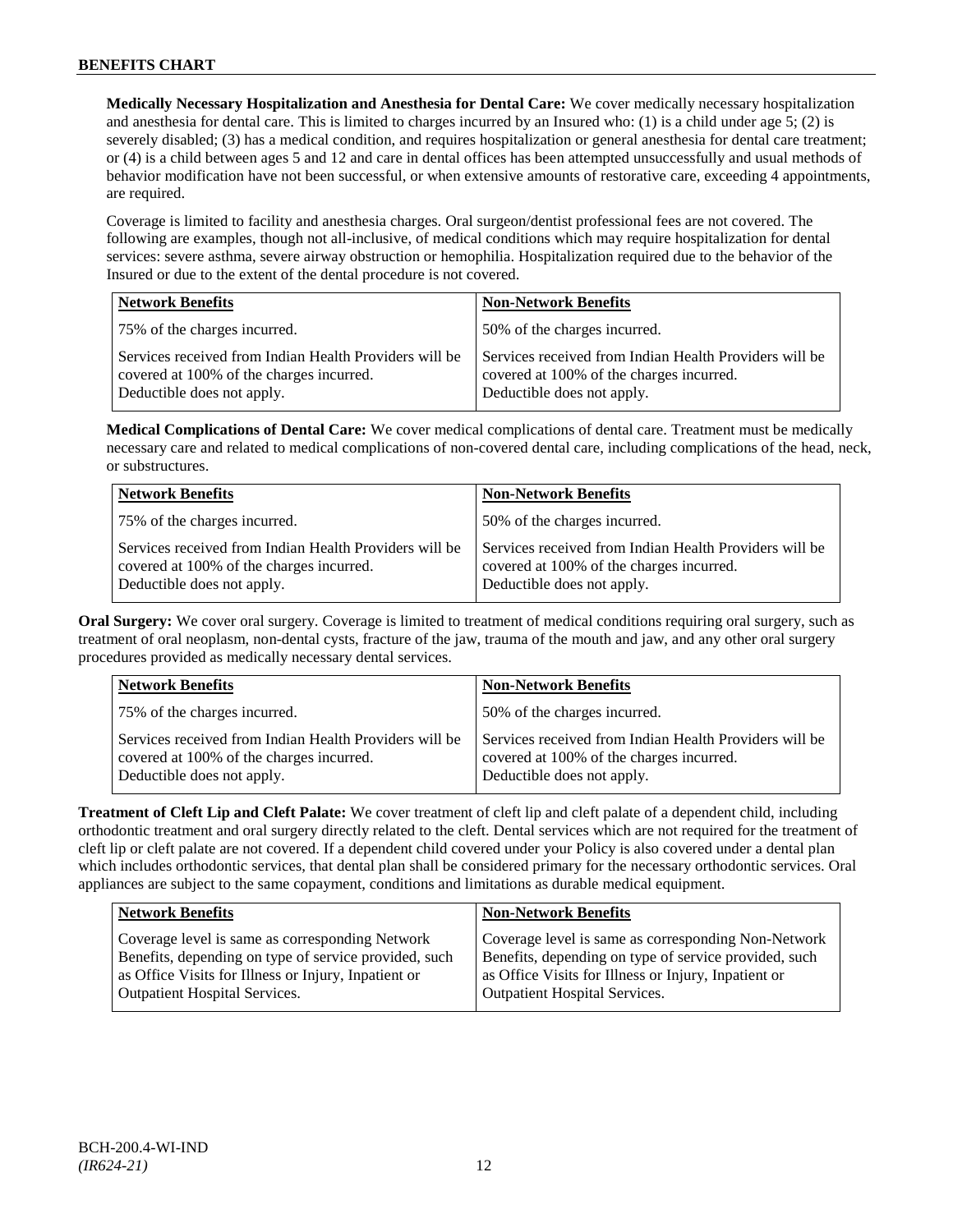**Treatment of Temporomandibular Disorder (TMD) and Craniomandibular Disorder (CMD):** We cover diagnostic procedures, surgical treatment and non-surgical treatment (including intraoral splint therapy devices) for temporomandibular disorder (TMD) and craniomandibular disorder (CMD), which is medically necessary care. Dental services which are not required to directly treat TMD or CMD are not covered.

| <b>Network Benefits</b>                                                                                                          | <b>Non-Network Benefits</b>                                                                                                      |
|----------------------------------------------------------------------------------------------------------------------------------|----------------------------------------------------------------------------------------------------------------------------------|
| 75% of the charges incurred.                                                                                                     | 50% of the charges incurred.                                                                                                     |
| Services received from Indian Health Providers will be<br>covered at 100% of the charges incurred.<br>Deductible does not apply. | Services received from Indian Health Providers will be<br>covered at 100% of the charges incurred.<br>Deductible does not apply. |

# **Not Covered:**

- Dental treatment, procedures or services not listed in this Benefits Chart.
- Accident-related dental services if treatment is: (1) provided to teeth which are not sound and natural; (2) to teeth which have been restored; (3) initiated beyond six months from the date of the injury; (4) received beyond the initial treatment or restoration; or (5) received beyond twenty-four months from the date of injury.
- Accident-related dental services by a Non-Network provider.
- Oral surgery to remove wisdom teeth.
- Orthognathic treatment or procedures and all related services.
- See "Services Not Covered" in your Policy.

# **DIAGNOSTIC IMAGING SERVICES**

#### **Covered Services:**

We cover diagnostic imaging, when ordered by a provider and provided in a clinic or outpatient hospital facility.

For Network Benefits, non-emergent, scheduled outpatient Magnetic Resonance Imaging (MRI) and Computed Tomography (CT) must be provided at a designated facility. Your physician or facility will obtain or verify prior authorization for these services, as needed.

We cover services provided in a clinic or outpatient hospital facility. To see the benefit level for inpatient hospital or skilled nursing facility services, see benefits under Inpatient Hospital and Skilled Nursing Facility Services.

# **Outpatient Magnetic Resonance Imaging (MRI) and Computed Tomography (CT)**

| <b>Network Benefits</b>                                                                                                          | <b>Non-Network Benefits</b>                                                                                                      |
|----------------------------------------------------------------------------------------------------------------------------------|----------------------------------------------------------------------------------------------------------------------------------|
| 75% of the charges incurred.                                                                                                     | 50% of the charges incurred.                                                                                                     |
| Services received from Indian Health Providers will be<br>covered at 100% of the charges incurred.<br>Deductible does not apply. | Services received from Indian Health Providers will be<br>covered at 100% of the charges incurred.<br>Deductible does not apply. |

# **All Other Outpatient Diagnostic Imaging Services**

# **Services for Illness or Injury**

| <b>Network Benefits</b>                                                                                                          | <b>Non-Network Benefits</b>                                                                                                      |
|----------------------------------------------------------------------------------------------------------------------------------|----------------------------------------------------------------------------------------------------------------------------------|
| 75% of the charges incurred.                                                                                                     | 50% of the charges incurred.                                                                                                     |
| Services received from Indian Health Providers will be<br>covered at 100% of the charges incurred.<br>Deductible does not apply. | Services received from Indian Health Providers will be<br>covered at 100% of the charges incurred.<br>Deductible does not apply. |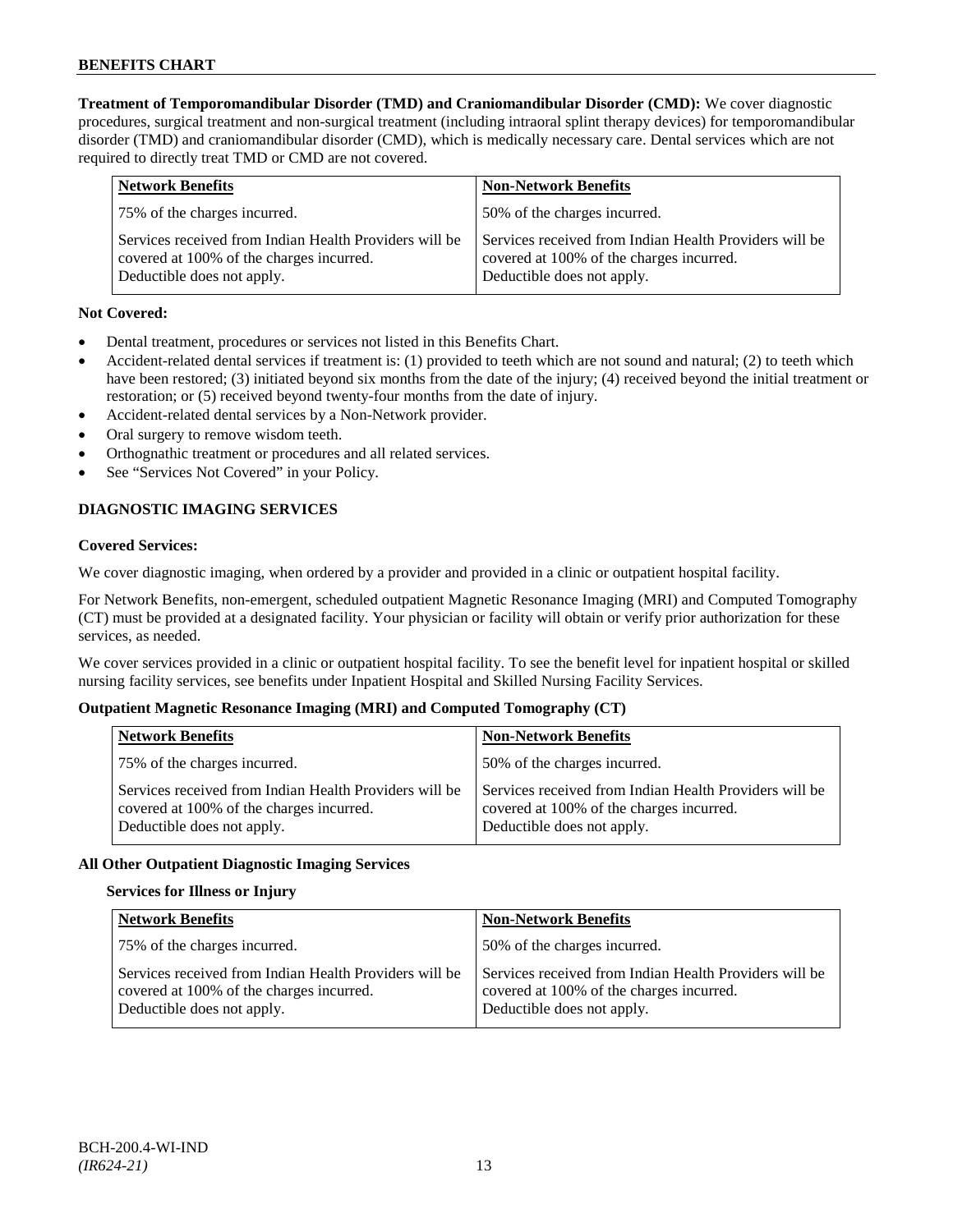### **Preventive Services (MRI/CT procedures are not considered preventive)**

Diagnostic imaging services associated with preventive services are covered at the benefit level shown in the "Preventive Services" section of this Benefits Chart.

#### **Not Covered:**

See "Services Not Covered" in your Policy.

# **DURABLE MEDICAL EQUIPMENT, PROSTHETICS, ORTHOTICS AND SUPPLIES**

#### **Covered Services:**

We cover equipment and services, as described below.

We cover durable medical equipment and services, prosthetics, orthotics, and supplies, subject to the limitations below, including certain disposable supplies, enteral feedings and the following diabetic supplies and equipment: glucose monitors, insulin pumps limited to the purchase of one pump per year, syringes, blood and urine test strips and other diabetic supplies as deemed medically appropriate and necessary, for Insureds with gestational, Type I or Type II diabetes.

We cover external hearing aids, cochlear implants, and related treatment prescribed by a physician or by a licensed audiologist for Insureds under 18 years of age who have hearing loss.

We also cover basic hearing aids for Insureds age 18 or older for the correction of a hearing impairment.

Osseointegrated or bone-anchored hearing aids are only covered for Insureds who have hearing loss that is not correctable by any other procedure.

Hearing aids are limited to one basic, standard hearing aid for each ear every three years.

A basic hearing aid is defined as a hearing device that consists of a microphone, amplifier, volume control, battery and receiver. It does not include upgrades above and beyond the functionality of a basic hearing aid, including, but not limited to, hearing improvements for group settings, background noise, Bluetooth/remote control functionality, or extended warranties. Charges for upgrades above the cost of a basic, standard hearing aid are not covered.

| <b>Network Benefits</b>                                                                                                          | <b>Non-Network Benefits</b>                                                                                                      |
|----------------------------------------------------------------------------------------------------------------------------------|----------------------------------------------------------------------------------------------------------------------------------|
| 75% of the charges incurred.                                                                                                     | 50% of the charges incurred.                                                                                                     |
| Services received from Indian Health Providers will be<br>covered at 100% of the charges incurred.<br>Deductible does not apply. | Services received from Indian Health Providers will be<br>covered at 100% of the charges incurred.<br>Deductible does not apply. |

# **Special Dietary Treatment for Phenylketonuria (PKU) if it meets our medical coverage criteria**

| <b>Network Benefits</b>                                                                                                          | <b>Non-Network Benefits</b>                                                                                                      |
|----------------------------------------------------------------------------------------------------------------------------------|----------------------------------------------------------------------------------------------------------------------------------|
| 75% of the charges incurred.                                                                                                     | 50% of the charges incurred.                                                                                                     |
| Services received from Indian Health Providers will be<br>covered at 100% of the charges incurred.<br>Deductible does not apply. | Services received from Indian Health Providers will be<br>covered at 100% of the charges incurred.<br>Deductible does not apply. |

#### **Oral Amino Acid Based Elemental Formula if it meets our medical coverage criteria**

| <b>Network Benefits</b>                                                                                                          | <b>Non-Network Benefits</b>                                                                                                      |
|----------------------------------------------------------------------------------------------------------------------------------|----------------------------------------------------------------------------------------------------------------------------------|
| 75% of the charges incurred.                                                                                                     | 50% of the charges incurred.                                                                                                     |
| Services received from Indian Health Providers will be<br>covered at 100% of the charges incurred.<br>Deductible does not apply. | Services received from Indian Health Providers will be<br>covered at 100% of the charges incurred.<br>Deductible does not apply. |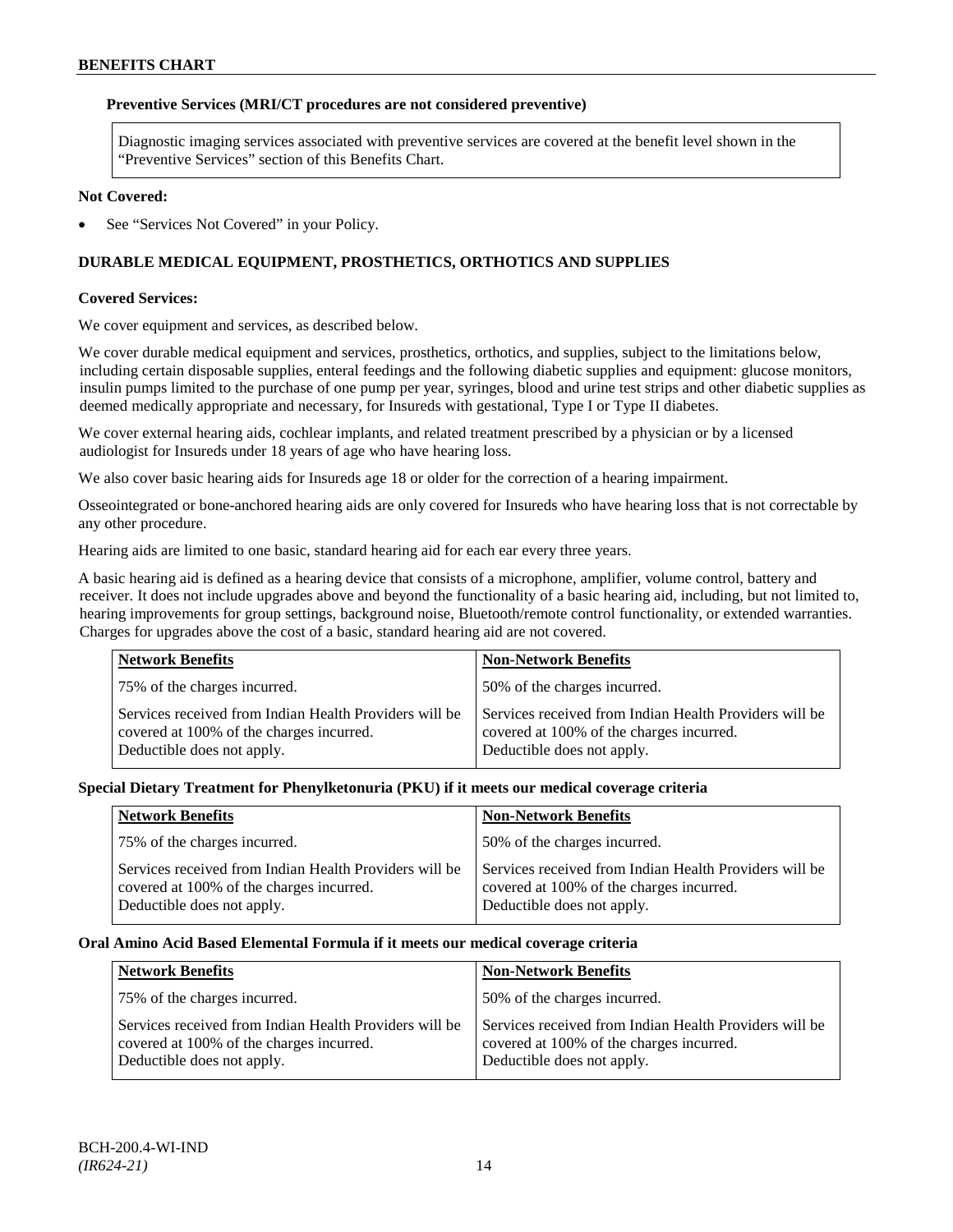# **Limitations:**

Coverage of durable medical equipment is limited by the following.

- No more than a 90-day supply of diabetic supplies are covered and dispensed at a time.
- Payment will not exceed the cost of an alternate piece of equipment or service that is effective and medically necessary.
- For prosthetic benefits, other than oral appliances for cleft lip and cleft palate, payment will not exceed the cost of an alternate piece of equipment or service that is effective, medically necessary and enables Insureds to conduct standard activities of daily living.
- We reserve the right to determine if an item will be approved for rental vs. purchase.
- We require that certain diabetic supplies and equipment be purchased at a pharmacy.
- Diabetic supplies and equipment are limited to certain models and brands.
- Durable medical equipment and supplies must be obtained from or repaired by approved vendors.
- Covered services and supplies are based on established medical policies which are subject to periodic review and modification by the medical directors. Our medical policy for diabetic supplies includes information on our required models and brands. These medical policies (medical coverage criteria) are available by calling Member Services, or logging on to your "*my*HealthPartners" account at [healthpartners.com.](http://www.healthpartners.com/)

# **Not Covered:**

Items which are not eligible for coverage include, but are not limited to:

- Replacement or repair of any covered items, if the items are (i) damaged or destroyed by misuse, abuse or carelessness, (ii) lost; or (iii) stolen.
- Duplicate or similar items.
- Labor and related charges for repair of any covered items which are more than the cost of replacement by an approved vendor.
- Sales tax, mailing, delivery charges, service call charges.
- Items which are primarily educational in nature or for hygiene, vocation, comfort, convenience or recreation.
- Communication aids or devices: equipment to create, replace or augment communication abilities including, but not limited to, speech processors, receivers, communication boards, or computer or electronic assisted communication.
- Implantable and osseointegrated or bone-anchored hearing aids and their fitting, except as specifically described in this Benefits Chart. This exclusion does not apply to cochlear implants.
- Eyeglasses, contact lenses and their fitting, measurement and adjustment, except as specifically described in this Benefits Chart.
- Hair prostheses (wigs).
- Household equipment which primarily has customary uses other than medical, such as, but not limited to, exercise cycles, air purifiers, central or unit air conditioners, water purifiers, non-allergenic pillows, mattresses or waterbeds.
- Household fixtures including, but not limited to, escalators or elevators, ramps, swimming pools and saunas.
- Modifications to the structure of the home including, but not limited to, wiring, plumbing or charges for installation of equipment.
- Vehicle, car or van modifications including, but not limited to, hand brakes, hydraulic lifts and car carrier.
- Rental equipment while owned equipment is being repaired by non-contracted vendors, beyond one month rental of medically necessary equipment.
- Other equipment and supplies, including, but not limited to assistive devices, that we determine are not eligible for coverage.
- See "Services Not Covered" in your Policy.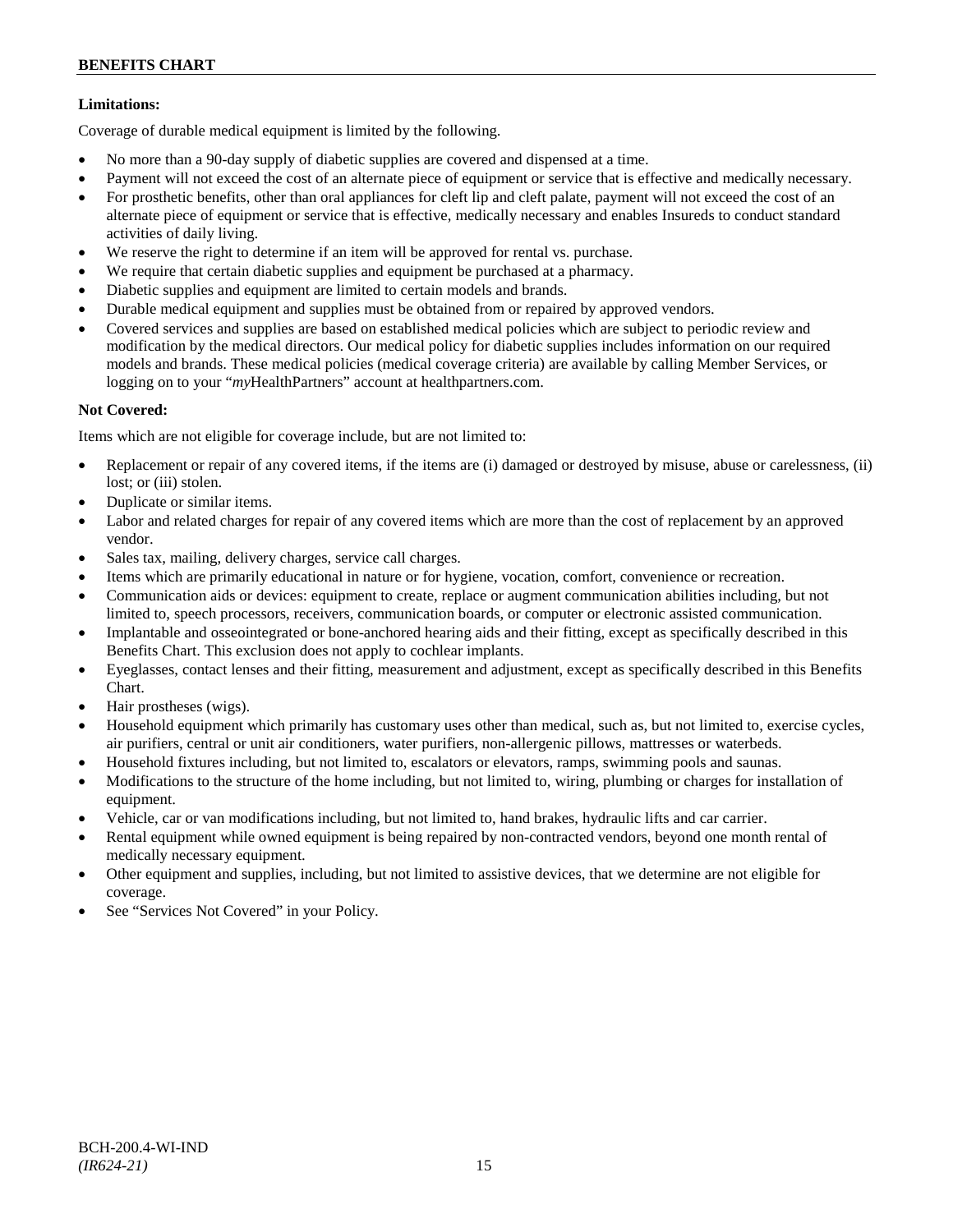# **EMERGENCY AND URGENTLY NEEDED CARE SERVICES**

# **Covered Services:**

We cover services for emergency care and urgently needed care if the services are otherwise eligible for coverage under your Policy.

**Urgently Needed Care.** These are services to treat an unforeseen illness or injury that:

- are required in order to prevent a serious deterioration in your health, and
- cannot be delayed until the next available clinic or office hours.

| <b>Network Benefits</b>                                                                                                          | <b>Non-Network Benefits</b>                                                                                                      |
|----------------------------------------------------------------------------------------------------------------------------------|----------------------------------------------------------------------------------------------------------------------------------|
| 75% of the charges incurred.                                                                                                     | 50% of the charges incurred.                                                                                                     |
| Services received from Indian Health Providers will be<br>covered at 100% of the charges incurred.<br>Deductible does not apply. | Services received from Indian Health Providers will be<br>covered at 100% of the charges incurred.<br>Deductible does not apply. |

# **First Three Visits**

| If any of the first three visits are urgent care visits or<br>office visits, they are covered at 100%, subject to a<br>copayment of \$30 per visit, not subject to the<br>deductible.                                            |
|----------------------------------------------------------------------------------------------------------------------------------------------------------------------------------------------------------------------------------|
| If any of the first three visits are convenience clinic<br>visits, telephone visits or e-visits (other than virtuwell),<br>they are covered at 100%, subject to a copayment of<br>\$15 per visit, not subject to the deductible. |
| Then services will be covered at the deductible and<br>coinsurance and/or copayment indicated for urgent care<br>visits, office visits, convenience clinic visits, telephone<br>visits and e-visits (other than virtuwell).      |
| Physician services are included; however, charges for<br>office procedures, laboratory, radiology and other<br>ancillary services are not included and will be subject<br>to the deductible and coinsurance and/or copayment.    |

**Emergency Care.** These are services to treat:

- the sudden, unexpected onset of illness or injury which, if left untreated or unattended until the next available clinic or office hours, would result in hospitalization, or
- a condition requiring professional health services immediately necessary to preserve life or stabilize health.

When reviewing claims for coverage of emergency services, our medical director will take into consideration a reasonable layperson's belief that the circumstances required immediate medical care that could not wait until the next working day or next available clinic appointment.

# **Emergency Care in a Hospital Emergency Room, including Professional Services of a Physician**

| <b>Network Benefits</b>                                                                                                          | <b>Non-Network Benefits</b> |
|----------------------------------------------------------------------------------------------------------------------------------|-----------------------------|
| 75% of the charges incurred.                                                                                                     | See Network Benefits.       |
| Services received from Indian Health Providers will be<br>covered at 100% of the charges incurred.<br>Deductible does not apply. |                             |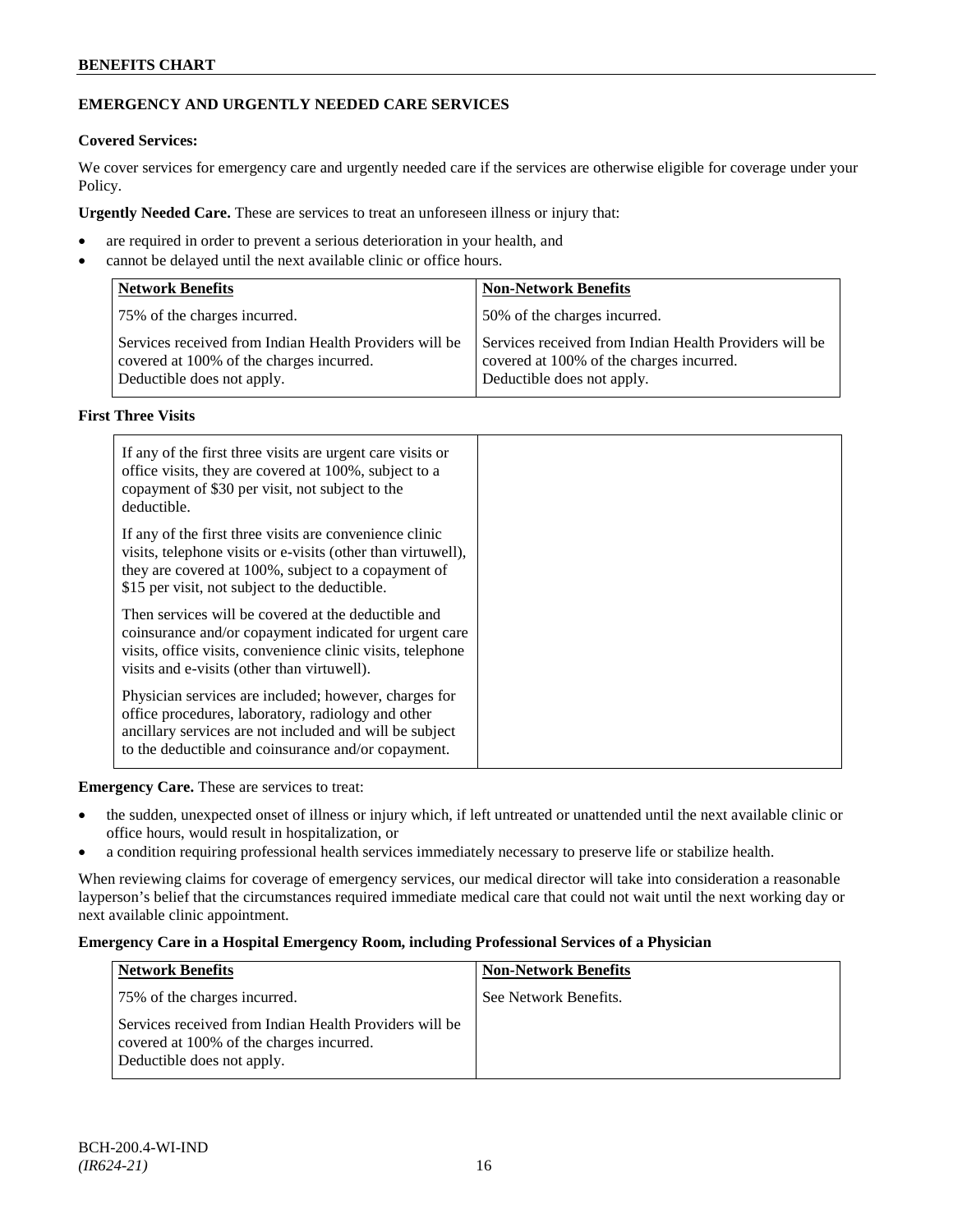# **Inpatient Emergency Care in a Hospital**

| <b>Network Benefits</b>                                                                                                          | <b>Non-Network Benefits</b> |
|----------------------------------------------------------------------------------------------------------------------------------|-----------------------------|
| 75% of the charges incurred.                                                                                                     | See Network Benefits.       |
| Services received from Indian Health Providers will be<br>covered at 100% of the charges incurred.<br>Deductible does not apply. |                             |

### **Not Covered:**

• See "Services Not Covered" in your Policy.

# **GENE THERAPY**

# **Covered Services:**

We cover gene therapy treatment that meets our current medical coverage criteria.

| <b>Network Benefits</b>                                                                                                                                                                                 | <b>Non-Network Benefits</b> |
|---------------------------------------------------------------------------------------------------------------------------------------------------------------------------------------------------------|-----------------------------|
| Coverage level is same as corresponding Network<br>Benefit, depending on type of service provided, such as<br>Office Visits for Illness or Injury, Inpatient or<br><b>Outpatient Hospital Services.</b> | No coverage.                |

#### **Limitations:**

- Gene therapy must be provided by a designated provider.
- Specific types of gene therapy are limited to therapies and conditions specified in our medical coverage criteria.

# **Not Covered:**

• See "Services Not Covered" in your Policy.

# **HEALTH EDUCATION**

#### **Covered Services:**

We cover education for preventive services and education for the management of chronic health problems (such as diabetes).

| <b>Network Benefits</b>                                     | <b>Non-Network Benefits</b>                                                                                                                                      |
|-------------------------------------------------------------|------------------------------------------------------------------------------------------------------------------------------------------------------------------|
| 100% of the charges incurred.<br>Deductible does not apply. | 50% of the charges incurred.<br>Services received from Indian Health Providers will be<br>covered at 100% of the charges incurred.<br>Deductible does not apply. |

# **Not Covered:**

• See "Services Not Covered" in your Policy.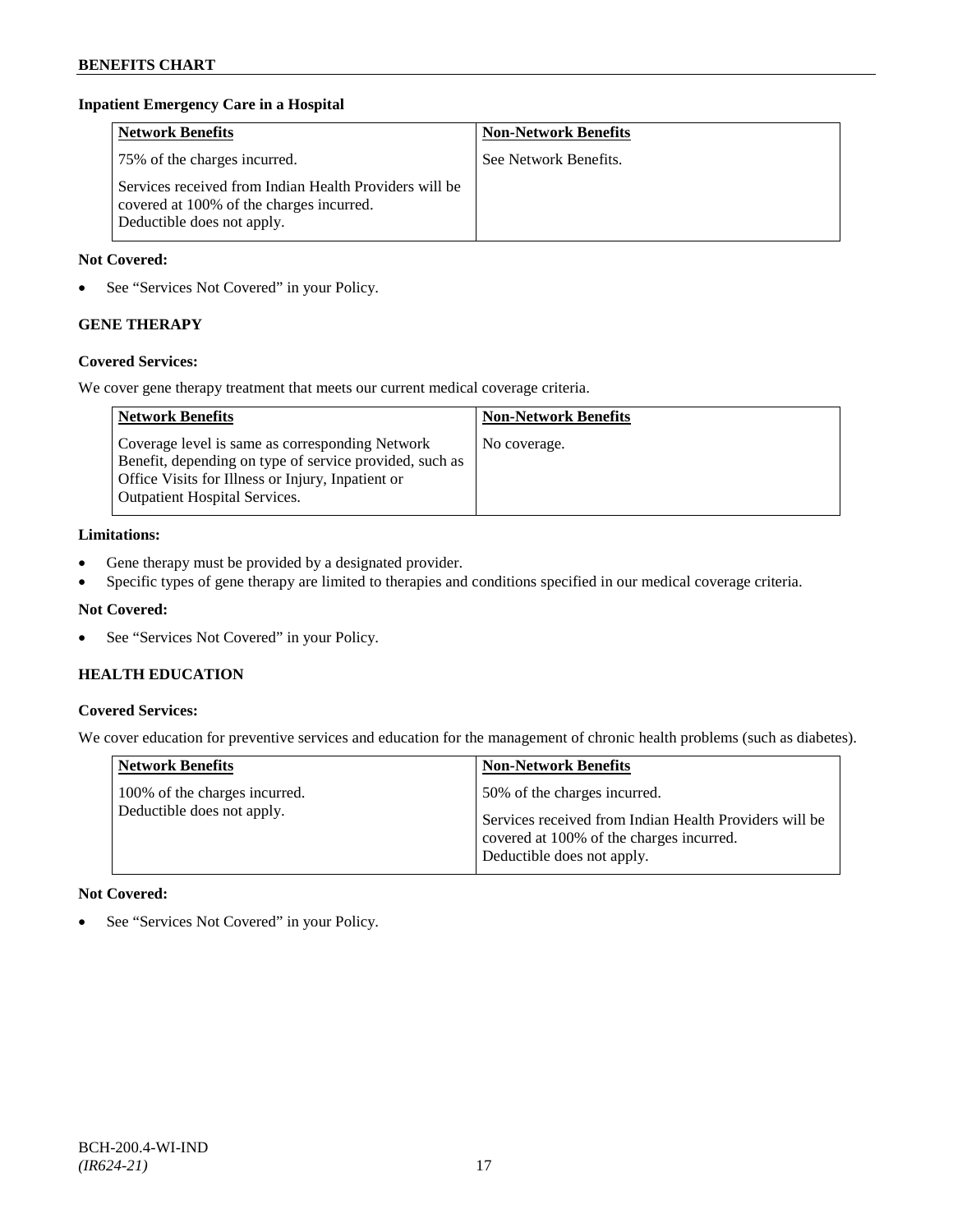# **HOME-BASED HEALTH ASSESSMENT PROGRAM**

# **Covered Services:**

If you meet our criteria for coverage, you may qualify for our home-based comprehensive health risk assessment program. The program covers a health assessment with a designated nurse practitioner.

| Network Benefits                                            | <b>Non-Network Benefits</b> |
|-------------------------------------------------------------|-----------------------------|
| 100% of the charges incurred.<br>Deductible does not apply. | No coverage.                |

# **Not Covered:**

See "Services Not Covered" in your Policy.

# **HOME HEALTH SERVICES**

# **Covered Services:**

We cover skilled nursing services, physical therapy, occupational therapy, speech therapy, respiratory therapy and other therapeutic services, non-routine prenatal and routine postnatal well child visits (as described in our medical coverage criteria), phototherapy services for newborns, home health aide services and other eligible home health services when provided in your home, if you are homebound (i.e., unable to leave home without considerable effort due to a medical condition). Lack of transportation does not constitute homebound status. For phototherapy services for newborns and high risk prenatal services, supplies and equipment are included.

We cover total parenteral nutrition/intravenous ("TPN/IV") therapy, equipment, supplies and drugs in connection with IV therapy. IV line care kits are covered under Durable Medical Equipment.

We cover palliative care benefits. Palliative care includes symptom management, education and establishing goals of care. We waive the requirement that you be homebound for a limited number of home visits for palliative care (as shown in this Benefits Chart), if you have a life-threatening, non-curable condition which has a prognosis of survival of two years or less. Additional palliative care visits are eligible under the home health services benefit if you are homebound and meet all other requirements defined in this section.

You do not need to be homebound to receive total parenteral nutrition/intravenous ("TPN/IV") therapy.

Home health services are eligible and covered only when:

- medically necessary; and
- provided as rehabilitative care, terminal care or maternity care; and
- ordered by a physician, and included in the written home care plan.

# **Physical therapy, occupational therapy, speech therapy, respiratory therapy, home health aide services and palliative Care**

| <b>Network Benefits</b>                                                                                                          | <b>Non-Network Benefits</b> |
|----------------------------------------------------------------------------------------------------------------------------------|-----------------------------|
| 75% of the charges incurred.                                                                                                     | No coverage.                |
| Services received from Indian Health Providers will be<br>covered at 100% of the charges incurred.<br>Deductible does not apply. |                             |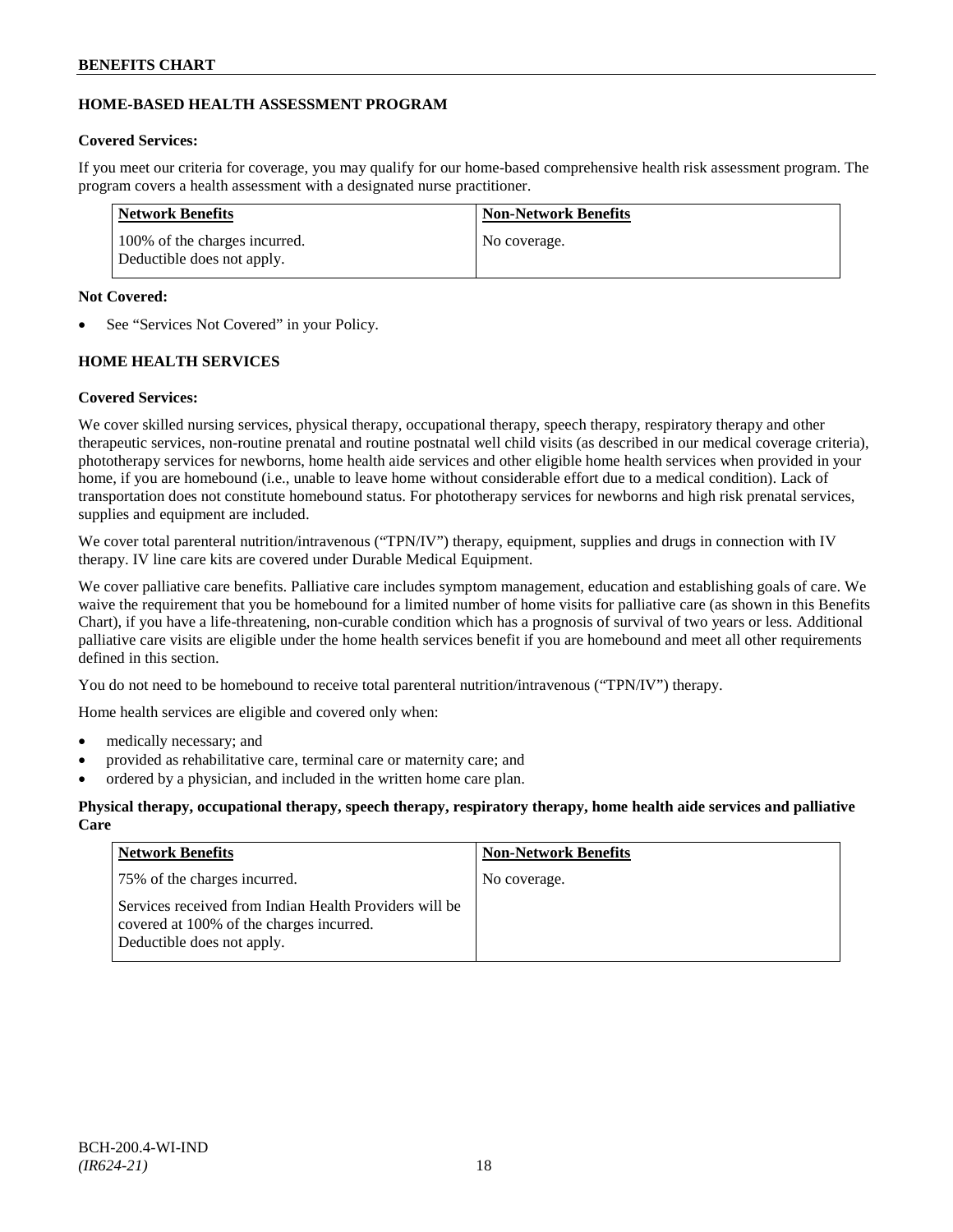### **TPN/IV Therapy, Skilled Nursing Services, Non-Routine Prenatal/Postnatal Services and Phototherapy**

| Network Benefits                                                                                                                 | <b>Non-Network Benefits</b> |
|----------------------------------------------------------------------------------------------------------------------------------|-----------------------------|
| 75% of the charges incurred.                                                                                                     | No coverage.                |
| Services received from Indian Health Providers will be<br>covered at 100% of the charges incurred.<br>Deductible does not apply. |                             |

Each 24-hour visit (or shifts up to 24-hour visits) equals one visit and counts toward the Maximum visits for all other services shown below. Any visit that lasts less than 24 hours regardless of the length of the visit, will count as one visit toward the Maximum visits for all other services shown below. All visits must be medically necessary and benefit eligible.

#### **Routine Prenatal/Postnatal Services and Child Health Supervision Services**

| <b>Network Benefits</b>                                     | <b>Non-Network Benefits</b>                                                                                                                                      |
|-------------------------------------------------------------|------------------------------------------------------------------------------------------------------------------------------------------------------------------|
| 100% of the charges incurred.<br>Deductible does not apply. | 50% of the charges incurred.<br>Services received from Indian Health Providers will be<br>covered at 100% of the charges incurred.<br>Deductible does not apply. |

#### **Maximum Visits for Palliative Care:**

| <b>Network Benefits</b>                                                                                                                        | <b>Non-Network Benefits</b> |
|------------------------------------------------------------------------------------------------------------------------------------------------|-----------------------------|
| If you are eligible to receive palliative care in the home<br>and you are not homebound, there is a maximum of 12<br>visits per calendar year. | No coverage.                |

#### **Maximum Visits for All Services Other Than Palliative Care:**

| Network Benefits             | <b>Non-Network Benefits</b> |
|------------------------------|-----------------------------|
| 60 visits per calendar year. | No coverage.                |

The routine postnatal well child visits do not count toward the visit limit.

# **Limitations:**

- Home health services are not provided as a substitute for a primary caregiver in the home or as relief (respite) for a primary caregiver in the home. We will not reimburse family members or residents in your home for the above services.
- A service shall not be considered a skilled nursing service merely because it is performed by, or under the direct supervision of, a licensed nurse. Where a service (such as tracheotomy suctioning or ventilator monitoring) or like services, can be safely and effectively performed by a non-medical person (or self-administered), without the direct supervision of, a licensed nurse, the service shall not be regarded as a skilled nursing service, whether or not a skilled nurse actually provides the service. The unavailability of a competent person to provide a non-skilled service shall not make it a skilled service when a skilled nurse provides it. Only the skilled nursing component of so-called "blended" services (i.e. services which include skilled and non-skilled components) are covered under this Benefits Chart.

#### **Not Covered:**

- Home Health Services by a Non-Network provider.
- Financial or legal counseling services.
- Housekeeping or meal services in your home.
- Private duty nursing services.
- Services provided by a family member or enrollee, or a resident in the enrollee's home.
- Vocational rehabilitation and recreational or educational therapy. Recreation therapy is therapy provided solely for the purpose of recreation, including, but not limited to: (a) requests for physical therapy or occupational therapy to improve athletic ability, and (b) braces or guards to prevent sports injuries.
- See "Services Not Covered" in your Policy.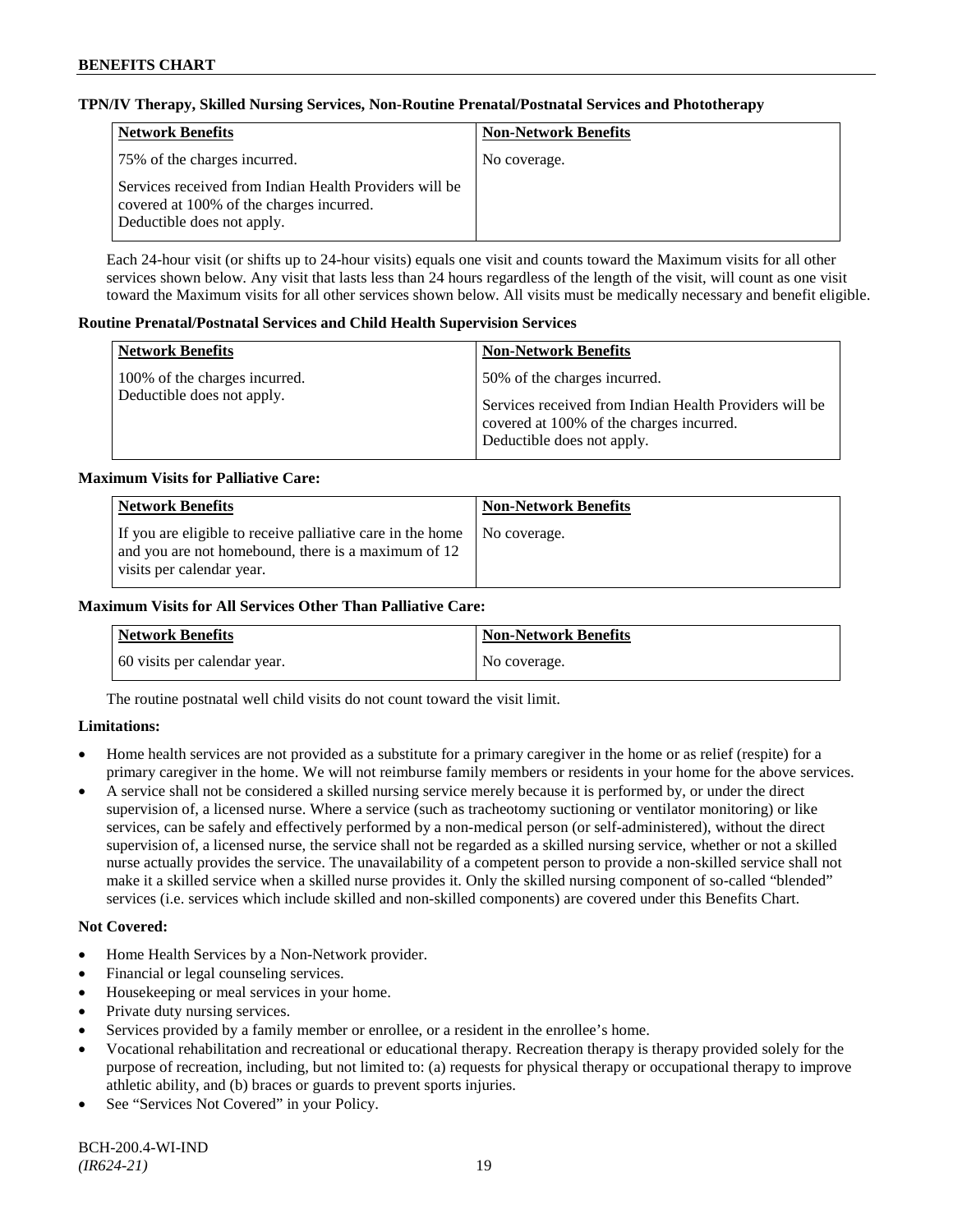# **HOME HOSPICE SERVICES**

#### **Applicable Definitions:**

**Part-time.** This is up to two hours of service per day, more than two hours is considered continuous care.

**Continuous Care.** This is from two to twelve hours of service per day provided by a registered nurse, licensed practical nurse, or home health aide, during a period of crisis in order to maintain a terminally ill patient at home.

**Appropriate Facility.** This is a nursing home, hospice residence, or other inpatient facility.

**Custodial Care Related to Hospice Services.** This means providing assistance in the activities of daily living and the care needed by a terminally ill patient which can be provided by primary caregiver (i.e., family member or friend) who is responsible for the patient's home care.

# **Covered Services:**

**Home Hospice Program:** We cover the services described below if you are terminally ill and accepted as a home hospice program participant. You must meet the eligibility requirements of the program, and elect to receive services through the home hospice program. The services will be provided in your home, with inpatient care available when medically necessary as described below. If you elect to receive hospice services, you do so in lieu of curative treatment for your terminal illness for the period you are enrolled in the home hospice program.

**Eligibility:** In order to be eligible to be enrolled in the home hospice program, you must: (1) be a terminally ill patient (prognosis of six months or less); (2) have chosen a palliative treatment focus (i.e., emphasizing comfort and supportive services rather than treatment attempting to cure the disease or condition); and (3) continue to meet the terminally ill prognosis as reviewed by our medical director or his or her designee over the course of care. You may withdraw from the home hospice program at any time.

**Eligible Services:** Hospice services include the following services provided in accordance with an approved hospice treatment plan:

- Home Health Services:
	- o Part-time care provided in your home by an interdisciplinary hospice team (which may include a physician, nurse, social worker, and spiritual counselor) and medically necessary home health services are covered.
	- o One or more periods of continuous care in your home or in a setting which provides day care for pain or symptom management, when medically necessary, will be covered.
- Inpatient Services: We cover medically necessary inpatient services.
- Other Services:
	- o Respite care is covered for care in your home or in an appropriate facility, to give your primary caregivers (i.e., family members or friends) rest and/or relief when necessary in order to maintain a terminally ill patient at home*.*
	- o Medically necessary medications for pain and symptom management.
	- o Semi-electric hospital beds and other durable medical equipment are covered.
	- o Emergency and non-emergency care is covered.

| <b>Network Benefits</b>                                                                                                          | <b>Non-Network Benefits</b> |
|----------------------------------------------------------------------------------------------------------------------------------|-----------------------------|
| 75% of the charges incurred.                                                                                                     | No coverage.                |
| Services received from Indian Health Providers will be<br>covered at 100% of the charges incurred.<br>Deductible does not apply. |                             |

Respite care is limited to 5 days per episode, and respite care and continuous care combined are limited to 30 days.

# **Not Covered:**

- Home Hospice Services by a Non-Network provider.
- Financial or legal counseling services.
- Housekeeping or meal services in your home.
- Custodial or maintenance care related to hospice services, whether provided in the home or in a nursing home.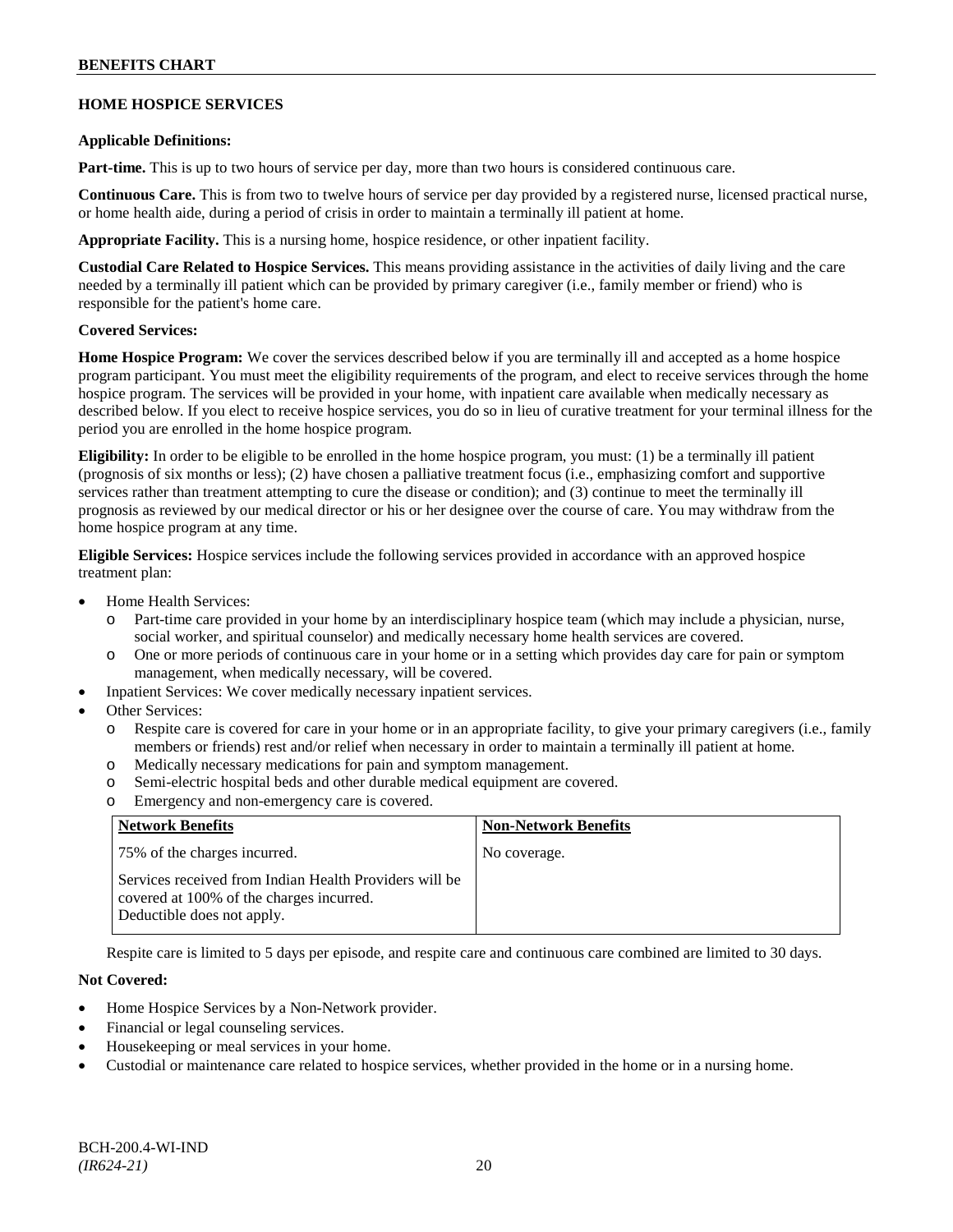- Any service not specifically described as covered services under this home hospice services benefits.
- Any services provided by members of your family or residents in your home.
- See "Services Not Covered" in your Policy.

# **HOSPITAL AND SKILLED NURSING FACILITY SERVICES**

#### **Covered Services:**

We cover services as described below.

#### **Medical or Surgical Hospital Services**

**Inpatient Hospital Services:** We cover the following medical or surgical services, for the treatment of acute illness or injury, which require the level of care only provided in an acute care facility. These services must be authorized by a physician.

Inpatient hospital services include: room and board; the use of operating or maternity delivery rooms; intensive care facilities; newborn nursery facilities; general nursing care, anesthesia, laboratory and diagnostic imaging services, radiation therapy, physical therapy, prescription drugs or other medications administered during treatment, blood and blood products (unless replaced), and blood derivatives, and other diagnostic or treatment related hospital services; physician and other professional medical and surgical services provided while in the hospital, including gender reassignment surgery that meets medical coverage criteria.

We cover, following a vaginal delivery, a minimum of 48 hours of inpatient care for the mother and newborn child. We cover, following a caesarean section delivery, a minimum of 96 hours of inpatient care for the mother and newborn child.

Health insurance issuers generally may not, under Federal law, restrict benefits for any hospital length of stay in connection with childbirth for the mother of newborn child to less than 48 hours following a vaginal delivery, or less than 96 hours following a caesarean section. However, Federal law generally does not prohibit the mother's or newborn's attending provider, after consulting with the mother, from discharging the mother or her newborn earlier than 48 hours (or 96 hours as applicable). In any case plans and issuers may not, under Federal law, require that a provider obtain authorization from the plan or the insurance issuer for prescribing a length of stay not in excess of 48 hours (or 96 hours).

| <b>Network Benefits</b>                                                                                                          | <b>Non-Network Benefits</b>                                                                                                      |
|----------------------------------------------------------------------------------------------------------------------------------|----------------------------------------------------------------------------------------------------------------------------------|
| 75% of the charges incurred.                                                                                                     | 50% of the charges incurred.                                                                                                     |
| Services received from Indian Health Providers will be<br>covered at 100% of the charges incurred.<br>Deductible does not apply. | Services received from Indian Health Providers will be<br>covered at 100% of the charges incurred.<br>Deductible does not apply. |

Each Insured's admission or confinement, including that of a newborn child, is separate and distinct from the admission or confinement of any other Insured.

**Outpatient Hospital, Ambulatory Care or Surgical Facility Services:** We cover the following medical and surgical services, for diagnosis or treatment of illness or injury on an outpatient basis. These services must be authorized by a physician.

Outpatient services include: use of operating rooms, maternity delivery rooms or other outpatient departments, rooms or facilities; and the following outpatient services: general nursing care, anesthesia, laboratory and diagnostic imaging services, radiation therapy, physical therapy, drugs administered during treatment, blood and blood products (unless replaced), and blood derivatives, and other diagnostic or treatment related outpatient services; physician and other professional medical and surgical services provided while an outpatient, including colonoscopies (starting at age 50, or under age 50 for people at high risk of colorectal cancer), and gender reassignment surgery that meets medical coverage criteria.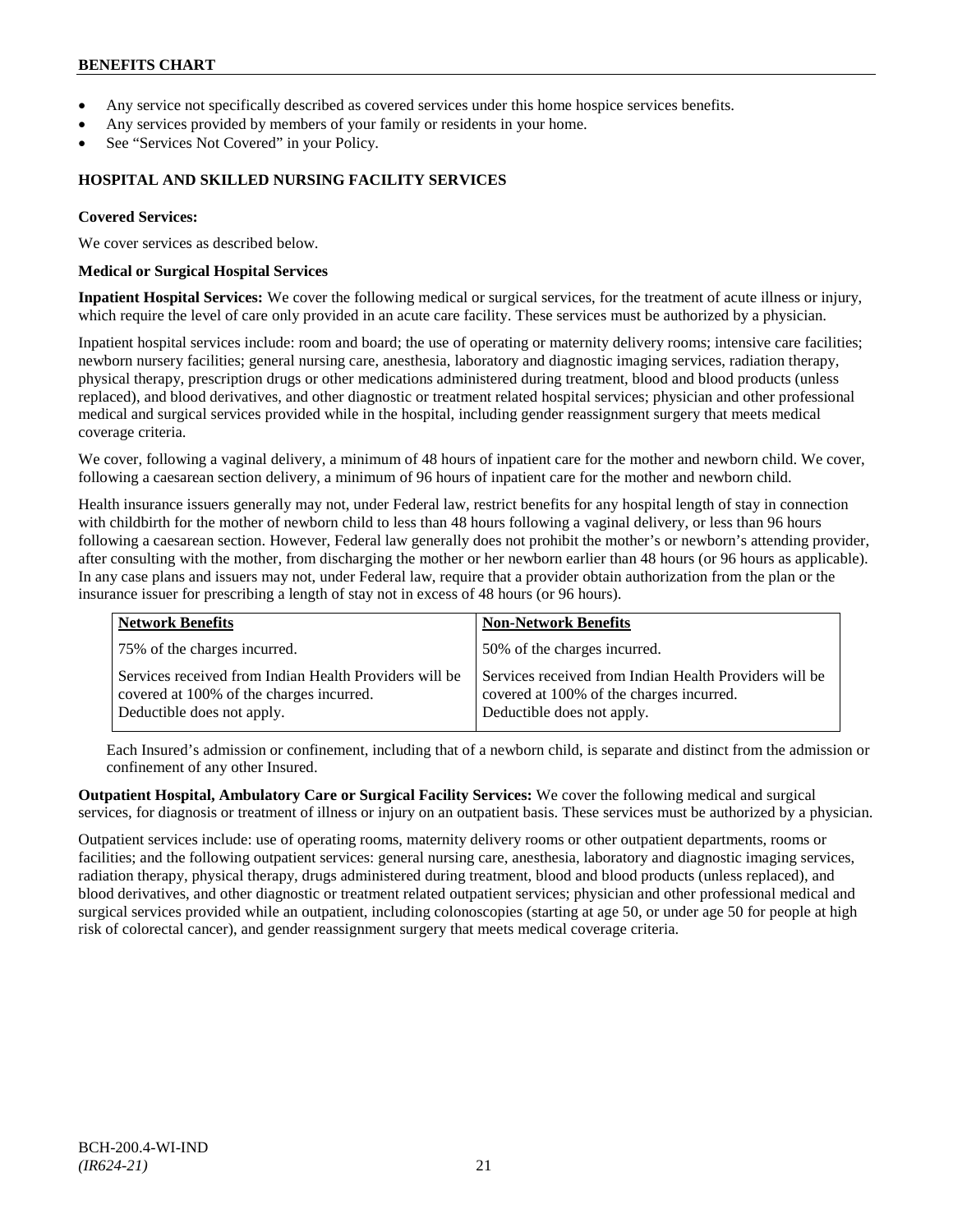For Network Benefits, non-emergent, scheduled outpatient Magnetic Resonance Imaging (MRI) and Computed Tomography (CT) must be provided at a designated facility. Your physician or facility will obtain or verify prior authorization for these services, as needed.

To see the benefit level for diagnostic imaging services, laboratory services and physical therapy, see benefits under Diagnostic Imaging Services, Laboratory Services and Physical Therapy in this Benefits Chart.

| <b>Network Benefits</b>                                                                                                          | <b>Non-Network Benefits</b>                                                                                                      |
|----------------------------------------------------------------------------------------------------------------------------------|----------------------------------------------------------------------------------------------------------------------------------|
| 75% of the charges incurred.                                                                                                     | 50% of the charges incurred.                                                                                                     |
| Services received from Indian Health Providers will be<br>covered at 100% of the charges incurred.<br>Deductible does not apply. | Services received from Indian Health Providers will be<br>covered at 100% of the charges incurred.<br>Deductible does not apply. |

**Skilled Nursing Facility Care:** We cover room and board, daily skilled nursing and related ancillary services for post-acute treatment and rehabilitative care of illness or injury that meets medical coverage criteria.

| <b>Network Benefits</b>                                                                                                          | <b>Non-Network Benefits</b>                                                                                                      |
|----------------------------------------------------------------------------------------------------------------------------------|----------------------------------------------------------------------------------------------------------------------------------|
| 75% of the charges incurred.                                                                                                     | 50% of the charges incurred.                                                                                                     |
| Services received from Indian Health Providers will be<br>covered at 100% of the charges incurred.<br>Deductible does not apply. | Services received from Indian Health Providers will be<br>covered at 100% of the charges incurred.<br>Deductible does not apply. |
| Limited to a 30 day maximum per confinement.                                                                                     | Limited to a 30 day maximum per confinement.                                                                                     |

Each day of services provided under the Network Benefits and Non-Network Benefits, combined, applies toward the maximum shown above.

# **Not Covered:**

- Services for items for personal convenience, such as television rental, are not covered.
- See "Services Not Covered" in your Policy.

# **INFERTILITY SERVICES**

# **Covered Services:**

We cover the diagnosis of infertility. These services include diagnostic procedures and tests provided in connection with an infertility evaluation, office visits and consultations to diagnose infertility.

| <b>Network Benefits</b>                                                                                                          | <b>Non-Network Benefits</b>                                                                                                      |
|----------------------------------------------------------------------------------------------------------------------------------|----------------------------------------------------------------------------------------------------------------------------------|
| 75% of the charges incurred.                                                                                                     | 50% of the charges incurred.                                                                                                     |
| Services received from Indian Health Providers will be<br>covered at 100% of the charges incurred.<br>Deductible does not apply. | Services received from Indian Health Providers will be<br>covered at 100% of the charges incurred.<br>Deductible does not apply. |

Coverage is limited to office visits and consultations to diagnose infertility. Treatment is not covered.

# **Not Covered:**

- Treatment of infertility, including, but not limited to, office visits, laboratory, diagnostic imaging services, and drugs for the treatment of infertility; assisted reproduction, including, but not limited to gamete intrafallopian tube transfer (GIFT), zygote intrafallopian tube transfer (ZIFT), intracytoplasmic sperm injection (ICSI), and/or in-vitro fertilization (IVF), and all charges associated with such procedures; reversal of sterilization; artificial insemination; and sperm, ova or embryo acquisition, retrieval or storage; however, we do cover office visits and consultations to diagnose infertility.
- Services related to the establishment of surrogate pregnancy and fees for a surrogate.
- See "Services Not Covered" in your Policy.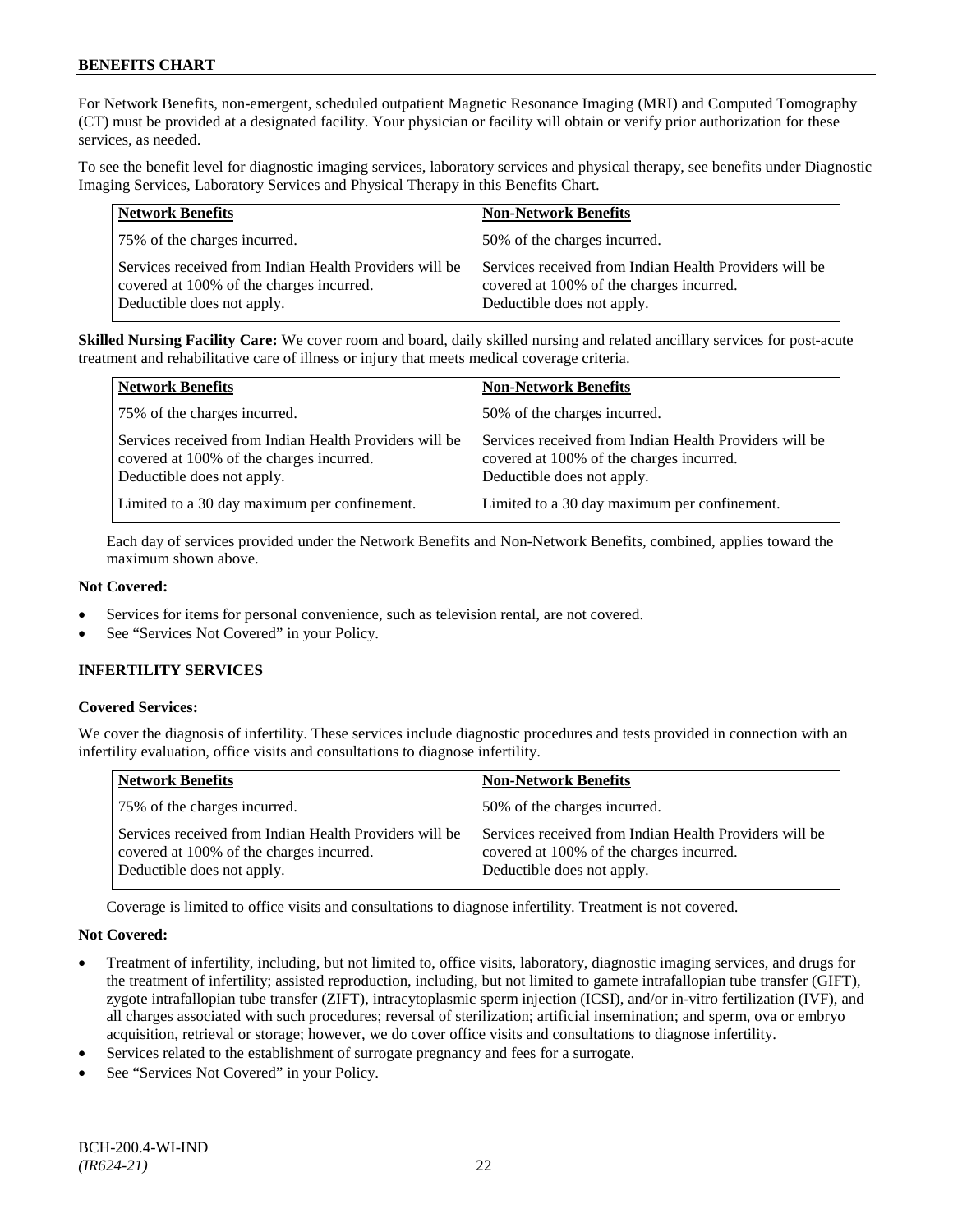# **LABORATORY SERVICES**

### **Covered Services:**

We cover laboratory tests when ordered by a provider and provided in a clinic or outpatient hospital facility. This includes blood tests to detect lead exposure in children between the ages of 6 months and 72 months.

To see the benefit level for inpatient hospital or skilled nursing facility services, see benefits under Inpatient Hospital and Skilled Nursing Facility Services in this Benefits Chart.

**Prostate-Specific Antigen (PSA) Test Coverage.** We cover prostate cancer screening for men 40 years of age or over who are symptomatic or in a high-risk category and for all men 50 years of age or older. Coverage includes prostate-specific antigen blood test and digital rectal examination.

| <b>Network Benefits</b>                                                                                                          | <b>Non-Network Benefits</b>                                                                                                      |
|----------------------------------------------------------------------------------------------------------------------------------|----------------------------------------------------------------------------------------------------------------------------------|
| 75% of the charges incurred.                                                                                                     | 50% of the charges incurred.                                                                                                     |
| Services received from Indian Health Providers will be<br>covered at 100% of the charges incurred.<br>Deductible does not apply. | Services received from Indian Health Providers will be<br>covered at 100% of the charges incurred.<br>Deductible does not apply. |

#### **All other laboratory services**

#### **Services for Illness or Injury**

| <b>Network Benefits</b>                                                                                                          | <b>Non-Network Benefits</b>                                                                                                      |
|----------------------------------------------------------------------------------------------------------------------------------|----------------------------------------------------------------------------------------------------------------------------------|
| 75% of the charges incurred.                                                                                                     | 50% of the charges incurred.                                                                                                     |
| Services received from Indian Health Providers will be<br>covered at 100% of the charges incurred.<br>Deductible does not apply. | Services received from Indian Health Providers will be<br>covered at 100% of the charges incurred.<br>Deductible does not apply. |

# **Preventive Services**

Laboratory services associated with preventive services are covered at the benefit level shown in the "Preventive Services" section of this Benefits Chart.

#### **Not Covered:**

See "Services Not Covered" in your Policy.

# **MASTECTOMY RECONSTRUCTION BENEFIT**

#### **Covered Services:**

We cover reconstruction of the breast on which the mastectomy has been performed; surgery and reconstruction of the other breast to produce symmetrical appearance, and prostheses and physical complications of all stages of mastectomy, including lymphedemas.

| <b>Network Benefits</b>                               | <b>Non-Network Benefits</b>                           |
|-------------------------------------------------------|-------------------------------------------------------|
| Coverage level is same as corresponding Network       | Coverage level is same as corresponding Non-Network   |
| Benefits, depending on type of service provided, such | Benefits, depending on type of service provided, such |
| as Office Visits for Illness or Injury, Inpatient or  | as Office Visits for Illness or Injury, Inpatient or  |
| <b>Outpatient Hospital Services.</b>                  | <b>Outpatient Hospital Services.</b>                  |

#### **Not Covered:**

See "Services Not Covered" in your Policy.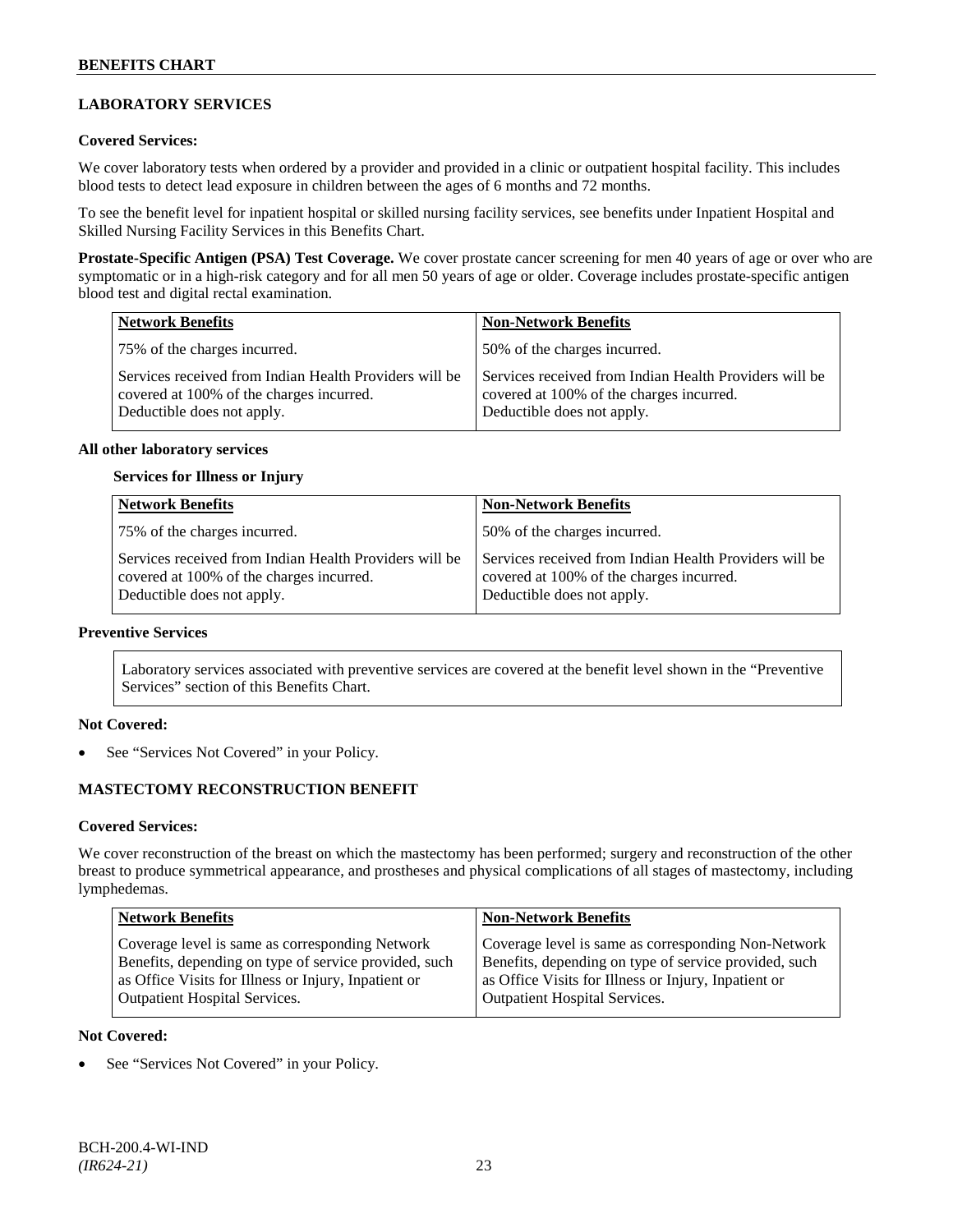# **MEDICATION THERAPY DISEASE MANAGEMENT PROGRAM**

### **Covered Services:**

If you meet our criteria for coverage, you may qualify for our Medication Therapy Disease Management Program.

The program covers consultations with a designated Network pharmacist.

Covered services are based on established medical policies, which are subject to periodic review and modification by the medical directors. These medical policies (medical coverage criteria) are available by calling Member Services, or logging on to your "*my*HealthPartners" account at [healthpartners.com.](http://www.healthpartners.com/)

| <b>Network Benefits</b>                                     | <b>Non-Network Benefits</b> |
|-------------------------------------------------------------|-----------------------------|
| 100% of the charges incurred.<br>Deductible does not apply. | No coverage.                |

### **Not Covered:**

See "Services Not Covered" in your Policy.

# **OFFICE VISITS FOR ILLNESS OR INJURY**

#### **Covered Services:**

We cover the following when medically necessary: professional medical and surgical services and related supplies, including biofeedback, of physicians and other health care providers; blood and blood products (unless replaced) and blood derivatives.

We cover diagnosis and treatment of illness or injury to the eyes. Where contact or eye glass lenses are prescribed as medically necessary for the post-operative treatment of cataracts or for the treatment of aphakia, or keratoconus, we cover the initial evaluation, lenses and fitting. Insureds must pay for lens replacement beyond the initial pair.

#### **Office visits**

| <b>Network Benefits</b>                                                                                                          | <b>Non-Network Benefits</b>                                                                                                      |
|----------------------------------------------------------------------------------------------------------------------------------|----------------------------------------------------------------------------------------------------------------------------------|
| 75% of the charges incurred.                                                                                                     | 50% of the charges incurred.                                                                                                     |
| Services received from Indian Health Providers will be<br>covered at 100% of the charges incurred.<br>Deductible does not apply. | Services received from Indian Health Providers will be<br>covered at 100% of the charges incurred.<br>Deductible does not apply. |

# **Convenience Clinics**

| <b>Network Benefits</b>                                                                                                          | <b>Non-Network Benefits</b>                                                                                                      |
|----------------------------------------------------------------------------------------------------------------------------------|----------------------------------------------------------------------------------------------------------------------------------|
| 75% of the charges incurred.                                                                                                     | 50% of the charges incurred.                                                                                                     |
| Services received from Indian Health Providers will be<br>covered at 100% of the charges incurred.<br>Deductible does not apply. | Services received from Indian Health Providers will be<br>covered at 100% of the charges incurred.<br>Deductible does not apply. |

#### **Scheduled Telephone Visits**

| <b>Network Benefits</b>                                                                                                          | <b>Non-Network Benefits</b>                                                                                                      |
|----------------------------------------------------------------------------------------------------------------------------------|----------------------------------------------------------------------------------------------------------------------------------|
| 75% of the charges incurred.                                                                                                     | 50% of the charges incurred.                                                                                                     |
| Services received from Indian Health Providers will be<br>covered at 100% of the charges incurred.<br>Deductible does not apply. | Services received from Indian Health Providers will be<br>covered at 100% of the charges incurred.<br>Deductible does not apply. |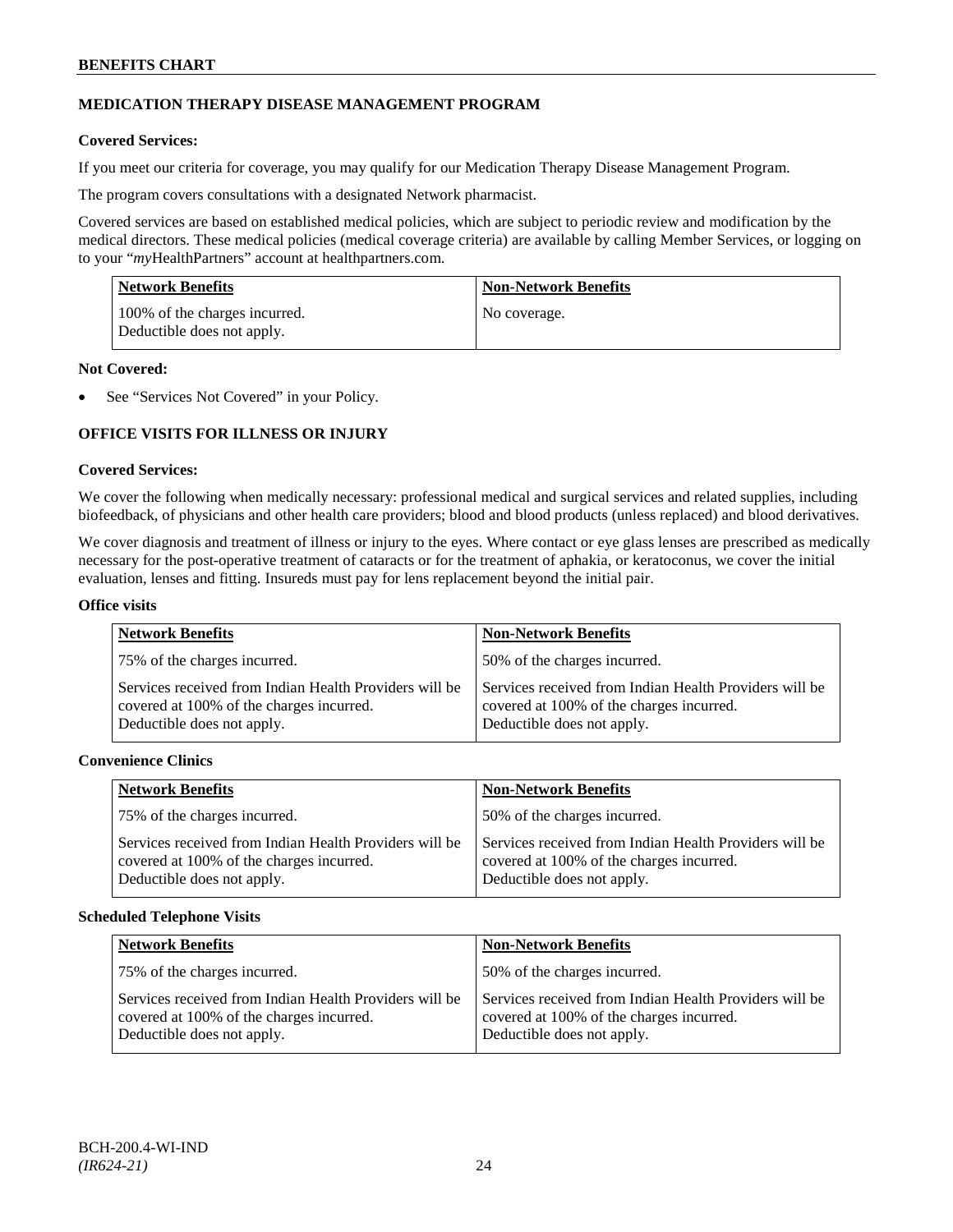# **E-visits**

# **Access to Online Care through virtuwell a[t virtuwell.com](http://www.virtuwell.com/)**

| Network Benefits                                            | <b>Non-Network Benefits</b> |
|-------------------------------------------------------------|-----------------------------|
| 100% of the charges incurred.<br>Deductible does not apply. | No coverage.                |

# **All Other E-visits**

| <b>Network Benefits</b>                                                                                                          | <b>Non-Network Benefits</b>                                                                                                      |
|----------------------------------------------------------------------------------------------------------------------------------|----------------------------------------------------------------------------------------------------------------------------------|
| 75% of the charges incurred.                                                                                                     | 50% of the charges incurred.                                                                                                     |
| Services received from Indian Health Providers will be<br>covered at 100% of the charges incurred.<br>Deductible does not apply. | Services received from Indian Health Providers will be<br>covered at 100% of the charges incurred.<br>Deductible does not apply. |

# **First Three Visits**

| If any of the first three visits are urgent care visits or<br>office visits, they are covered at 100%, subject to a<br>copayment of \$30 per visit, not subject to the<br>deductible.                                            |
|----------------------------------------------------------------------------------------------------------------------------------------------------------------------------------------------------------------------------------|
| If any of the first three visits are convenience clinic<br>visits, telephone visits or e-visits (other than virtuwell),<br>they are covered at 100%, subject to a copayment of<br>\$15 per visit, not subject to the deductible. |
| Then services will be covered at the deductible and<br>coinsurance and/or copayment indicated for urgent care<br>visits, office visits, convenience clinic visits, telephone<br>visits and e-visits (other than virtuwell).      |
| Physician services are included; however, charges for<br>office procedures, laboratory, radiology and other<br>ancillary services are not included and will be subject<br>to the deductible and coinsurance and/or copayment.    |

# **Injections Administered in a Physician's Office, other than immunizations**

# **Allergy Injections**

| <b>Network Benefits</b>                                                                                                          | <b>Non-Network Benefits</b>                                                                                                      |
|----------------------------------------------------------------------------------------------------------------------------------|----------------------------------------------------------------------------------------------------------------------------------|
| 75% of the charges incurred.                                                                                                     | 50% of the charges incurred.                                                                                                     |
| Services received from Indian Health Providers will be<br>covered at 100% of the charges incurred.<br>Deductible does not apply. | Services received from Indian Health Providers will be<br>covered at 100% of the charges incurred.<br>Deductible does not apply. |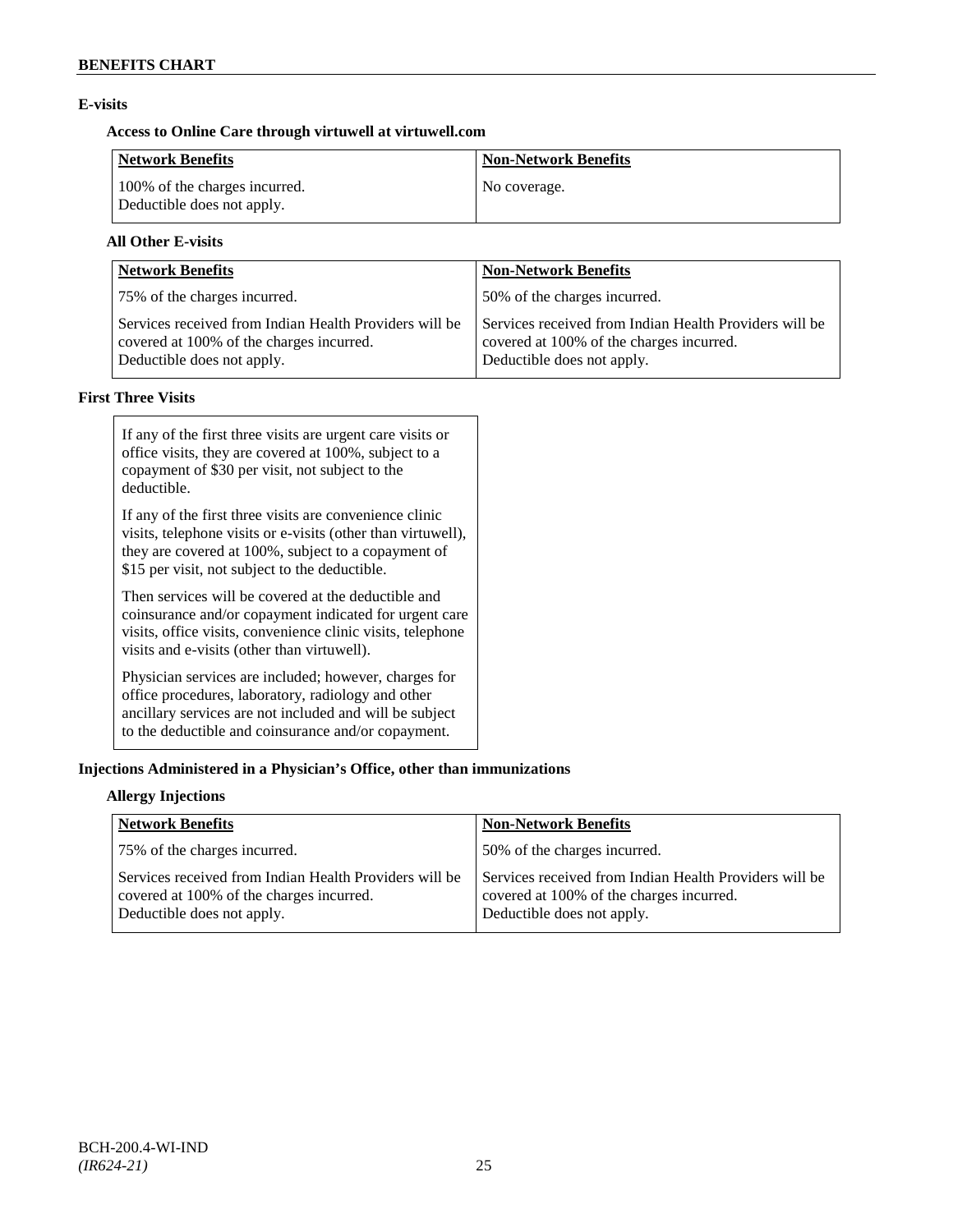# **All Other Injections**

| <b>Network Benefits</b>                                                                                                          | <b>Non-Network Benefits</b>                                                                                                      |
|----------------------------------------------------------------------------------------------------------------------------------|----------------------------------------------------------------------------------------------------------------------------------|
| 75% of the charges incurred.                                                                                                     | 50% of the charges incurred.                                                                                                     |
| Services received from Indian Health Providers will be<br>covered at 100% of the charges incurred.<br>Deductible does not apply. | Services received from Indian Health Providers will be<br>covered at 100% of the charges incurred.<br>Deductible does not apply. |

### **Not Covered:**

- Court ordered treatment, except as described in this Benefits Chart. Any resulting court ordered treatment for mental health services will be subject to the Policy's requirement for medical necessity.
- See "Services Not Covered" in your Policy.

# **PEDIATRIC EYEWEAR**

#### **Covered Services:**

We cover pediatric eyewear for children, subject to our medical coverage criteria. Coverage under this provision will continue until the end of the month in which the child turns age 19. We also cover low vision services. These medical policies (medical coverage criteria) are available by calling Member Services, or logging on to your "*my*HealthPartners" account at [healthpartners.com.](http://www.healthpartners.com/)

| <b>Network Benefits</b>                                                                                                          | <b>Non-Network Benefits</b> |
|----------------------------------------------------------------------------------------------------------------------------------|-----------------------------|
| 75% of the charges incurred.                                                                                                     | No coverage.                |
| Services received from Indian Health Providers will be<br>covered at 100% of the charges incurred.<br>Deductible does not apply. |                             |

Limited to one pair of eyeglasses (lenses and frames), or one pair of contact lenses per calendar year.

# **Not Covered:**

- Replacement of eyeglasses or contact lenses due to loss or theft.
- Contact lenses for cosmetic purposes.
- See "Services Not Covered" in your Policy.

# **PHYSICAL THERAPY, OCCUPATIONAL THERAPY, SPEECH THERAPY AND OTHER SPECIFIED THERAPIES**

#### **Covered Services:**

We cover the following physical therapy, occupational therapy and speech therapy services:

- Medically necessary rehabilitative care to correct the effects of illness or injury.
- Habilitative services rendered for congenital, developmental or medical conditions which have significantly limited the successful initiation of normal speech and normal motor development.

Massage therapy which is performed in conjunction with other treatment/modalities by a physical or occupational therapist, is part of a prescribed treatment plan and is not billed separately is covered.

We cover services provided in a clinic. We also cover physical therapy provided in an outpatient hospital facility. To see the benefit level for inpatient hospital or skilled nursing facility services, see benefits under "Inpatient Hospital and Skilled Nursing Facility Services".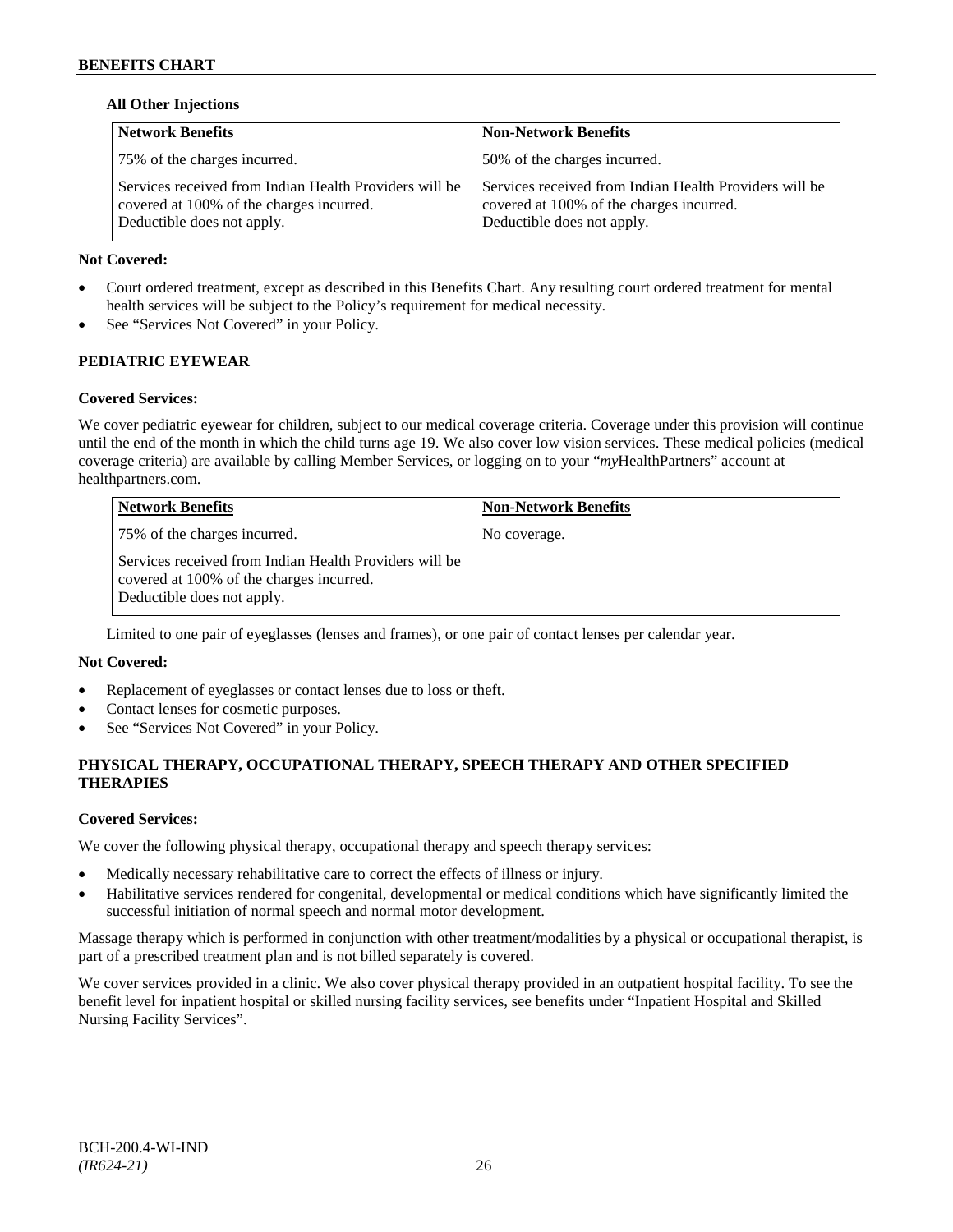# **Rehabilitative Care**

| Network Benefits                                       | <b>Non-Network Benefits</b>                            |
|--------------------------------------------------------|--------------------------------------------------------|
| 75% of the charges incurred.                           | 50% of the charges incurred.                           |
| Services received from Indian Health Providers will be | Services received from Indian Health Providers will be |
| covered at 100% of the charges incurred.               | covered at 100% of the charges incurred.               |
| Deductible does not apply.                             | Deductible does not apply.                             |
| Physical, Occupational and Speech Therapy are limited  | Physical, Occupational and Speech Therapy are          |
| to 20 visits each per calendar year.                   | limited to 20 visits each per calendar year.           |

In addition to the services provided above, we cover a minimum of:

20 visits per calendar year for pulmonary rehabilitation therapy,

36 visits per calendar year for cardiac rehabilitation therapy,

30 visits per calendar year for post-cochlear implant aural therapy,

20 visits per calendar year for cognitive rehabilitation therapy.

The maximum number of visits are combined for Network Benefits and Non-Network Benefits.

#### **Habilitative Care**

| <b>Network Benefits</b>                                | <b>Non-Network Benefits</b>                            |
|--------------------------------------------------------|--------------------------------------------------------|
| 75% of the charges incurred.                           | 50% of the charges incurred.                           |
| Services received from Indian Health Providers will be | Services received from Indian Health Providers will be |
| covered at 100% of the charges incurred.               | covered at 100% of the charges incurred.               |
| Deductible does not apply.                             | Deductible does not apply.                             |
| Physical, Occupational and Speech Therapy are limited  | Physical, Occupational and Speech Therapy are          |
| to 20 visits each per calendar year.                   | limited to 20 visits each per calendar year.           |

The maximum number of visits is combined for Network Benefits and Non-Network Benefits.

# **Not Covered:**

- Massage therapy for the purpose of comfort or convenience of the Insured.
- See "Services Not Covered" in your Policy.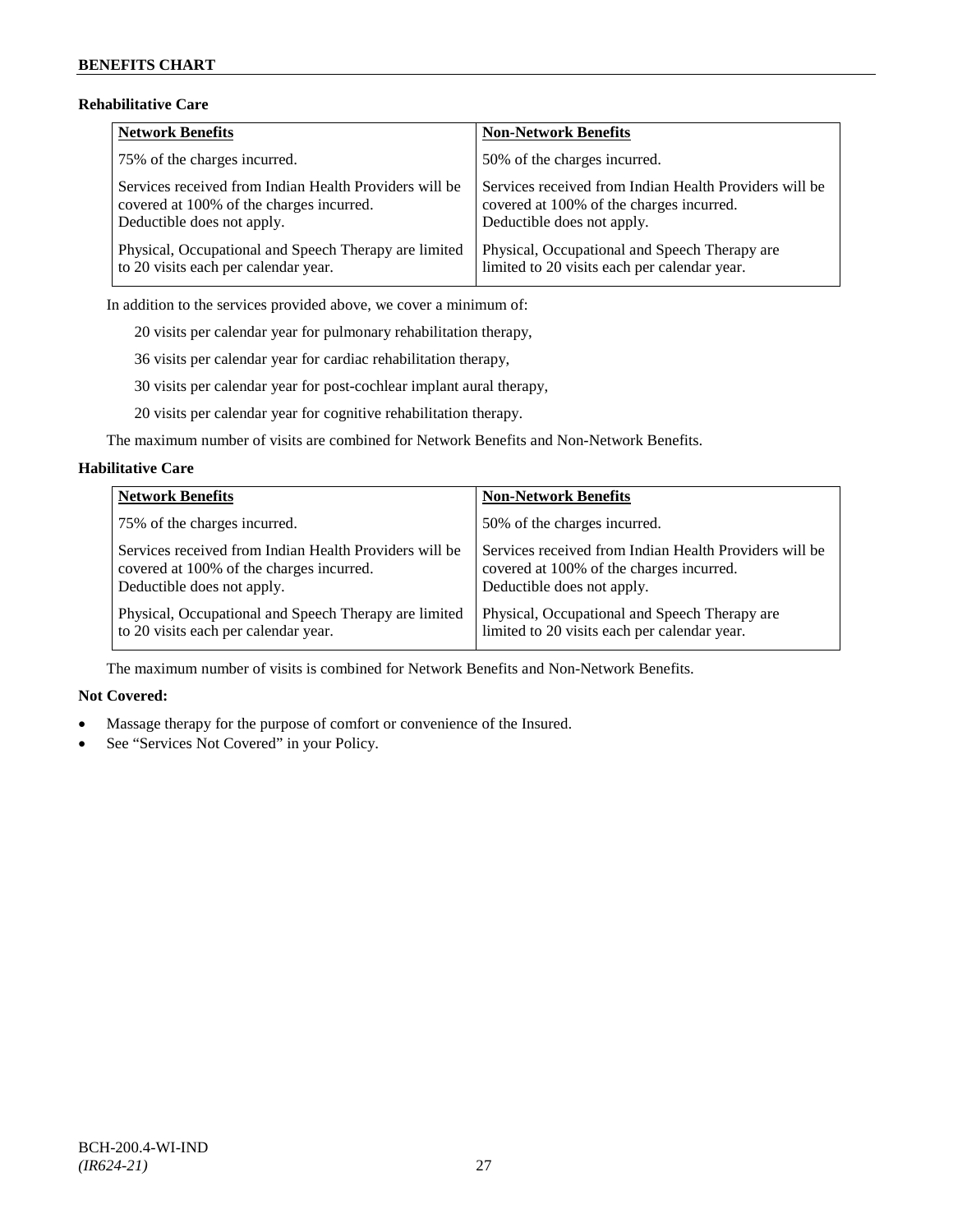# **PRESCRIPTION DRUG SERVICES**

# **Covered Services:**

We cover prescription drugs and medications that can be self-administered or are administered in a physician's office.

# **For Network Benefits, drugs and medications must be obtained at a network pharmacy.**

# **Outpatient Drugs (except as specified below)**

| <b>Network Benefits</b>                                                                                                                                                                                                                                        | <b>Non-Network Benefits</b>                                                                                                                                      |
|----------------------------------------------------------------------------------------------------------------------------------------------------------------------------------------------------------------------------------------------------------------|------------------------------------------------------------------------------------------------------------------------------------------------------------------|
| 100% of the charges incurred, subject to a copayment of<br>\$5 for generic low cost formulary drugs, and 100% of<br>the charges incurred, subject to a copayment of \$25 for<br>generic high cost formulary drugs.<br>Deductible does not apply.               | 50% of the charges incurred.<br>Services received from Indian Health Providers will be<br>covered at 100% of the charges incurred.<br>Deductible does not apply. |
| Brand name formulary drugs are covered at 75% of the<br>charges incurred.                                                                                                                                                                                      |                                                                                                                                                                  |
| Non-formulary drugs are covered at 50% of the charges<br>incurred.                                                                                                                                                                                             |                                                                                                                                                                  |
| In no event will your cost for a formulary insulin drug<br>exceed \$25. Deductible does not apply to formulary<br>insulin drugs.                                                                                                                               |                                                                                                                                                                  |
| Services received from Indian Health Providers will be<br>covered at 100% of the charges incurred.<br>Deductible does not apply.                                                                                                                               |                                                                                                                                                                  |
| Oral chemotherapy drugs are included on the<br>Specialty Drug List. However, you pay the applicable<br>outpatient drug copayment. As required by Wisconsin<br>law, your maximum copayment will not be more than<br>\$100 per prescription for a 30-day supply. |                                                                                                                                                                  |

# **Mail Order Drugs**

| <b>Network Benefits</b>                                                                                                                                                                                            | <b>Non-Network Benefits</b> |
|--------------------------------------------------------------------------------------------------------------------------------------------------------------------------------------------------------------------|-----------------------------|
| For your convenience, you may also get up to a 90-day<br>supply of outpatient prescription drugs that can be self-<br>administered through the designated mail order service.                                      | See Network Benefits.       |
| Outpatient drugs ordered through this service are<br>covered at the benefit percent and copayments shown in<br>Outpatient Drugs above.                                                                             |                             |
| New prescriptions to treat chronic conditions and trial<br>drugs will be limited to quantity limits described at the<br>end of this section. You will have to pay one copayment<br>for your initial 30-day supply. |                             |
| Specialty Drugs are not available through the mail order<br>service.                                                                                                                                               |                             |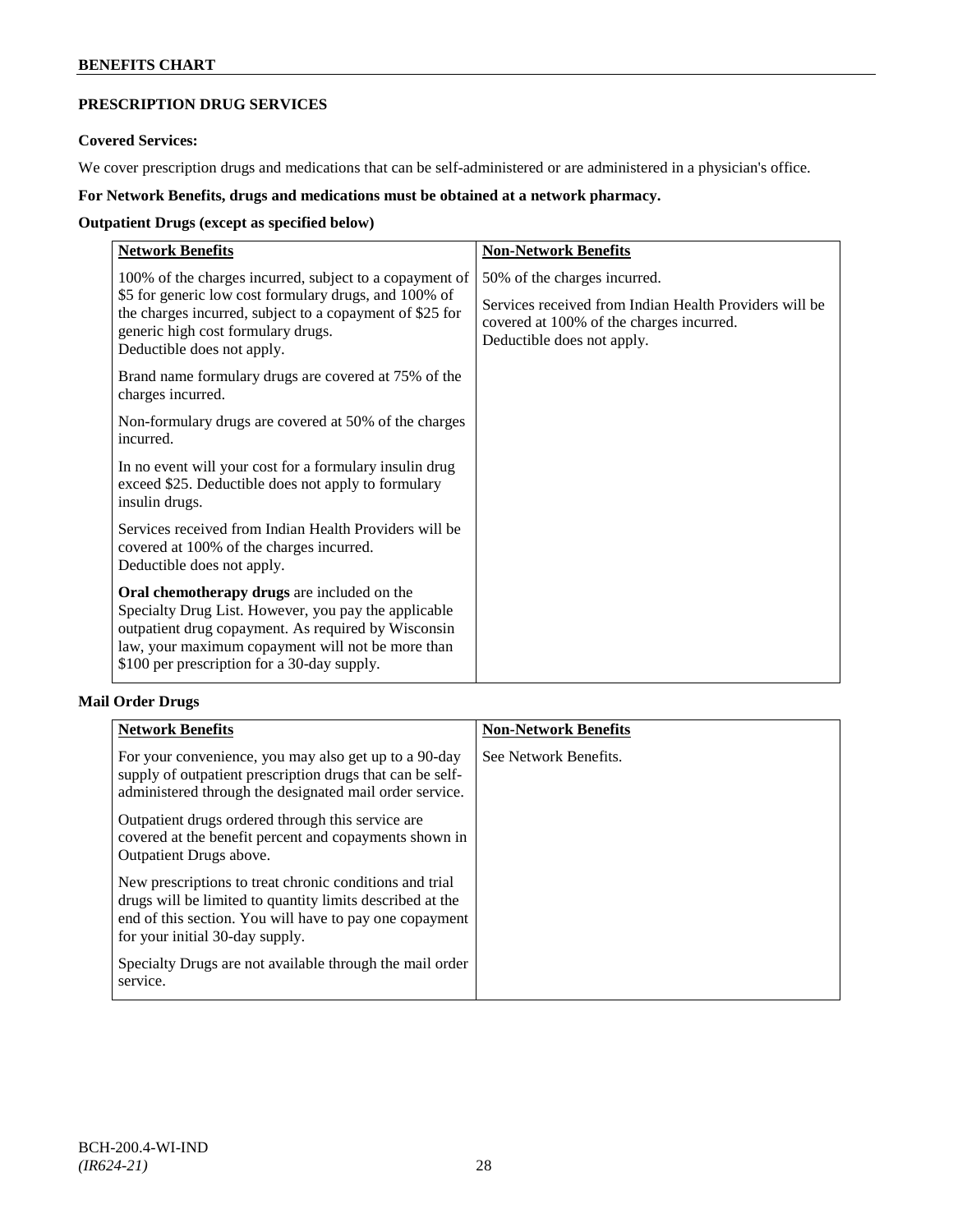# **Tobacco Cessation Drugs are covered for all FDA approved tobacco cessation drugs**

| <b>Network Benefits</b>       | <b>Non-Network Benefits</b>                                                                                                      |
|-------------------------------|----------------------------------------------------------------------------------------------------------------------------------|
| 100% of the charges incurred. | 50% of the charges incurred.                                                                                                     |
| Deductible does not apply.    | Services received from Indian Health Providers will be<br>covered at 100% of the charges incurred.<br>Deductible does not apply. |

# **Contraceptive Drugs**

| <b>Network Benefits</b>                                                                                                                                         | <b>Non-Network Benefits</b>                                                            |
|-----------------------------------------------------------------------------------------------------------------------------------------------------------------|----------------------------------------------------------------------------------------|
| 100% of the charges incurred for formulary drugs.<br>Deductible does not apply.                                                                                 | 50% of the charges incurred.<br>Services received from Indian Health Providers will be |
| If a physician requests that a Non-Formulary<br>contraceptive drug be dispensed as written, the drug<br>will be covered at 100%, not subject to the deductible. | covered at 100% of the charges incurred.<br>Deductible does not apply.                 |

# **Specialty Drugs that are Self-Administered**

| <b>Network Benefits</b>                                                                                                                                                                                                                                                                                                                                                                            | <b>Non-Network Benefits</b> |
|----------------------------------------------------------------------------------------------------------------------------------------------------------------------------------------------------------------------------------------------------------------------------------------------------------------------------------------------------------------------------------------------------|-----------------------------|
| 50% of the charges incurred.                                                                                                                                                                                                                                                                                                                                                                       | No coverage.                |
| Services received from Indian Health Providers will be<br>covered at 100% of the charges incurred.<br>Deductible does not apply.<br>Oral chemotherapy drugs are included on the<br>Specialty Drug List. However, you pay the applicable<br>outpatient drug copayment. As required by Wisconsin<br>law, your maximum copayment will not be more than<br>\$100 per prescription for a 30-day supply. |                             |

In order for the plan to better manage available manufacturer-funded copayment assistance, copayments for certain specialty medications may vary and be set to approximate the maximum of any available manufacturer-funded copayment assistance programs. However, in no case will true out-of-pocket costs to the Insured be greater than the maximum copayment/coinsurance shown in this Benefits Chart. Manufacturer-funded copayment assistance received by an Insured will not apply to the Insured's annual deductible or out-of-pocket limit.

Specialty Drugs are limited to drugs on the Specialty Drug List and must be obtained from a designated vendor.

# **Limitations:**

- Certain drugs may require prior authorization as indicated on the Formulary. HealthPartners may require prior authorization for the drug and also the site where the drug will be provided. Certain drugs are subject to our utilization review process and quantity limits.
- Certain non-formulary drugs require prior authorization. In addition, certain drugs may be subject to any quantity limits applied as part of our trial program.
- If an Insured requests a brand name drug when there is a generic equivalent, the brand name drug will be covered up to the charge that would apply to the generic drug, minus any required copayment. If a physician requests that a brand name drug be dispensed as written, the drug will be paid at the non-formulary benefit.
- We may require Insureds to try over-the-counter (OTC) drug alternatives before approving more costly formulary prescription drugs.
- Unless otherwise specified in the Prescription Drug Services section, you may receive up to a 30-day supply per prescription.
- New prescriptions to treat certain chronic conditions are limited to a 30-day supply.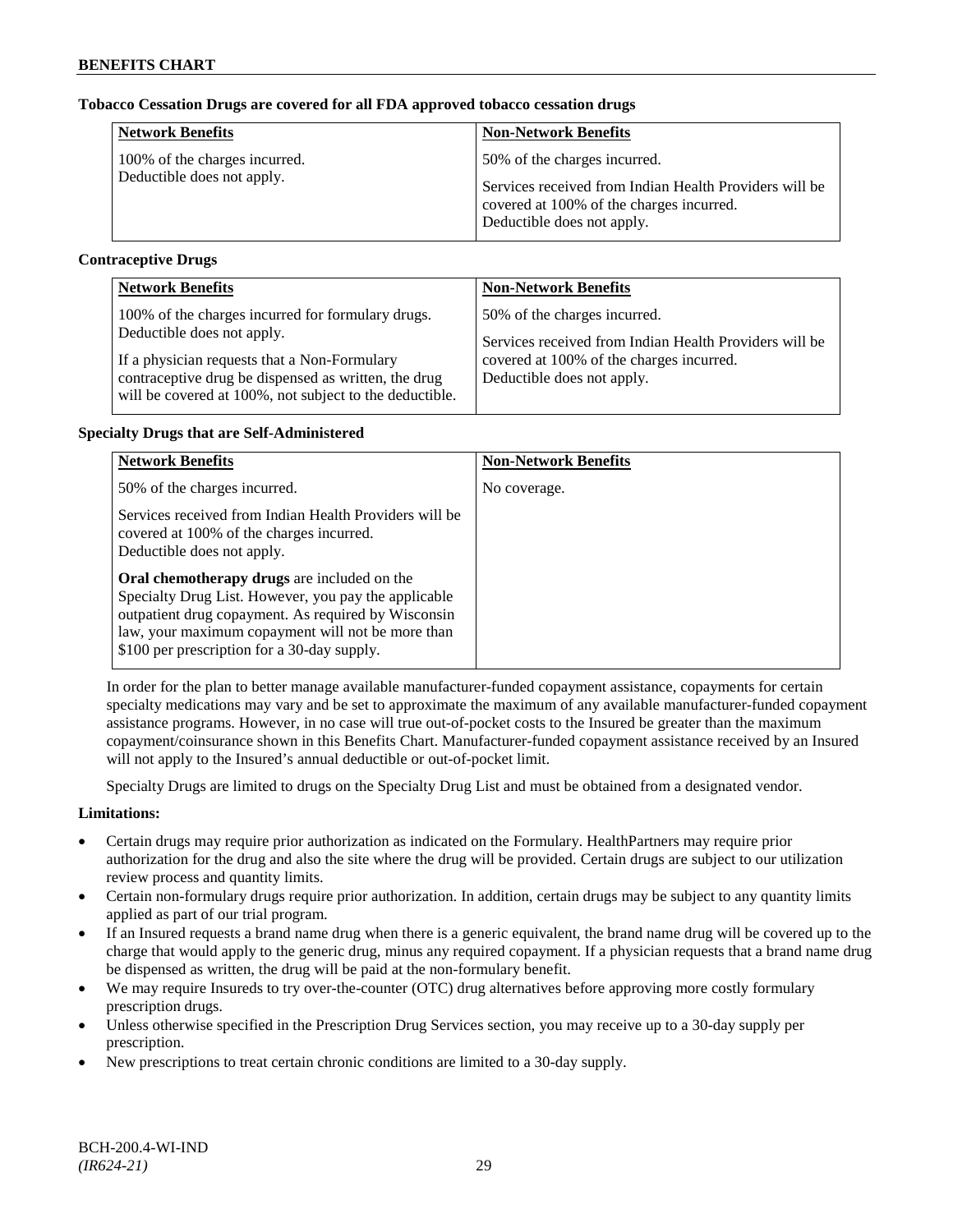- A 90-day supply will be covered and dispensed only at pharmacies that participate in our extended day supply program.
- No more than a 30-day supply of Specialty Drugs will be covered and dispensed at a time unless it's a manufacturer supplied drug that cannot be split that supplies the Insured with more than a 30-day supply.
- If a copayment is required, you must pay one copayment for each 30-day supply, or portion thereof.

# **Not Covered:**

- Replacement of prescription drugs, medications, equipment and supplies due to loss, damage or theft.
- Nonprescription (over-the-counter) drugs or medications, including, but not limited to, vitamins, supplements, homeopathic remedies, and non-FDA approved drugs, unless listed on the Formulary and prescribed by a physician or legally authorized health care provider under applicable state and federal law. This exclusion does not include over-thecounter contraceptives for women as allowed under the Affordable Care Act when the Insured obtains a prescription for the item. In addition, if the Insured obtains a prescription, this exclusion does not include aspirin to prevent cardiovascular disease for men and women of certain ages; folic acid supplements for women who may become pregnant; fluoride chemoprevention supplements for children without fluoride in their water source; and iron supplements for children age 6- 12 who are at risk for anemia.
- All drugs for the treatment of sexual dysfunction.
- All drugs for the treatment of growth deficiency.
- All drugs for the treatment of infertility.
- Medical cannabis.
- Drugs on the Excluded Drug List. The Excluded Drug List includes select drugs within a therapy class that are not eligible for coverage. This includes drugs that may be excluded for certain indications. The Excluded Drug List is available at [healthpartners.com.](http://www.healthpartners.com/)
- Drugs that are newly approved by the FDA until they are reviewed and approved by HealthPartners Pharmacy and Therapeutics Committee.
- Medical devices approved by the FDA will not be covered under the Prescription Drug Services section unless they are on our formulary. Covered medical devices are generally submitted and reimbursed under your medical benefits.
- See "Services Not Covered" in your Policy.

# **PREVENTIVE SERVICES**

# **Applicable Definitions:**

**Routine Preventive Services** are routine healthcare services that include screenings, check-ups and counseling to prevent illness, disease or other health problems before symptoms occur.

**Diagnostic Services** are services to help a provider understand your symptoms, diagnose illness and decide what treatment may be needed. They may be the same services that are listed as preventive services, but they are being used as diagnostic services. Your provider will determine if these services are preventive or diagnostic. These services are not preventive if received as part of a visit to diagnose, manage or maintain an acute or chronic medical condition, illness or injury. When that occurs, unless otherwise indicated below, standard deductibles, copayments or coinsurance apply.

# **Covered Services:**

We cover preventive services that meet any of the requirements under the Affordable Care Act (ACA) shown in the bulleted items below. These preventive services are covered at 100% under the Network Benefits with no deductible, copayments or coinsurance. (If a preventive service is not required by the ACA and it is covered at a lower benefit level, it will be specified below.) Preventive benefits mandated under the ACA are subject to periodic review and modification. Changes would be effective in accordance with the federal rules. Preventive services mandated by the ACA include:

- Evidence-based items or services that have in effect a rating of A or B in the current recommendations of the United States Preventive Services Task Force with respect to the individual;
- Immunizations for routine use in children, adolescents, and adults that have in effect a recommendation from the Advisory Committee on Immunization Practices of the Centers for Disease Control and Prevention with respect to the individual;
- With respect to infants, children, and adolescents, evidence-informed preventive care and screenings provided for in comprehensive guidelines supported by the Health Resources and Services Administration; and
- With respect to women, preventive care and screenings provided for in comprehensive guidelines supported by the Health Resources and Services Administration.

BCH-200.4-WI-IND *(IR624-21)* 30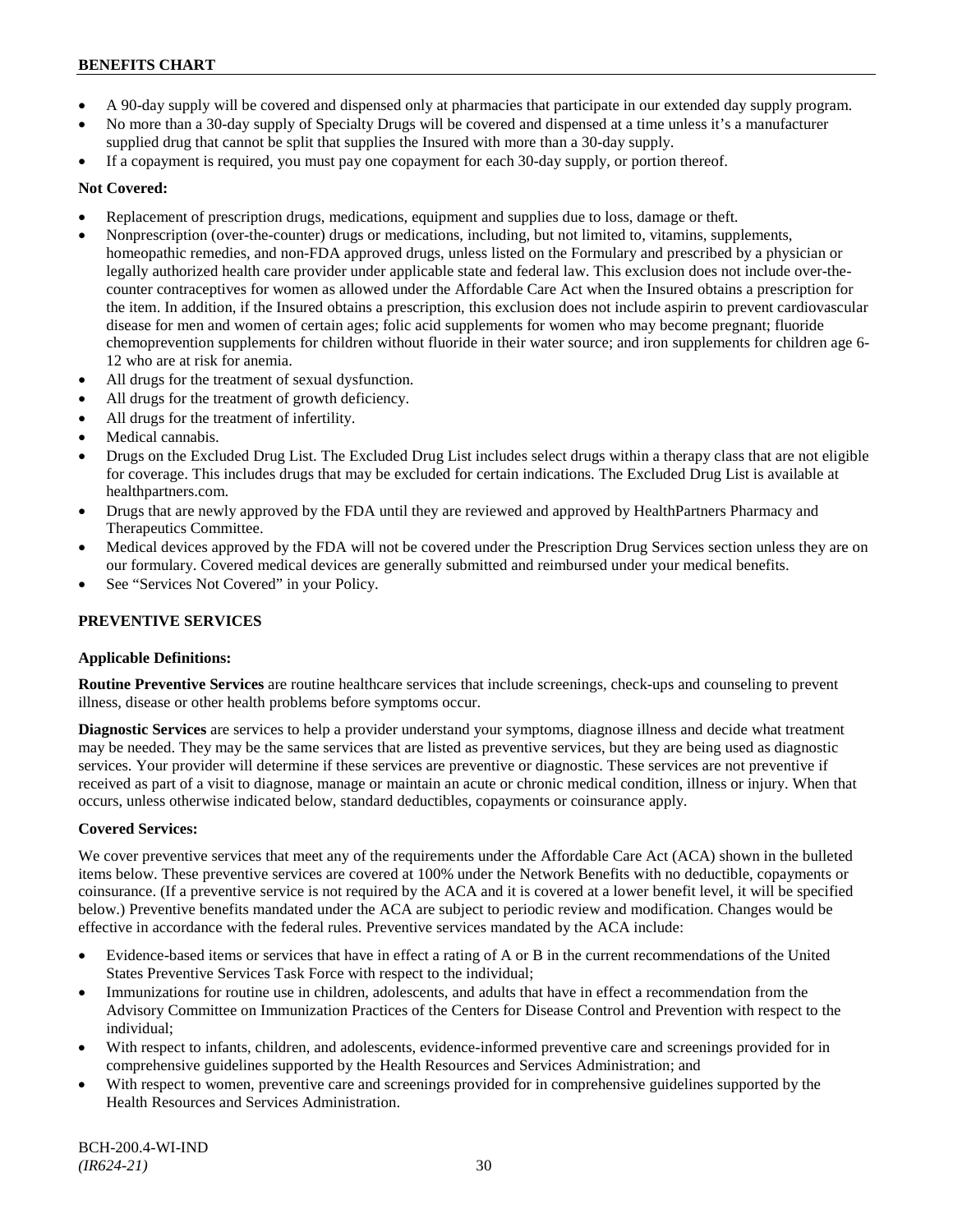Covered services are based on established medical policies, which are subject to periodic review and modification by the medical directors. These medical policies (medical coverage criteria) are available by calling Member Services, or logging on to your "*my*HealthPartners" account at [healthpartners.com.](http://www.healthpartners.com/)

# **ACA and state mandated preventive services are covered as follows:**

**Routine Health Exams and Periodic Health Assessments**. A physician or health care provider will counsel you as to how often health assessments are needed based on age, sex and health status. This includes screening and counseling for tobacco cessation and all FDA approved tobacco cessation medications including over-the-counter drugs (as shown in the Prescription Drug Services section).

| <b>Network Benefits</b>       | <b>Non-Network Benefits</b>                                                                                                      |
|-------------------------------|----------------------------------------------------------------------------------------------------------------------------------|
| 100% of the charges incurred. | 50% of the charges incurred.                                                                                                     |
| Deductible does not apply.    | Services received from Indian Health Providers will be<br>covered at 100% of the charges incurred.<br>Deductible does not apply. |

**Child Health Supervision Services.** This includes pediatric preventive services such as newborn screenings, appropriate immunizations, developmental assessments and laboratory services appropriate to the age of the child from birth to 72 months, and appropriate immunizations to age 18.

| <b>Network Benefits</b>                                     | <b>Non-Network Benefits</b>                                                            |
|-------------------------------------------------------------|----------------------------------------------------------------------------------------|
| 100% of the charges incurred.<br>Deductible does not apply. | 50% of the charges incurred.<br>Services received from Indian Health Providers will be |
|                                                             | covered at 100% of the charges incurred.<br>Deductible does not apply.                 |

#### **Routine Prenatal Care and Exams**

| <b>Network Benefits</b>                                     | <b>Non-Network Benefits</b>                                                                                                                                      |
|-------------------------------------------------------------|------------------------------------------------------------------------------------------------------------------------------------------------------------------|
| 100% of the charges incurred.<br>Deductible does not apply. | 50% of the charges incurred.<br>Services received from Indian Health Providers will be<br>covered at 100% of the charges incurred.<br>Deductible does not apply. |

**Routine Postnatal Care.** This includes health exams, assessments, education and counseling relating to the period immediately after childbirth.

| <b>Network Benefits</b>                                     | <b>Non-Network Benefits</b>                                                                                                                                      |
|-------------------------------------------------------------|------------------------------------------------------------------------------------------------------------------------------------------------------------------|
| 100% of the charges incurred.<br>Deductible does not apply. | 50% of the charges incurred.<br>Services received from Indian Health Providers will be<br>covered at 100% of the charges incurred.<br>Deductible does not apply. |

**Routine Screening Procedures for Cancer.** This includes colorectal screening starting at age 50 and under age 50 for people at high risk of colorectal cancer. This also includes other cancer screenings recommended by the USPSTF with an A or B rating. Women's preventive health services below describe additional routine screening procedures for cancer.

| <b>Network Benefits</b>                                     | <b>Non-Network Benefits</b>                                                                                                                                      |
|-------------------------------------------------------------|------------------------------------------------------------------------------------------------------------------------------------------------------------------|
| 100% of the charges incurred.<br>Deductible does not apply. | 50% of the charges incurred.<br>Services received from Indian Health Providers will be<br>covered at 100% of the charges incurred.<br>Deductible does not apply. |
|                                                             |                                                                                                                                                                  |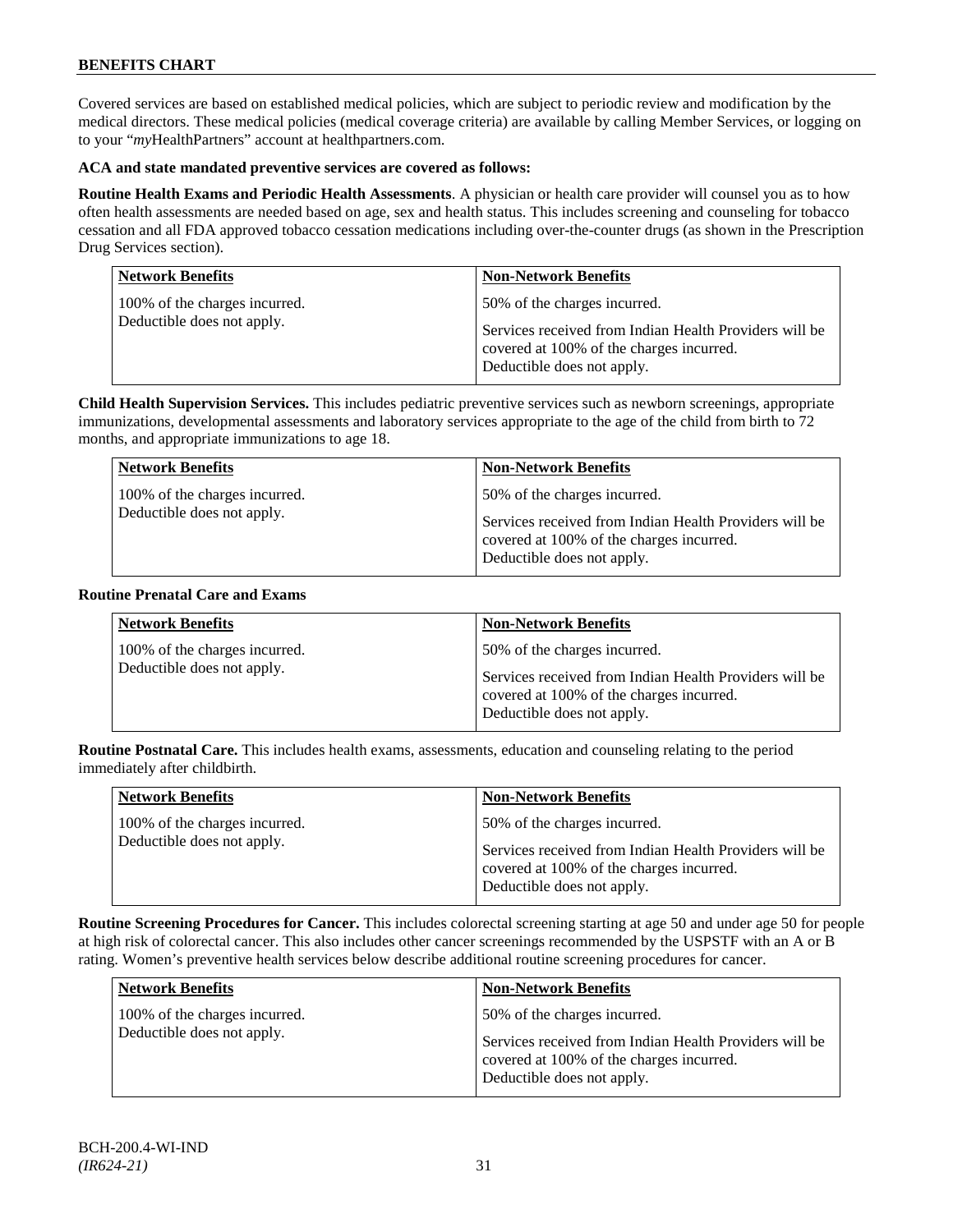# **Routine Eye and Hearing Exams for members under the age of 22**

| <b>Network Benefits</b>                                     | <b>Non-Network Benefits</b>                                                                                                                                      |
|-------------------------------------------------------------|------------------------------------------------------------------------------------------------------------------------------------------------------------------|
| 100% of the charges incurred.<br>Deductible does not apply. | 50% of the charges incurred.<br>Services received from Indian Health Providers will be<br>covered at 100% of the charges incurred.<br>Deductible does not apply. |

**Professional Voluntary Family Planning Services.** This includes services to prevent or delay a pregnancy, including counseling and education. Services must be provided by a licensed provider.

| <b>Network Benefits</b>                                     | <b>Non-Network Benefits</b>                                                                                                                                      |
|-------------------------------------------------------------|------------------------------------------------------------------------------------------------------------------------------------------------------------------|
| 100% of the charges incurred.<br>Deductible does not apply. | 50% of the charges incurred.<br>Services received from Indian Health Providers will be<br>covered at 100% of the charges incurred.<br>Deductible does not apply. |

#### **Adult Immunizations**

| <b>Network Benefits</b>       | <b>Non-Network Benefits</b>   |
|-------------------------------|-------------------------------|
| 100% of the charges incurred. | 100% of the charges incurred. |
| Deductible does not apply.    | Deductible does not apply.    |

**Women's Preventive Health Services.** This includes mammograms, screenings for cervical cancer (pap smears), breast pumps, human papillomavirus (HPV) testing, counseling for sexually transmitted infections, counseling and screening for human immunodeficiency virus (HIV), and all FDA approved contraceptive methods as prescribed by a doctor, sterilization procedures, education and counseling (see the Prescription Drug Services section for coverage of oral contraceptive drugs). We also provide genetic screening for BRCA if someone in your family has the gene or you have a diagnosis of cancer.

The U.S. Preventive Services Task Force (USPSTF) recommends screening mammography, with or without clinical breast examination (CBE), every 1-2 years for women aged 40 and older. For women age 50 and older, we cover an annual mammogram.

| <b>Network Benefits</b>                                     | <b>Non-Network Benefits</b>                                                            |
|-------------------------------------------------------------|----------------------------------------------------------------------------------------|
| 100% of the charges incurred.<br>Deductible does not apply. | 50% of the charges incurred.<br>Services received from Indian Health Providers will be |
|                                                             | covered at 100% of the charges incurred.<br>Deductible does not apply.                 |

**Obesity Screening and Management.** We cover obesity screening and counseling for all ages during a routine preventive care exam. If you are age 18 or older and have a body mass index of 30 or more, we also cover intensive obesity management to help you lose weight. Your primary care doctor can coordinate these services.

| <b>Network Benefits</b>       | <b>Non-Network Benefits</b>                                                                                                      |
|-------------------------------|----------------------------------------------------------------------------------------------------------------------------------|
| 100% of the charges incurred. | 50% of the charges incurred.                                                                                                     |
| Deductible does not apply.    | Services received from Indian Health Providers will be<br>covered at 100% of the charges incurred.<br>Deductible does not apply. |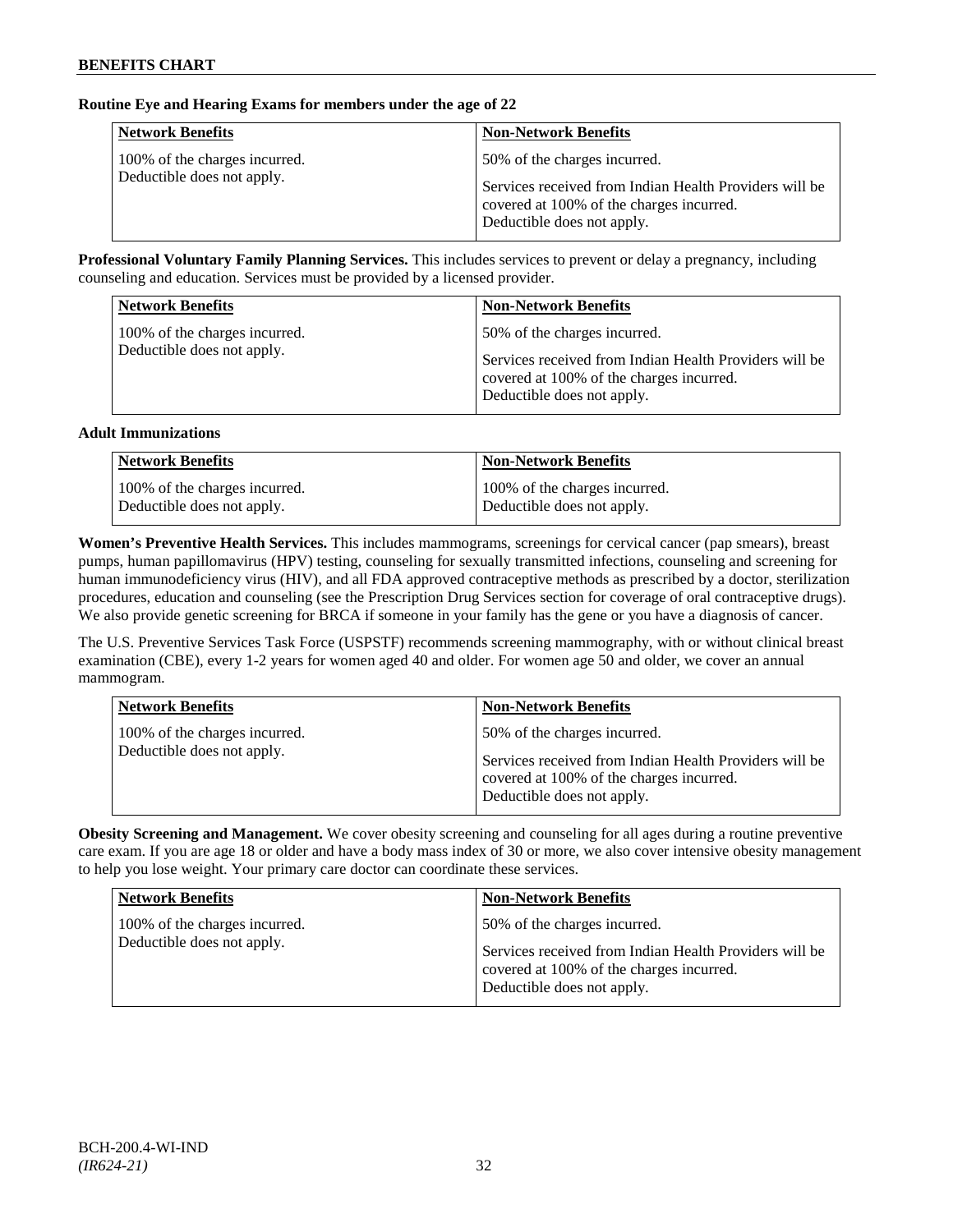**Preventive Medications.** We cover preventive medications currently recommended by USPSTF with an A or B rating if they are prescribed by your medical provider and they are listed on our Formulary. Preventive medications are subject to periodic review and modification. Changes would be effective in accordance with the federal rules and reflected in our current medical coverage criteria for preventive care services.

| <b>Network Benefits</b>       | <b>Non-Network Benefits</b>                                                                                                      |
|-------------------------------|----------------------------------------------------------------------------------------------------------------------------------|
| 100% of the charges incurred. | 50% of the charges incurred.                                                                                                     |
| Deductible does not apply.    | Services received from Indian Health Providers will be<br>covered at 100% of the charges incurred.<br>Deductible does not apply. |

# **In addition to any ACA or state mandated preventive services referenced above, we cover the following eligible preventive services:**

#### **Routine Hearing Exams for Adults Age 22 and older**

| <b>Network Benefits</b>                                                                                                          | <b>Non-Network Benefits</b>                                                                                                      |
|----------------------------------------------------------------------------------------------------------------------------------|----------------------------------------------------------------------------------------------------------------------------------|
| 75% of the charges incurred.                                                                                                     | 50% of the charges incurred.                                                                                                     |
| Services received from Indian Health Providers will be<br>covered at 100% of the charges incurred.<br>Deductible does not apply. | Services received from Indian Health Providers will be<br>covered at 100% of the charges incurred.<br>Deductible does not apply. |

**Ovarian Cancer Surveillance Tests for women who are at risk.** "At risk for ovarian cancer" means (1) having a family history that includes any of the following: one or more first-degree or second-degree relatives with ovarian cancer, clusters of female relatives with breast cancer or nonpolyposis colorectal cancer; or (2) testing positive for BRCA1 or BRCA2 mutations. "Surveillance tests for ovarian cancer" means annual screening using: CA-125 serum tumor marker testing, transvaginal ultrasound, pelvic examination or other proven ovarian cancer screening tests currently being evaluated by the federal Food and Drug Administration or by the National Cancer Institute.

| <b>Network Benefits</b>                                 | <b>Non-Network Benefits</b>                             |
|---------------------------------------------------------|---------------------------------------------------------|
| Coverage level is same as corresponding Network         | Coverage level is same as corresponding Non-Network     |
| Benefit, depending on type of service provided, such as | Benefit, depending on type of service provided, such as |
| Diagnostic Imaging Services, Laboratory Services        | Diagnostic Imaging Services, Laboratory Services        |
| Office Visits for Illness or Injury, or Preventive      | Office Visits for Illness or Injury, or Preventive      |
| Services.                                               | Services.                                               |
|                                                         |                                                         |

# **Limitations:**

• Services are not preventive if received as part of a visit to diagnose, manage or maintain an acute or chronic medical condition, illness or injury. When that occurs, unless otherwise indicated above, standard deductibles, copayments or coinsurance apply.

# **Not Covered:**

- Routine eye exams for adults age 22 and older.
- See "Services Not Covered" in your Policy.

# **TRANSPLANT SERVICES**

# **Applicable Definitions:**

**Autologous.** This is when the source of cells is from the individual's own marrow or stem cells.

**Allogeneic.** This is when the source of cells is from a related or unrelated donor's marrow or stem cells.

**Allogeneic Bone Marrow Transplant.** This is when the bone marrow is harvested from the related or unrelated donor and stored. The patient undergoes treatment which includes tumor ablation with high-dose chemotherapy and/or radiation. The bone marrow is reinfused (transplanted).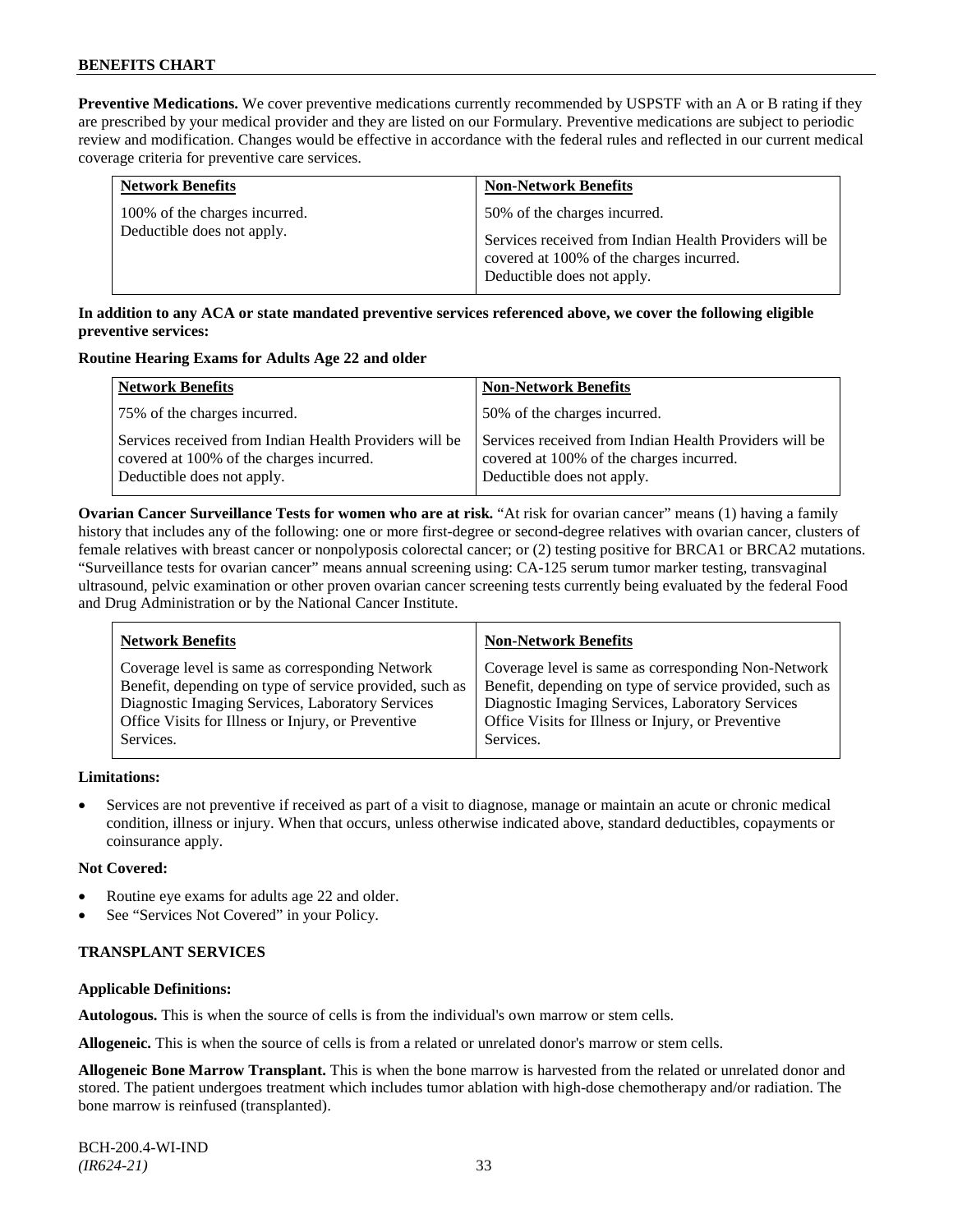**Autologous Bone Marrow Transplant.** This is when the bone marrow is harvested from the individual and stored. The patient undergoes treatment which includes tumor ablation with high-dose chemotherapy and/or radiation. The bone marrow is reinfused (transplanted).

**Autologous/Allogeneic Stem Cell Support.** This is a treatment process that includes stem cell harvest from either bone marrow or peripheral blood, tumor ablation with high-dose chemotherapy and/or radiation, stem cell reinfusion, and related care. Autologous/allogeneic bone marrow transplantation and high dose chemotherapy with peripheral stem cell rescue/support are considered to be autologous/allogeneic stem cell support.

**Designated Transplant Center.** This is any health care provider, group or association of health care providers designated by us to provide services, supplies or drugs for specified transplants for our Insureds.

**Transplant Services.** This is transplantation (including retransplants) of the human organs or tissue listed below, including all related post-surgical treatment, follow-up care and drugs and multiple transplants for a related cause. Transplant services do not include other organ or tissue transplants or surgical implantation of mechanical devices functioning as a human organ, except surgical implantation of an FDA approved Ventricular Assist Device (VAD) or total artificial heart, functioning as a temporary bridge to heart transplantation.

Prior authorization is required prior to consultation to support coordination of care and benefits.

# **Covered Services:**

We cover eligible transplant services (as defined above) while you are covered under your Policy. Transplants that will be considered for coverage are limited to the following:

- Kidney transplants for end-stage disease.
- Cornea transplants for end-stage disease.
- Heart transplants for end-stage disease.
- Lung transplants or heart/lung transplants for: (1) primary pulmonary hypertension; (2) Eisenmenger's syndrome; (3) endstage pulmonary fibrosis; (4) alpha 1 antitrypsin disease; (5) cystic fibrosis; and (6) emphysema.
- Liver transplants for: (1) biliary atresia in children; (2) primary biliary cirrhosis; (3) post-acute viral infection (including hepatitis A, hepatitis B antigen e negative and hepatitis C) causing acute atrophy or post-necrotic cirrhosis; (4) primary sclerosing cholangitis; (5) alcoholic cirrhosis; and (6) hepatocellular carcinoma.
- Allogeneic bone marrow transplants or peripheral stem cell support associated with high dose chemotherapy for : (1) acute myelogenous leukemia; (2) acute lymphocytic leukemia; (3) chronic myelogenous leukemia; (4) severe combined immunodeficiency disease; (5) Wiskott-Aldrich syndrome; (6) aplastic anemia; (7) sickle cell anemia; (8) non-relapsed or relapsed non-Hodgkin's lymphoma; (9) multiple myeloma; and (10) testicular cancer.
- Autologous bone marrow transplants or peripheral stem cell support associated with high-dose chemotherapy for: (1) acute leukemia; (2) non-Hodgkin's lymphoma; (3) Hodgkin's disease; (4) Burkitt's lymphoma; (5) neuroblastoma; (6) multiple myeloma; (7) chronic myelogenous leukemia; and (8) non-relapsed non-Hodgkin's lymphoma.
- Pancreas transplants for simultaneous pancreas-kidney transplants for diabetes, pancreas after kidney, living related segmental simultaneous pancreas kidney transplantation and pancreas transplant alone.

To receive Network Benefits, charges for transplant services must be incurred at a Designated Transplant Center.

The transplant-related treatment provided, including expenses incurred for directly related donor services, shall be subject to and in accordance with the provisions, limitations, maximums and other terms of your Policy.

Medical and hospital expenses of the donor are covered only when the recipient is an Insured and the transplant and directly related donor expenses have been prior authorized for coverage. Treatment of medical complications that may occur to the donor are not covered. Donors are not considered Insureds, and are therefore not eligible for the rights afforded to Insureds under your Policy.

The list of eligible transplant services and coverage determinations are based on established medical policies, which are subject to periodic review and modifications by the medical director.

| <b>Network Benefits</b>                           | <b>Non-Network Benefits</b> |
|---------------------------------------------------|-----------------------------|
| See Network Inpatient Hospital Services Benefits. | No coverage.                |